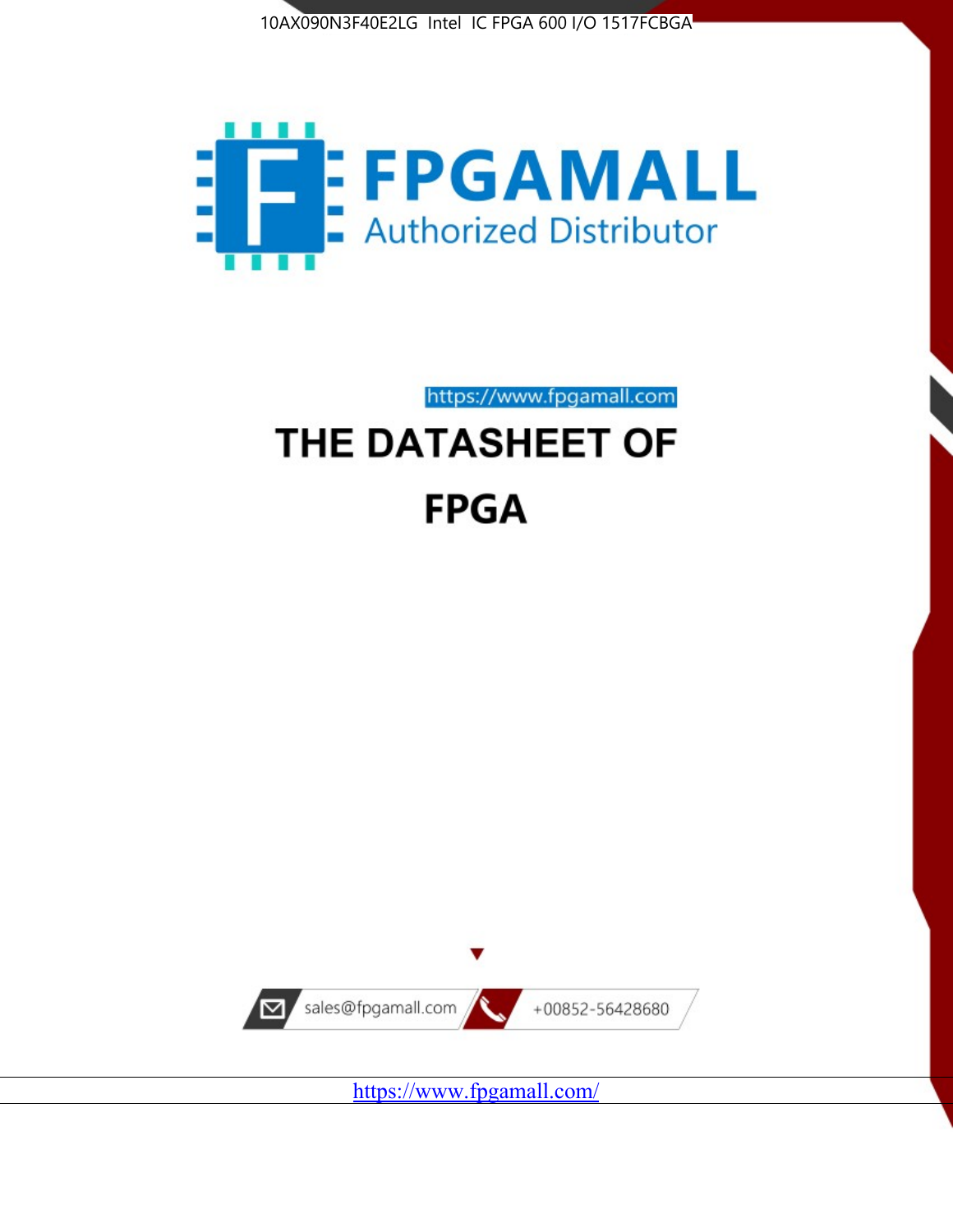10AX090N3F40E2LG Intel IC FPGA 600 I/O 1517FCBGA



# **Intel® Arria® 10 Device Overview**



**A10-OVERVIEW | 2018.12.06** Latest document on the web: **[PDF](https://www.intel.com/content/dam/www/programmable/us/en/pdfs/literature/hb/arria-10/a10_overview.pdf)** | **[HTML](https://www.intel.com/content/www/us/en/programmable/documentation/sam1403480274650.html)**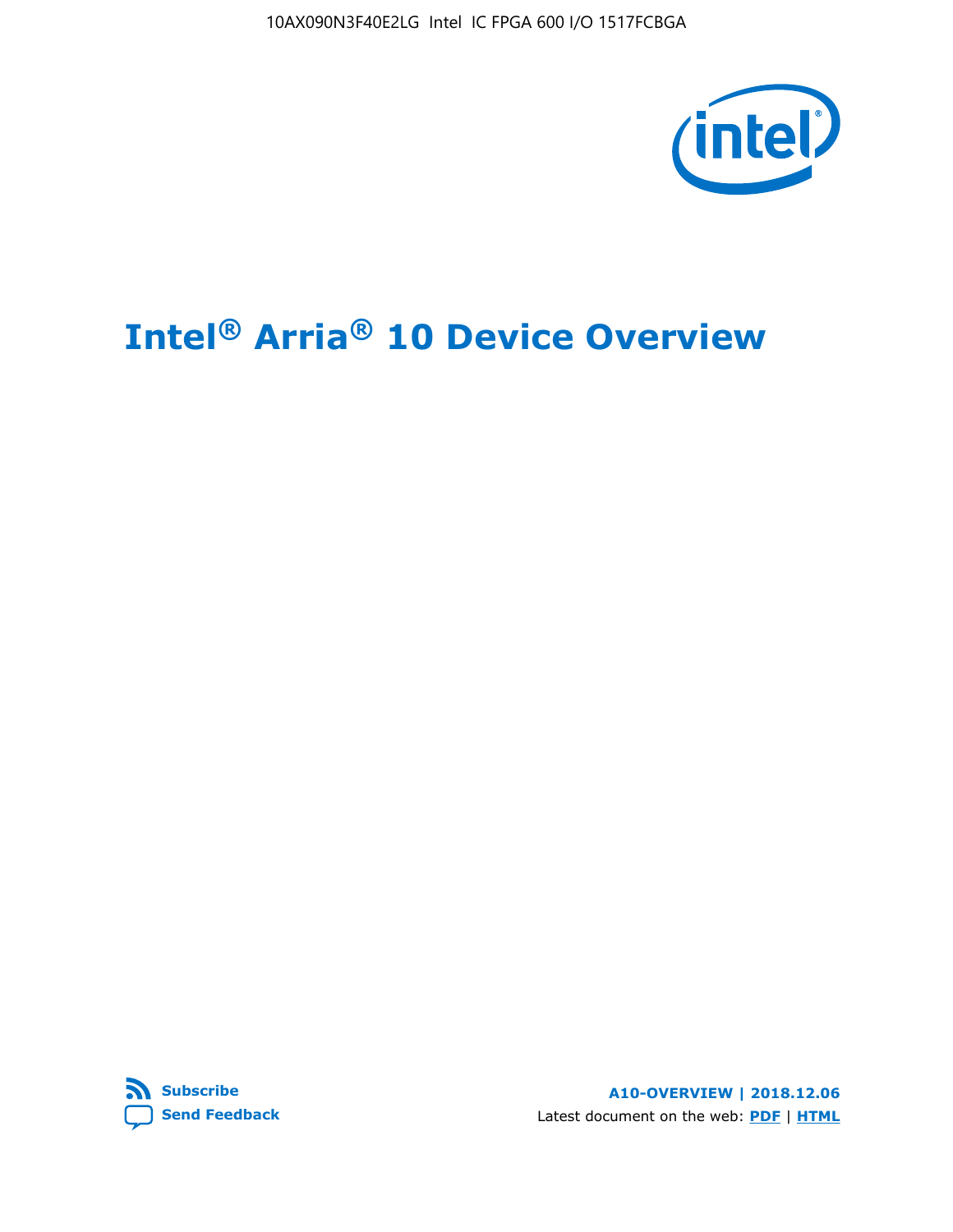

**Contents** 

# **Contents**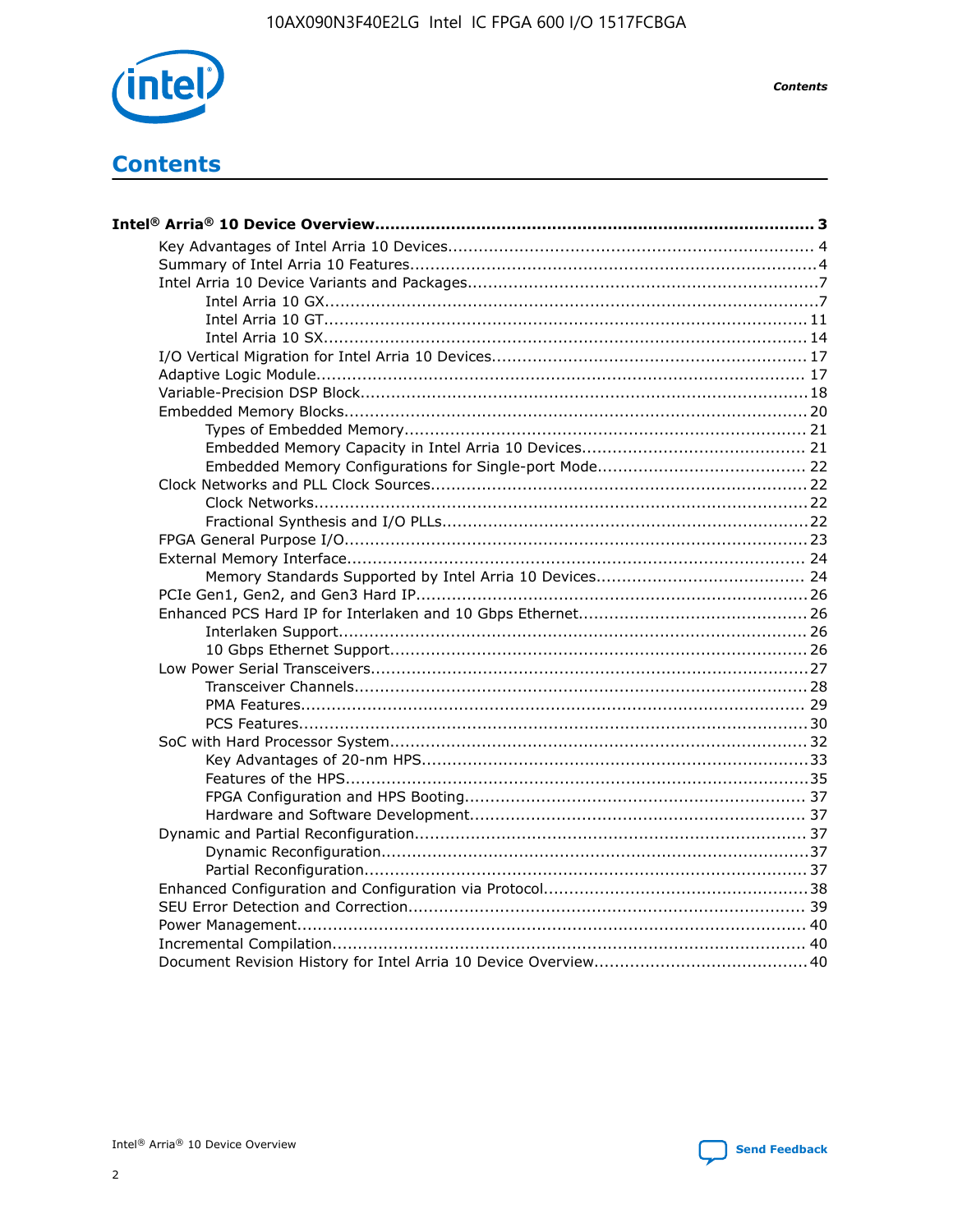**A10-OVERVIEW | 2018.12.06**

**[Send Feedback](mailto:FPGAtechdocfeedback@intel.com?subject=Feedback%20on%20Intel%20Arria%2010%20Device%20Overview%20(A10-OVERVIEW%202018.12.06)&body=We%20appreciate%20your%20feedback.%20In%20your%20comments,%20also%20specify%20the%20page%20number%20or%20paragraph.%20Thank%20you.)**



# **Intel® Arria® 10 Device Overview**

The Intel<sup>®</sup> Arria<sup>®</sup> 10 device family consists of high-performance and power-efficient 20 nm mid-range FPGAs and SoCs.

Intel Arria 10 device family delivers:

- Higher performance than the previous generation of mid-range and high-end FPGAs.
- Power efficiency attained through a comprehensive set of power-saving technologies.

The Intel Arria 10 devices are ideal for high performance, power-sensitive, midrange applications in diverse markets.

| <b>Market</b>         | <b>Applications</b>                                                                                               |
|-----------------------|-------------------------------------------------------------------------------------------------------------------|
| Wireless              | Channel and switch cards in remote radio heads<br>٠<br>Mobile backhaul<br>٠                                       |
| Wireline              | 40G/100G muxponders and transponders<br>٠<br>100G line cards<br>٠<br><b>Bridging</b><br>٠<br>Aggregation<br>٠     |
| <b>Broadcast</b>      | Studio switches<br>٠<br>Servers and transport<br>٠<br>Videoconferencing<br>٠<br>Professional audio and video<br>٠ |
| Computing and Storage | Flash cache<br>٠<br>Cloud computing servers<br>٠<br>Server acceleration<br>٠                                      |
| Medical               | Diagnostic scanners<br>٠<br>Diagnostic imaging<br>٠                                                               |
| Military              | Missile guidance and control<br>٠<br>Radar<br>٠<br>Electronic warfare<br>٠<br>Secure communications<br>٠          |

#### **Table 1. Sample Markets and Ideal Applications for Intel Arria 10 Devices**

#### **Related Information**

- [Intel Arria 10 Device Handbook: Known Issues](http://www.altera.com/support/kdb/solutions/rd07302013_646.html) Lists the planned updates to the *Intel Arria 10 Device Handbook* chapters.
- [Intel Arria 10 GX/GT Device Errata and Design Recommendations](https://www.intel.com/content/www/us/en/programmable/documentation/agz1493851706374.html#yqz1494433888646)
- [Intel Arria 10 SX Device Errata and Design Recommendations](https://www.intel.com/content/www/us/en/programmable/documentation/cru1462832385668.html#cru1462832558642)

Intel Corporation. All rights reserved. Intel, the Intel logo, Altera, Arria, Cyclone, Enpirion, MAX, Nios, Quartus and Stratix words and logos are trademarks of Intel Corporation or its subsidiaries in the U.S. and/or other countries. Intel warrants performance of its FPGA and semiconductor products to current specifications in accordance with Intel's standard warranty, but reserves the right to make changes to any products and services at any time without notice. Intel assumes no responsibility or liability arising out of the application or use of any information, product, or service described herein except as expressly agreed to in writing by Intel. Intel customers are advised to obtain the latest version of device specifications before relying on any published information and before placing orders for products or services. \*Other names and brands may be claimed as the property of others.

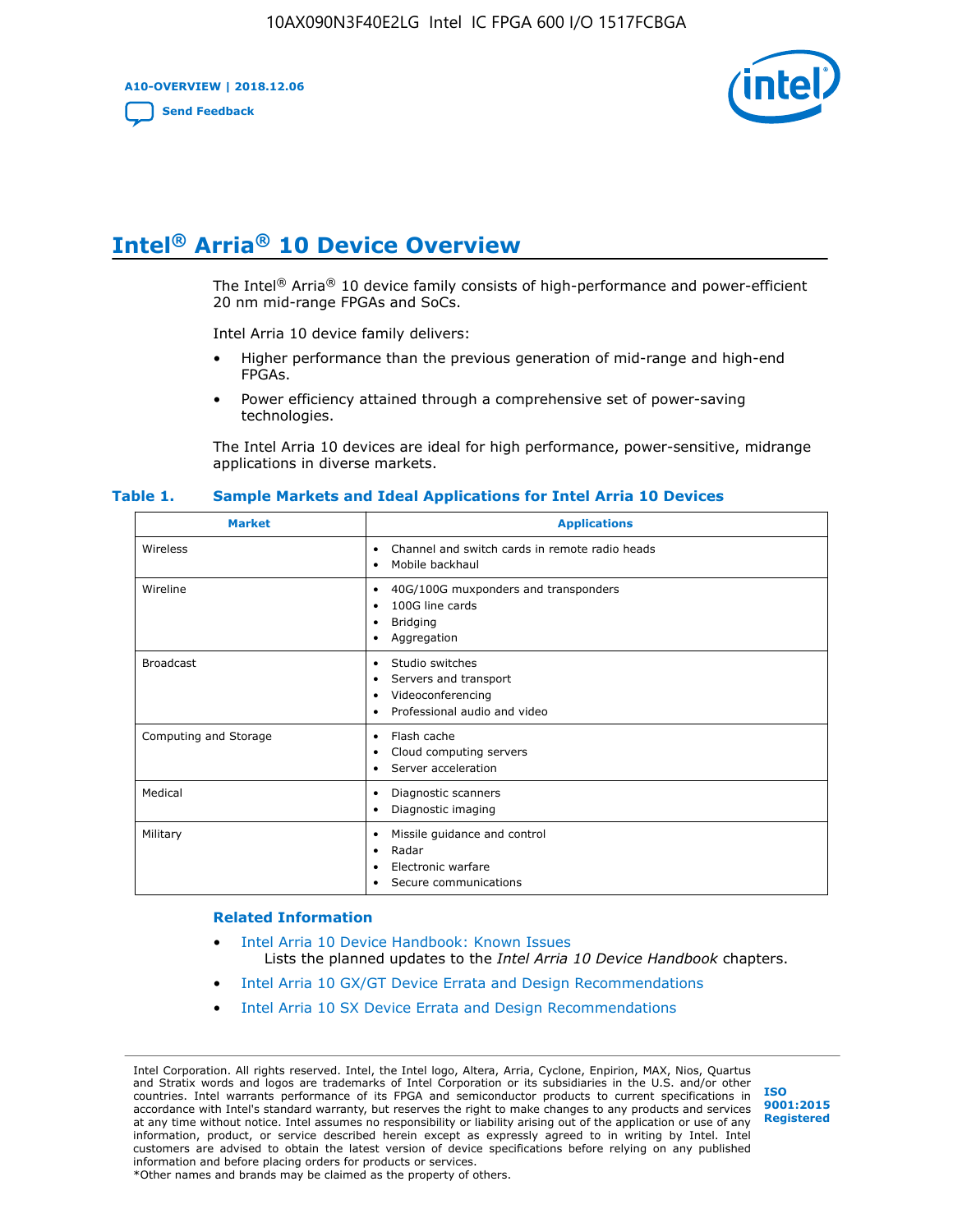

# **Key Advantages of Intel Arria 10 Devices**

# **Table 2. Key Advantages of the Intel Arria 10 Device Family**

| <b>Advantage</b>                                                                                          | <b>Supporting Feature</b>                                                                                                                                                                                                                                                                                                |
|-----------------------------------------------------------------------------------------------------------|--------------------------------------------------------------------------------------------------------------------------------------------------------------------------------------------------------------------------------------------------------------------------------------------------------------------------|
| Enhanced core architecture                                                                                | Built on TSMC's 20 nm process technology<br>٠<br>60% higher performance than the previous generation of mid-range FPGAs<br>٠<br>15% higher performance than the fastest previous-generation FPGA<br>٠                                                                                                                    |
| High-bandwidth integrated<br>transceivers                                                                 | Short-reach rates up to 25.8 Gigabits per second (Gbps)<br>٠<br>Backplane capability up to 12.5 Gbps<br>٠<br>Integrated 10GBASE-KR and 40GBASE-KR4 Forward Error Correction (FEC)<br>٠                                                                                                                                   |
| Improved logic integration and<br>hard IP blocks                                                          | 8-input adaptive logic module (ALM)<br>٠<br>Up to 65.6 megabits (Mb) of embedded memory<br>٠<br>Variable-precision digital signal processing (DSP) blocks<br>Fractional synthesis phase-locked loops (PLLs)<br>Hard PCI Express Gen3 IP blocks<br>Hard memory controllers and PHY up to 2,400 Megabits per second (Mbps) |
| Second generation hard<br>processor system (HPS) with<br>integrated ARM* Cortex*-A9*<br>MPCore* processor | Tight integration of a dual-core ARM Cortex-A9 MPCore processor, hard IP, and an<br>٠<br>FPGA in a single Intel Arria 10 system-on-a-chip (SoC)<br>Supports over 128 Gbps peak bandwidth with integrated data coherency between<br>$\bullet$<br>the processor and the FPGA fabric                                        |
| Advanced power savings                                                                                    | Comprehensive set of advanced power saving features<br>٠<br>Power-optimized MultiTrack routing and core architecture<br>٠<br>Up to 40% lower power compared to previous generation of mid-range FPGAs<br>٠<br>Up to 60% lower power compared to previous generation of high-end FPGAs                                    |

# **Summary of Intel Arria 10 Features**

## **Table 3. Summary of Features for Intel Arria 10 Devices**

| <b>Feature</b>                  | <b>Description</b>                                                                                                                                                                                                                                                                                                                                                                                           |
|---------------------------------|--------------------------------------------------------------------------------------------------------------------------------------------------------------------------------------------------------------------------------------------------------------------------------------------------------------------------------------------------------------------------------------------------------------|
| Technology                      | TSMC's 20-nm SoC process technology<br>Allows operation at a lower $V_{\text{CC}}$ level of 0.82 V instead of the 0.9 V standard $V_{\text{CC}}$ core voltage                                                                                                                                                                                                                                                |
| Packaging                       | 1.0 mm ball-pitch Fineline BGA packaging<br>٠<br>0.8 mm ball-pitch Ultra Fineline BGA packaging<br>Multiple devices with identical package footprints for seamless migration between different<br><b>FPGA</b> densities<br>Devices with compatible package footprints allow migration to next generation high-end<br>Stratix <sup>®</sup> 10 devices<br>RoHS, leaded $(1)$ , and lead-free (Pb-free) options |
| High-performance<br>FPGA fabric | Enhanced 8-input ALM with four registers<br>Improved multi-track routing architecture to reduce congestion and improve compilation time<br>Hierarchical core clocking architecture<br>Fine-grained partial reconfiguration                                                                                                                                                                                   |
| Internal memory<br>blocks       | M20K-20-Kb memory blocks with hard error correction code (ECC)<br>Memory logic array block (MLAB)-640-bit memory                                                                                                                                                                                                                                                                                             |
|                                 | continued                                                                                                                                                                                                                                                                                                                                                                                                    |



<sup>(1)</sup> Contact Intel for availability.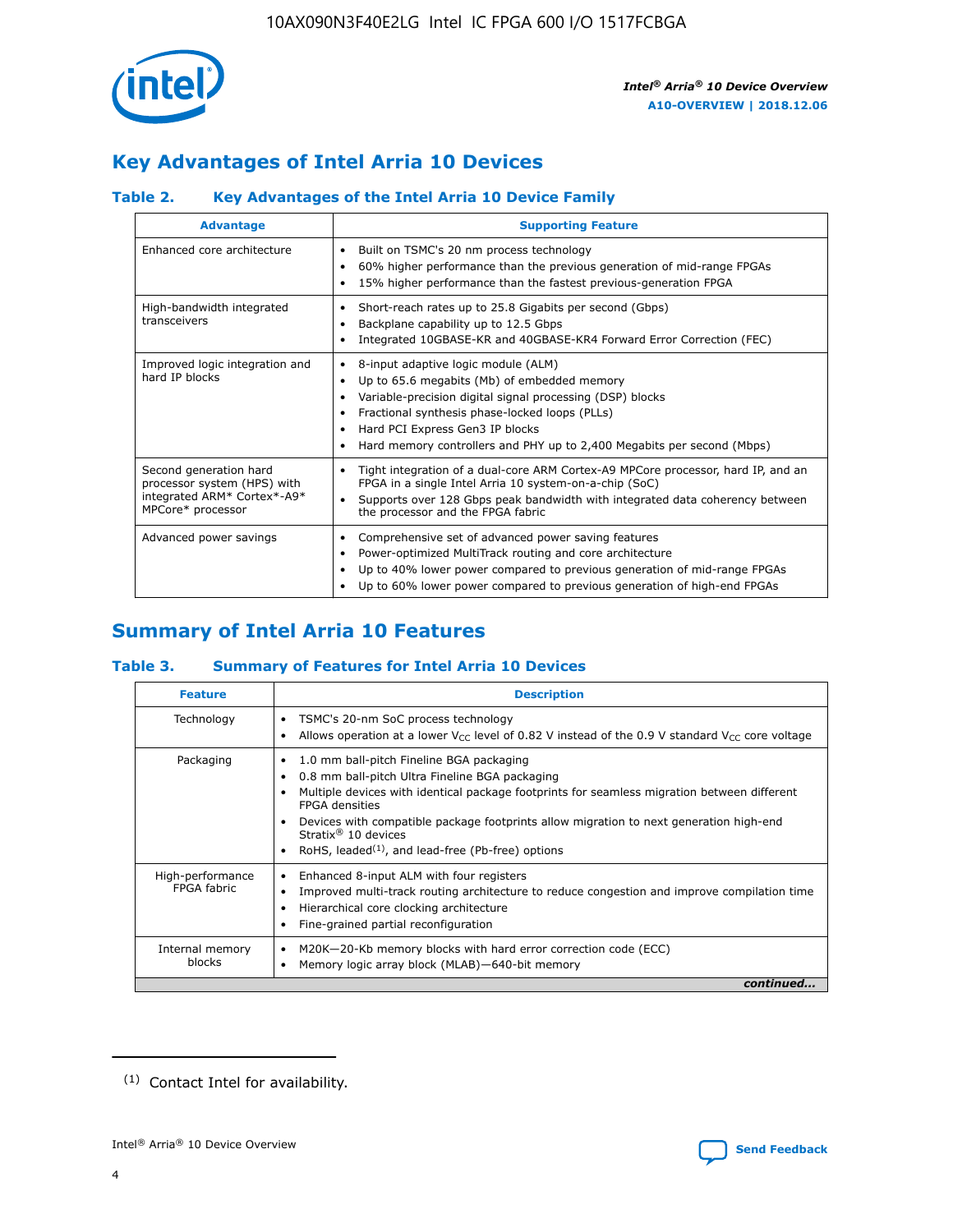$\mathsf{r}$ 



| <b>Feature</b>                         |                                                                                                                | <b>Description</b>                                                                                                                                                                                                                                                                                                                                                                                                                                                                                                                                                                                                                                                                                                                                                                                                                          |
|----------------------------------------|----------------------------------------------------------------------------------------------------------------|---------------------------------------------------------------------------------------------------------------------------------------------------------------------------------------------------------------------------------------------------------------------------------------------------------------------------------------------------------------------------------------------------------------------------------------------------------------------------------------------------------------------------------------------------------------------------------------------------------------------------------------------------------------------------------------------------------------------------------------------------------------------------------------------------------------------------------------------|
| Embedded Hard IP<br>blocks             | Variable-precision DSP                                                                                         | Native support for signal processing precision levels from $18 \times 19$ to<br>$\bullet$<br>54 x 54<br>Native support for 27 x 27 multiplier mode<br>64-bit accumulator and cascade for systolic finite impulse responses<br>(FIRs)<br>Internal coefficient memory banks<br>٠<br>Preadder/subtractor for improved efficiency<br>Additional pipeline register to increase performance and reduce<br>power<br>Supports floating point arithmetic:<br>- Perform multiplication, addition, subtraction, multiply-add,<br>multiply-subtract, and complex multiplication.<br>- Supports multiplication with accumulation capability, cascade<br>summation, and cascade subtraction capability.<br>- Dynamic accumulator reset control.<br>- Support direct vector dot and complex multiplication chaining<br>multiply floating point DSP blocks. |
|                                        | Memory controller                                                                                              | DDR4, DDR3, and DDR3L                                                                                                                                                                                                                                                                                                                                                                                                                                                                                                                                                                                                                                                                                                                                                                                                                       |
|                                        | PCI Express*                                                                                                   | PCI Express (PCIe*) Gen3 (x1, x2, x4, or x8), Gen2 (x1, x2, x4, or x8)<br>and Gen1 (x1, x2, x4, or x8) hard IP with complete protocol stack,<br>endpoint, and root port                                                                                                                                                                                                                                                                                                                                                                                                                                                                                                                                                                                                                                                                     |
|                                        | Transceiver I/O                                                                                                | 10GBASE-KR/40GBASE-KR4 Forward Error Correction (FEC)<br>PCS hard IPs that support:<br>- 10-Gbps Ethernet (10GbE)<br>- PCIe PIPE interface<br>- Interlaken<br>- Gbps Ethernet (GbE)<br>- Common Public Radio Interface (CPRI) with deterministic latency<br>support<br>- Gigabit-capable passive optical network (GPON) with fast lock-<br>time support<br>13.5G JESD204b<br>$\bullet$<br>8B/10B, 64B/66B, 64B/67B encoders and decoders<br>Custom mode support for proprietary protocols                                                                                                                                                                                                                                                                                                                                                   |
| Core clock networks                    | $\bullet$<br>$\bullet$                                                                                         | Up to 800 MHz fabric clocking, depending on the application:<br>- 667 MHz external memory interface clocking with 2,400 Mbps DDR4 interface<br>- 800 MHz LVDS interface clocking with 1,600 Mbps LVDS interface<br>Global, regional, and peripheral clock networks<br>Clock networks that are not used can be gated to reduce dynamic power                                                                                                                                                                                                                                                                                                                                                                                                                                                                                                 |
| Phase-locked loops<br>(PLLs)           | High-resolution fractional synthesis PLLs:<br>$\bullet$<br>Integer PLLs:<br>- Adjacent to general purpose I/Os | - Precision clock synthesis, clock delay compensation, and zero delay buffering (ZDB)<br>- Support integer mode and fractional mode<br>- Fractional mode support with third-order delta-sigma modulation<br>- Support external memory and LVDS interfaces                                                                                                                                                                                                                                                                                                                                                                                                                                                                                                                                                                                   |
| FPGA General-purpose<br>$I/Os$ (GPIOs) | On-chip termination (OCT)<br>$\bullet$                                                                         | 1.6 Gbps LVDS-every pair can be configured as receiver or transmitter<br>1.2 V to 3.0 V single-ended LVTTL/LVCMOS interfacing                                                                                                                                                                                                                                                                                                                                                                                                                                                                                                                                                                                                                                                                                                               |
| <b>External Memory</b><br>Interface    |                                                                                                                | Hard memory controller- DDR4, DDR3, and DDR3L support<br>$-$ DDR4 $-$ speeds up to 1,200 MHz/2,400 Mbps<br>- DDR3-speeds up to 1,067 MHz/2,133 Mbps<br>Soft memory controller—provides support for RLDRAM $3^{(2)}$ , QDR IV $(2^2)$ , and QDR II+<br>continued                                                                                                                                                                                                                                                                                                                                                                                                                                                                                                                                                                             |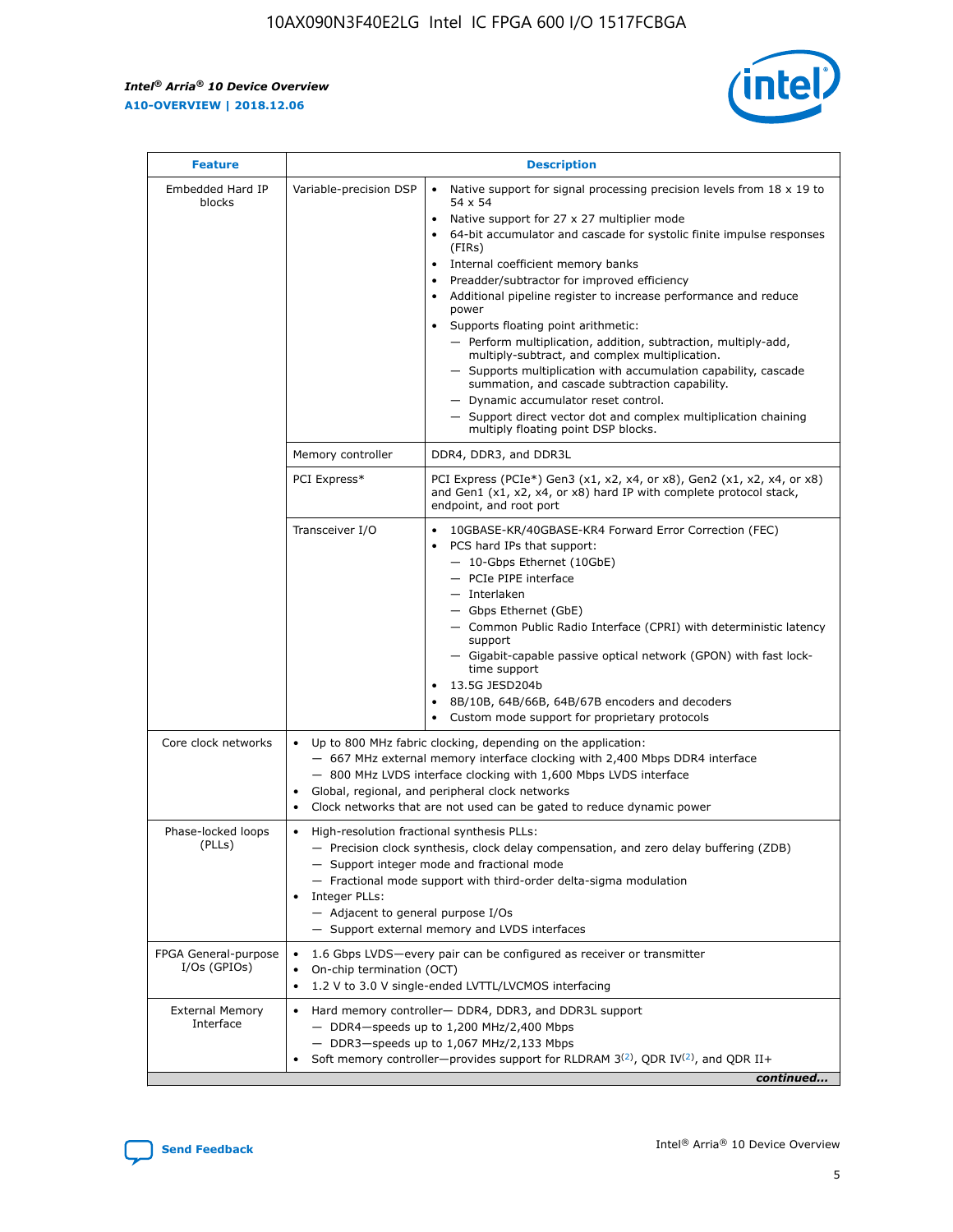

| <b>Feature</b>                                    | <b>Description</b>                                                                                                                                                                                                                                                                                                                                                                                                                                                                                                                                                                                                                         |  |  |  |  |  |  |  |
|---------------------------------------------------|--------------------------------------------------------------------------------------------------------------------------------------------------------------------------------------------------------------------------------------------------------------------------------------------------------------------------------------------------------------------------------------------------------------------------------------------------------------------------------------------------------------------------------------------------------------------------------------------------------------------------------------------|--|--|--|--|--|--|--|
| Low-power serial<br>transceivers                  | • Continuous operating range:<br>- Intel Arria 10 GX-1 Gbps to 17.4 Gbps<br>- Intel Arria 10 GT-1 Gbps to 25.8 Gbps<br>Backplane support:<br>$-$ Intel Arria 10 GX-up to 12.5<br>- Intel Arria 10 GT-up to 12.5<br>Extended range down to 125 Mbps with oversampling<br>ATX transmit PLLs with user-configurable fractional synthesis capability<br>Electronic Dispersion Compensation (EDC) support for XFP, SFP+, QSFP, and CFP optical<br>module<br>• Adaptive linear and decision feedback equalization<br>Transmitter pre-emphasis and de-emphasis<br>$\bullet$<br>Dynamic partial reconfiguration of individual transceiver channels |  |  |  |  |  |  |  |
| <b>HPS</b><br>(Intel Arria 10 SX<br>devices only) | Dual-core ARM Cortex-A9 MPCore processor-1.2 GHz CPU with<br>Processor and system<br>$\bullet$<br>1.5 GHz overdrive capability<br>256 KB on-chip RAM and 64 KB on-chip ROM<br>System peripherals-general-purpose timers, watchdog timers, direct<br>memory access (DMA) controller, FPGA configuration manager, and<br>clock and reset managers<br>Security features-anti-tamper, secure boot, Advanced Encryption<br>$\bullet$<br>Standard (AES) and authentication (SHA)<br>ARM CoreSight* JTAG debug access port, trace port, and on-chip<br>trace storage                                                                              |  |  |  |  |  |  |  |
|                                                   | <b>External interfaces</b><br>Hard memory interface-Hard memory controller (2,400 Mbps DDR4,<br>$\bullet$<br>and 2,133 Mbps DDR3), Quad serial peripheral interface (QSPI) flash<br>controller, NAND flash controller, direct memory access (DMA)<br>controller, Secure Digital/MultiMediaCard (SD/MMC) controller<br>Communication interface-10/100/1000 Ethernet media access<br>$\bullet$<br>control (MAC), USB On-The-GO (OTG) controllers, I <sup>2</sup> C controllers,<br>UART 16550, serial peripheral interface (SPI), and up to 62<br>HPS GPIO interfaces (48 direct-share I/Os)                                                 |  |  |  |  |  |  |  |
|                                                   | High-performance ARM AMBA* AXI bus bridges that support<br>Interconnects to core<br>$\bullet$<br>simultaneous read and write<br>HPS-FPGA bridges-include the FPGA-to-HPS, HPS-to-FPGA, and<br>$\bullet$<br>lightweight HPS-to-FPGA bridges that allow the FPGA fabric to issue<br>transactions to slaves in the HPS, and vice versa<br>Configuration bridge that allows HPS configuration manager to<br>configure the core logic via dedicated 32-bit configuration port<br>FPGA-to-HPS SDRAM controller bridge-provides configuration<br>interfaces for the multiport front end (MPFE) of the HPS SDRAM<br>controller                     |  |  |  |  |  |  |  |
| Configuration                                     | Tamper protection—comprehensive design protection to protect your valuable IP investments<br>Enhanced 256-bit advanced encryption standard (AES) design security with authentication<br>٠<br>Configuration via protocol (CvP) using PCIe Gen1, Gen2, or Gen3<br>continued                                                                                                                                                                                                                                                                                                                                                                  |  |  |  |  |  |  |  |

<sup>(2)</sup> Intel Arria 10 devices support this external memory interface using hard PHY with soft memory controller.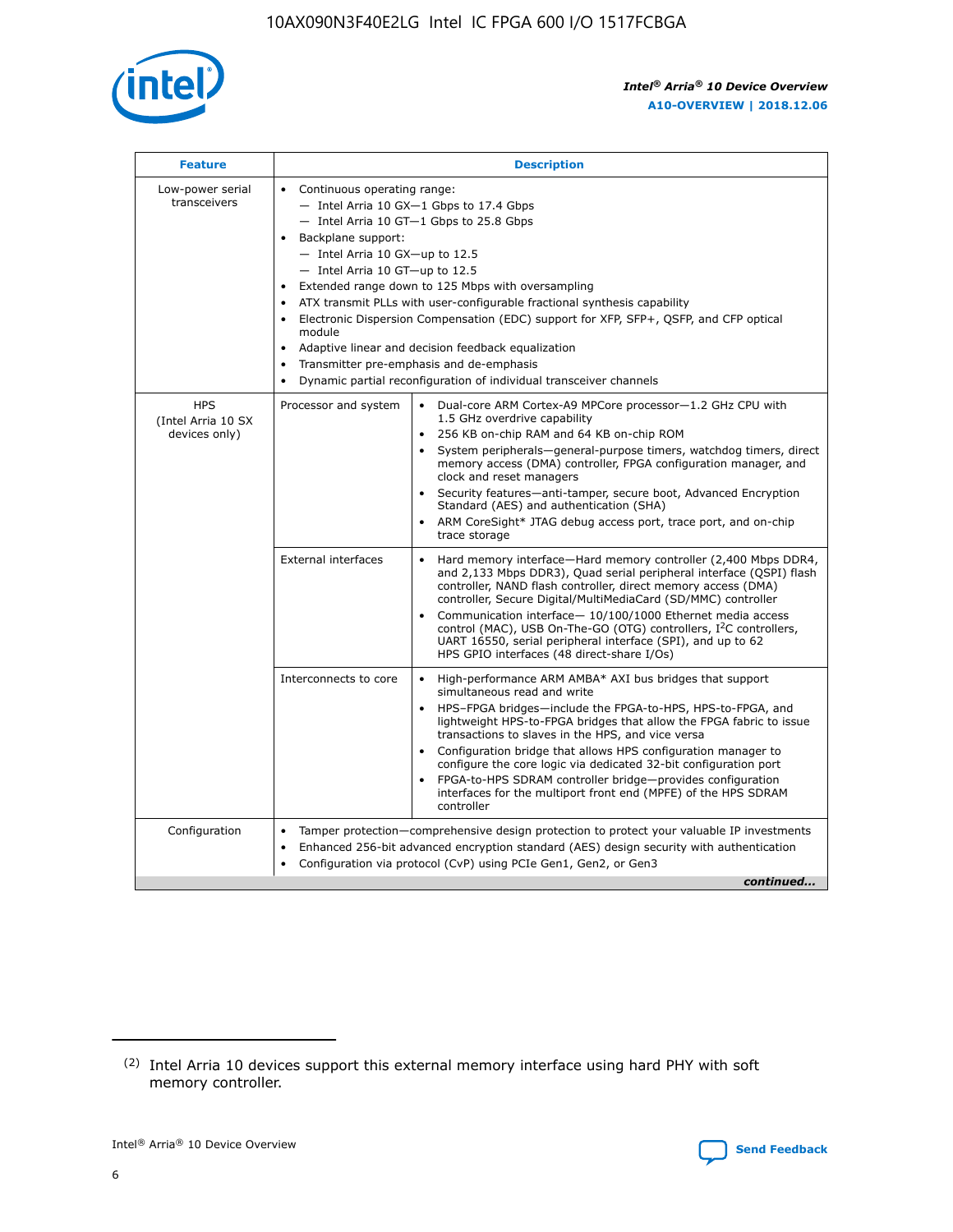

| <b>Feature</b>     | <b>Description</b>                                                                                                                                                                                               |
|--------------------|------------------------------------------------------------------------------------------------------------------------------------------------------------------------------------------------------------------|
|                    | Dynamic reconfiguration of the transceivers and PLLs<br>Fine-grained partial reconfiguration of the core fabric<br>Active Serial x4 Interface<br>$\bullet$                                                       |
| Power management   | SmartVID<br>Low static power device options<br>Programmable Power Technology<br>Intel Quartus <sup>®</sup> Prime integrated power analysis                                                                       |
| Software and tools | Intel Quartus Prime design suite<br>Transceiver toolkit<br>Platform Designer system integration tool<br>DSP Builder for Intel FPGAs<br>OpenCL <sup>™</sup> support<br>Intel SoC FPGA Embedded Design Suite (EDS) |

## **Related Information**

[Intel Arria 10 Transceiver PHY Overview](https://www.intel.com/content/www/us/en/programmable/documentation/nik1398707230472.html#nik1398706768037) Provides details on Intel Arria 10 transceivers.

# **Intel Arria 10 Device Variants and Packages**

#### **Table 4. Device Variants for the Intel Arria 10 Device Family**

| <b>Variant</b>    | <b>Description</b>                                                                                                                                                                                                     |
|-------------------|------------------------------------------------------------------------------------------------------------------------------------------------------------------------------------------------------------------------|
| Intel Arria 10 GX | FPGA featuring 17.4 Gbps transceivers for short reach applications with 12.5 backplane driving<br>capability.                                                                                                          |
| Intel Arria 10 GT | FPGA featuring:<br>17.4 Gbps transceivers for short reach applications with 12.5 backplane driving capability.<br>25.8 Gbps transceivers for supporting CAUI-4 and CEI-25G applications with CFP2 and CFP4<br>modules. |
| Intel Arria 10 SX | SoC integrating ARM-based HPS and FPGA featuring 17.4 Gbps transceivers for short reach<br>applications with 12.5 backplane driving capability.                                                                        |

# **Intel Arria 10 GX**

This section provides the available options, maximum resource counts, and package plan for the Intel Arria 10 GX devices.

The information in this section is correct at the time of publication. For the latest information and to get more details, refer to the Intel FPGA Product Selector.

#### **Related Information**

#### [Intel FPGA Product Selector](http://www.altera.com/products/selector/psg-selector.html) Provides the latest information on Intel products.

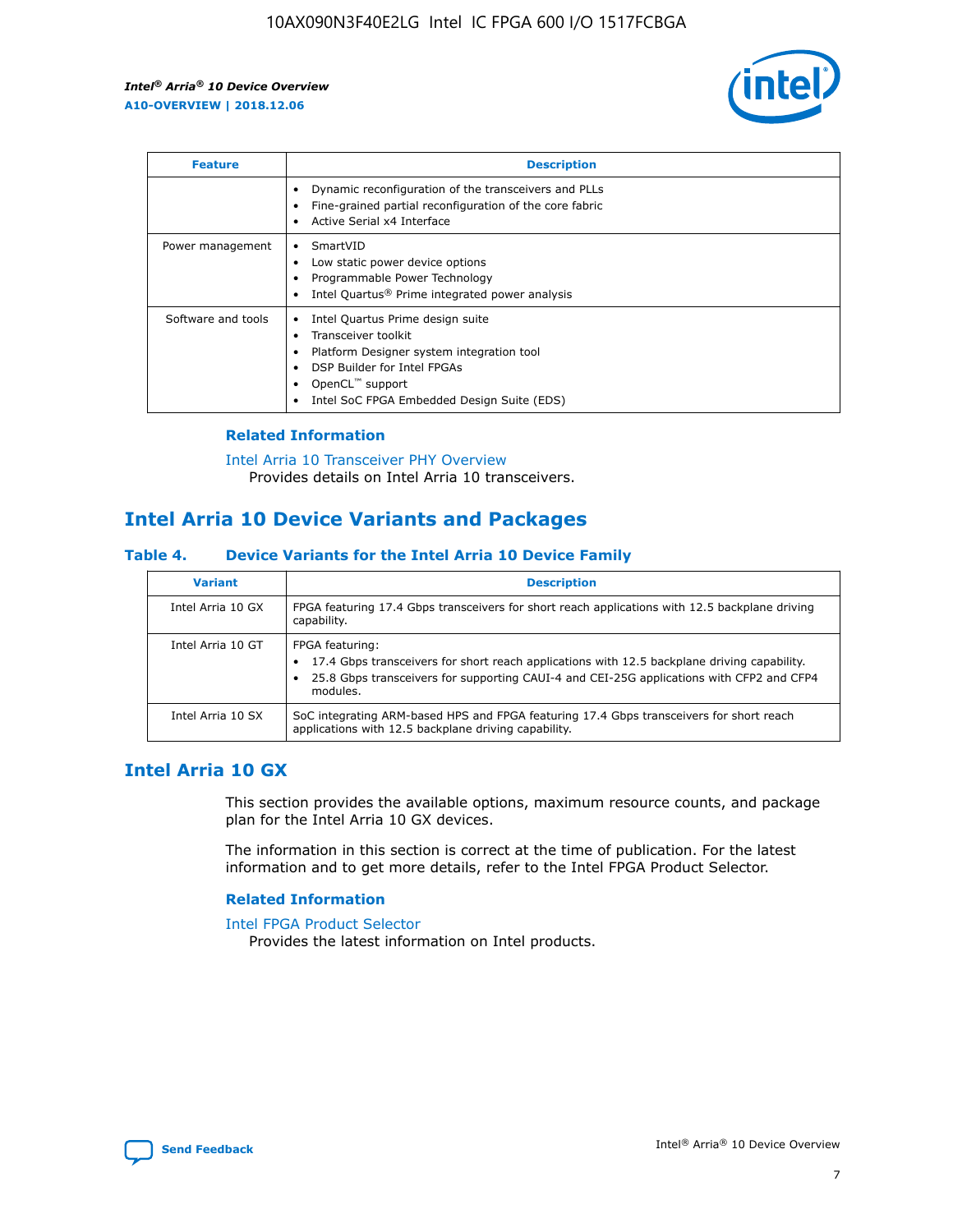

# **Available Options**





#### **Related Information**

[Transceiver Performance for Intel Arria 10 GX/SX Devices](https://www.intel.com/content/www/us/en/programmable/documentation/mcn1413182292568.html#mcn1413213965502) Provides more information about the transceiver speed grade.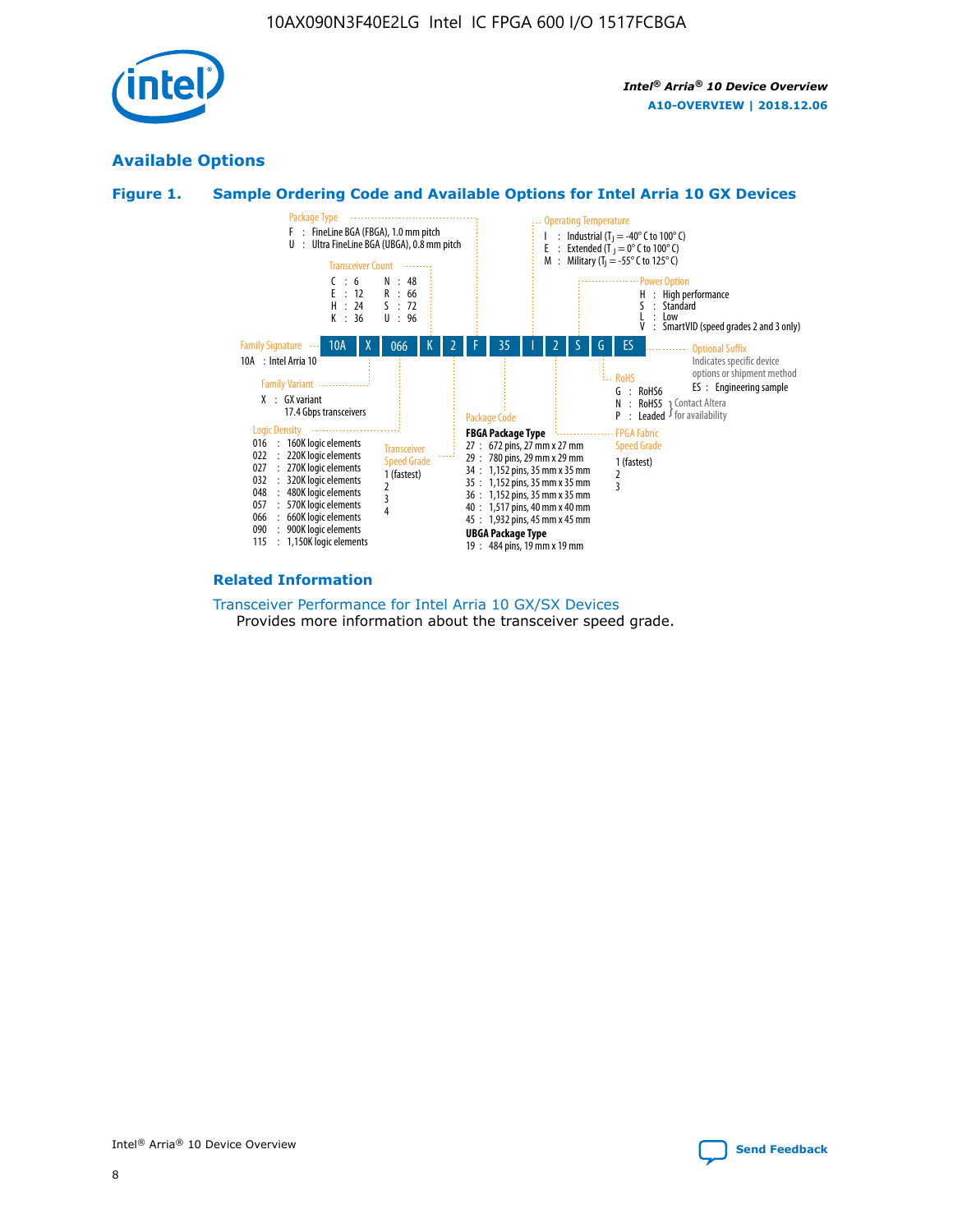

## **Maximum Resources**

#### **Table 5. Maximum Resource Counts for Intel Arria 10 GX Devices (GX 160, GX 220, GX 270, GX 320, and GX 480)**

| <b>Resource</b>              |                         | <b>Product Line</b> |                                |                    |                |                |  |  |  |
|------------------------------|-------------------------|---------------------|--------------------------------|--------------------|----------------|----------------|--|--|--|
|                              |                         | <b>GX 160</b>       | <b>GX 220</b><br><b>GX 270</b> |                    | <b>GX 320</b>  | <b>GX 480</b>  |  |  |  |
| Logic Elements (LE) (K)      |                         | 160                 | 320<br>220<br>270              |                    |                | 480            |  |  |  |
| <b>ALM</b>                   |                         | 61,510              | 80,330                         | 101,620            | 119,900        | 183,590        |  |  |  |
| Register                     |                         | 246,040             | 321,320                        | 479,600<br>406,480 |                | 734,360        |  |  |  |
| Memory (Kb)                  | M <sub>20</sub> K       | 8,800               | 11,740                         | 15,000             | 17,820         | 28,620         |  |  |  |
|                              | <b>MLAB</b>             | 1,050               | 1,690                          | 2,452<br>2,727     |                | 4,164          |  |  |  |
| Variable-precision DSP Block |                         | 156                 | 192                            | 830                | 985            | 1,368          |  |  |  |
| 18 x 19 Multiplier           |                         | 312                 | 384                            | 1,970<br>1,660     |                | 2,736          |  |  |  |
| PLL                          | Fractional<br>Synthesis | 6                   | 6                              | 8                  | 8              | 12             |  |  |  |
|                              | I/O                     | 6                   | 6                              | 8                  | 8              | 12             |  |  |  |
| 17.4 Gbps Transceiver        |                         | 12                  | 12                             | 24                 | 24             |                |  |  |  |
| GPIO <sup>(3)</sup>          |                         | 288                 | 288                            | 384                | 384            |                |  |  |  |
| LVDS Pair $(4)$              |                         | 120                 | 120                            | 168                | 168            | 222            |  |  |  |
| PCIe Hard IP Block           |                         | $\mathbf{1}$        | 1                              | $\overline{2}$     | $\overline{2}$ | $\overline{2}$ |  |  |  |
| Hard Memory Controller       |                         | 6                   | 6                              | 8                  | 8              | 12             |  |  |  |

<sup>(4)</sup> Each LVDS I/O pair can be used as differential input or output.



<sup>(3)</sup> The number of GPIOs does not include transceiver I/Os. In the Intel Quartus Prime software, the number of user I/Os includes transceiver I/Os.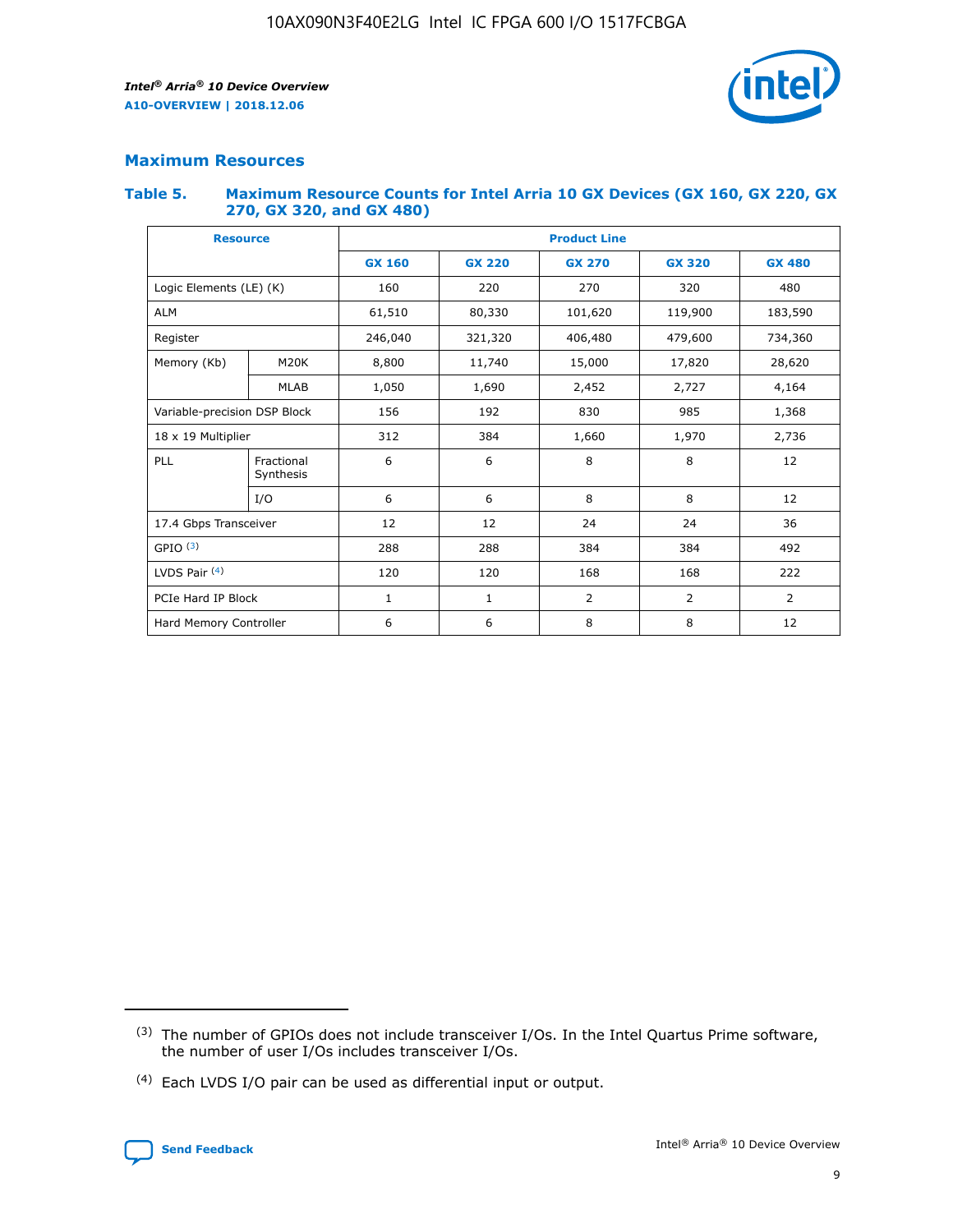

## **Table 6. Maximum Resource Counts for Intel Arria 10 GX Devices (GX 570, GX 660, GX 900, and GX 1150)**

|                              | <b>Resource</b>         | <b>Product Line</b> |                |                |                |  |  |  |
|------------------------------|-------------------------|---------------------|----------------|----------------|----------------|--|--|--|
|                              |                         | <b>GX 570</b>       | <b>GX 660</b>  | <b>GX 900</b>  | <b>GX 1150</b> |  |  |  |
| Logic Elements (LE) (K)      |                         | 570                 | 660            | 900            | 1,150          |  |  |  |
| <b>ALM</b>                   |                         | 217,080             | 251,680        | 339,620        | 427,200        |  |  |  |
| Register                     |                         | 868,320             | 1,006,720      | 1,358,480      | 1,708,800      |  |  |  |
| Memory (Kb)                  | <b>M20K</b>             | 36,000              | 42,620         | 48,460         | 54,260         |  |  |  |
|                              | <b>MLAB</b>             | 5,096               | 5,788<br>9,386 |                | 12,984         |  |  |  |
| Variable-precision DSP Block |                         | 1,523               | 1,687          | 1,518          | 1,518          |  |  |  |
| $18 \times 19$ Multiplier    |                         | 3,046               | 3,374          | 3,036          | 3,036          |  |  |  |
| PLL                          | Fractional<br>Synthesis | 16                  | 16             | 32             | 32             |  |  |  |
|                              | I/O                     | 16                  | 16             | 16             | 16             |  |  |  |
| 17.4 Gbps Transceiver        |                         | 48                  | 48             | 96             | 96             |  |  |  |
| GPIO <sup>(3)</sup>          |                         | 696                 | 696            | 768            | 768            |  |  |  |
| LVDS Pair $(4)$              |                         | 324                 | 324<br>384     |                | 384            |  |  |  |
| PCIe Hard IP Block           |                         | 2                   | 2              | $\overline{4}$ | $\overline{4}$ |  |  |  |
| Hard Memory Controller       |                         | 16                  | 16             | 16             | 16             |  |  |  |

# **Package Plan**

# **Table 7. Package Plan for Intel Arria 10 GX Devices (U19, F27, and F29)**

Refer to I/O and High Speed I/O in Intel Arria 10 Devices chapter for the number of 3 V I/O, LVDS I/O, and LVDS channels in each device package.

| <b>Product Line</b> | U <sub>19</sub><br>$(19 \text{ mm} \times 19 \text{ mm})$<br>484-pin UBGA) |          |             |         | <b>F27</b><br>(27 mm × 27 mm,<br>672-pin FBGA) |             | <b>F29</b><br>(29 mm × 29 mm,<br>780-pin FBGA) |          |             |  |
|---------------------|----------------------------------------------------------------------------|----------|-------------|---------|------------------------------------------------|-------------|------------------------------------------------|----------|-------------|--|
|                     | 3 V I/O                                                                    | LVDS I/O | <b>XCVR</b> | 3 V I/O | <b>LVDS I/O</b>                                | <b>XCVR</b> | 3 V I/O                                        | LVDS I/O | <b>XCVR</b> |  |
| GX 160              | 48                                                                         | 192      | 6           | 48      | 192                                            | 12          | 48                                             | 240      | 12          |  |
| GX 220              | 48                                                                         | 192      | 6           | 48      | 192                                            | 12          | 48                                             | 240      | 12          |  |
| GX 270              |                                                                            |          |             | 48      | 192                                            | 12          | 48                                             | 312      | 12          |  |
| GX 320              |                                                                            |          |             | 48      | 192                                            | 12          | 48                                             | 312      | 12          |  |
| GX 480              |                                                                            |          |             |         |                                                |             | 48                                             | 312      | 12          |  |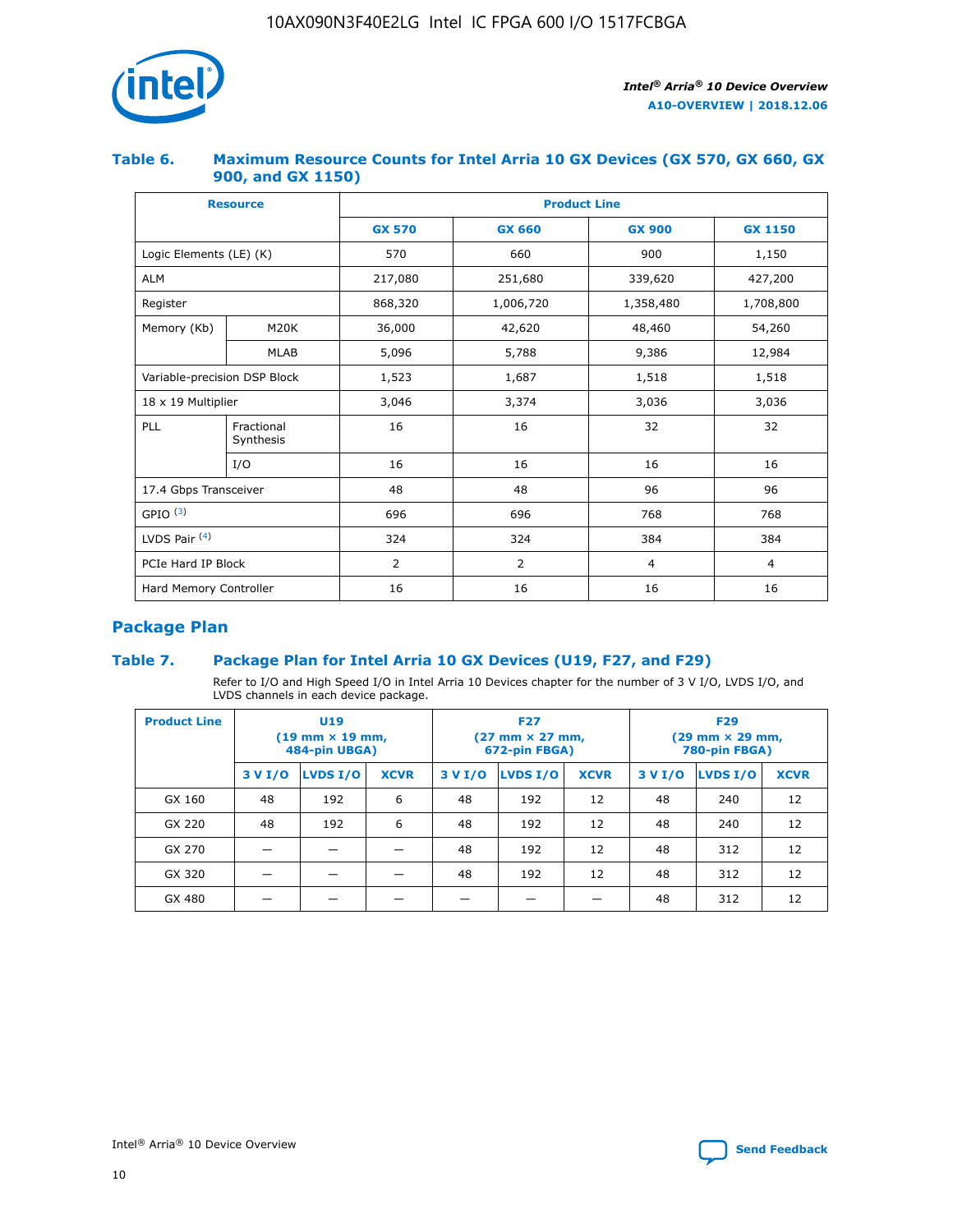

#### **Table 8. Package Plan for Intel Arria 10 GX Devices (F34, F35, NF40, and KF40)**

Refer to I/O and High Speed I/O in Intel Arria 10 Devices chapter for the number of 3 V I/O, LVDS I/O, and LVDS channels in each device package.

| <b>Product Line</b> | <b>F34</b><br>$(35 \text{ mm} \times 35 \text{ mm})$<br>1152-pin FBGA) |                    | <b>F35</b><br>$(35 \text{ mm} \times 35 \text{ mm})$<br><b>1152-pin FBGA)</b> |           | <b>KF40</b><br>$(40$ mm $\times$ 40 mm,<br>1517-pin FBGA) |             |           | <b>NF40</b><br>$(40$ mm $\times$ 40 mm,<br><b>1517-pin FBGA)</b> |             |            |                    |             |
|---------------------|------------------------------------------------------------------------|--------------------|-------------------------------------------------------------------------------|-----------|-----------------------------------------------------------|-------------|-----------|------------------------------------------------------------------|-------------|------------|--------------------|-------------|
|                     | 3V<br>I/O                                                              | <b>LVDS</b><br>I/O | <b>XCVR</b>                                                                   | 3V<br>I/O | <b>LVDS</b><br>I/O                                        | <b>XCVR</b> | 3V<br>I/O | <b>LVDS</b><br>I/O                                               | <b>XCVR</b> | 3 V<br>I/O | <b>LVDS</b><br>I/O | <b>XCVR</b> |
| GX 270              | 48                                                                     | 336                | 24                                                                            | 48        | 336                                                       | 24          |           |                                                                  |             |            |                    |             |
| GX 320              | 48                                                                     | 336                | 24                                                                            | 48        | 336                                                       | 24          |           |                                                                  |             |            |                    |             |
| GX 480              | 48                                                                     | 444                | 24                                                                            | 48        | 348                                                       | 36          |           |                                                                  |             |            |                    |             |
| GX 570              | 48                                                                     | 444                | 24                                                                            | 48        | 348                                                       | 36          | 96        | 600                                                              | 36          | 48         | 540                | 48          |
| GX 660              | 48                                                                     | 444                | 24                                                                            | 48        | 348                                                       | 36          | 96        | 600                                                              | 36          | 48         | 540                | 48          |
| GX 900              |                                                                        | 504                | 24                                                                            | -         |                                                           |             |           |                                                                  |             |            | 600                | 48          |
| GX 1150             |                                                                        | 504                | 24                                                                            |           |                                                           |             |           |                                                                  |             |            | 600                | 48          |

#### **Table 9. Package Plan for Intel Arria 10 GX Devices (RF40, NF45, SF45, and UF45)**

Refer to I/O and High Speed I/O in Intel Arria 10 Devices chapter for the number of 3 V I/O, LVDS I/O, and LVDS channels in each device package.

| <b>Product Line</b> | <b>RF40</b><br>$(40$ mm $\times$ 40 mm,<br>1517-pin FBGA) |                    | <b>NF45</b><br>$(45 \text{ mm} \times 45 \text{ mm})$<br><b>1932-pin FBGA)</b> |            |                    | <b>SF45</b><br>$(45 \text{ mm} \times 45 \text{ mm})$<br><b>1932-pin FBGA)</b> |            |                    | <b>UF45</b><br>$(45 \text{ mm} \times 45 \text{ mm})$<br><b>1932-pin FBGA)</b> |           |                    |             |
|---------------------|-----------------------------------------------------------|--------------------|--------------------------------------------------------------------------------|------------|--------------------|--------------------------------------------------------------------------------|------------|--------------------|--------------------------------------------------------------------------------|-----------|--------------------|-------------|
|                     | 3V<br>I/O                                                 | <b>LVDS</b><br>I/O | <b>XCVR</b>                                                                    | 3 V<br>I/O | <b>LVDS</b><br>I/O | <b>XCVR</b>                                                                    | 3 V<br>I/O | <b>LVDS</b><br>I/O | <b>XCVR</b>                                                                    | 3V<br>I/O | <b>LVDS</b><br>I/O | <b>XCVR</b> |
| GX 900              |                                                           | 342                | 66                                                                             | _          | 768                | 48                                                                             |            | 624                | 72                                                                             |           | 480                | 96          |
| GX 1150             |                                                           | 342                | 66                                                                             | _          | 768                | 48                                                                             |            | 624                | 72                                                                             |           | 480                | 96          |

#### **Related Information**

[I/O and High-Speed Differential I/O Interfaces in Intel Arria 10 Devices chapter, Intel](https://www.intel.com/content/www/us/en/programmable/documentation/sam1403482614086.html#sam1403482030321) [Arria 10 Device Handbook](https://www.intel.com/content/www/us/en/programmable/documentation/sam1403482614086.html#sam1403482030321)

Provides the number of 3 V and LVDS I/Os, and LVDS channels for each Intel Arria 10 device package.

# **Intel Arria 10 GT**

This section provides the available options, maximum resource counts, and package plan for the Intel Arria 10 GT devices.

The information in this section is correct at the time of publication. For the latest information and to get more details, refer to the Intel FPGA Product Selector.

#### **Related Information**

#### [Intel FPGA Product Selector](http://www.altera.com/products/selector/psg-selector.html)

Provides the latest information on Intel products.

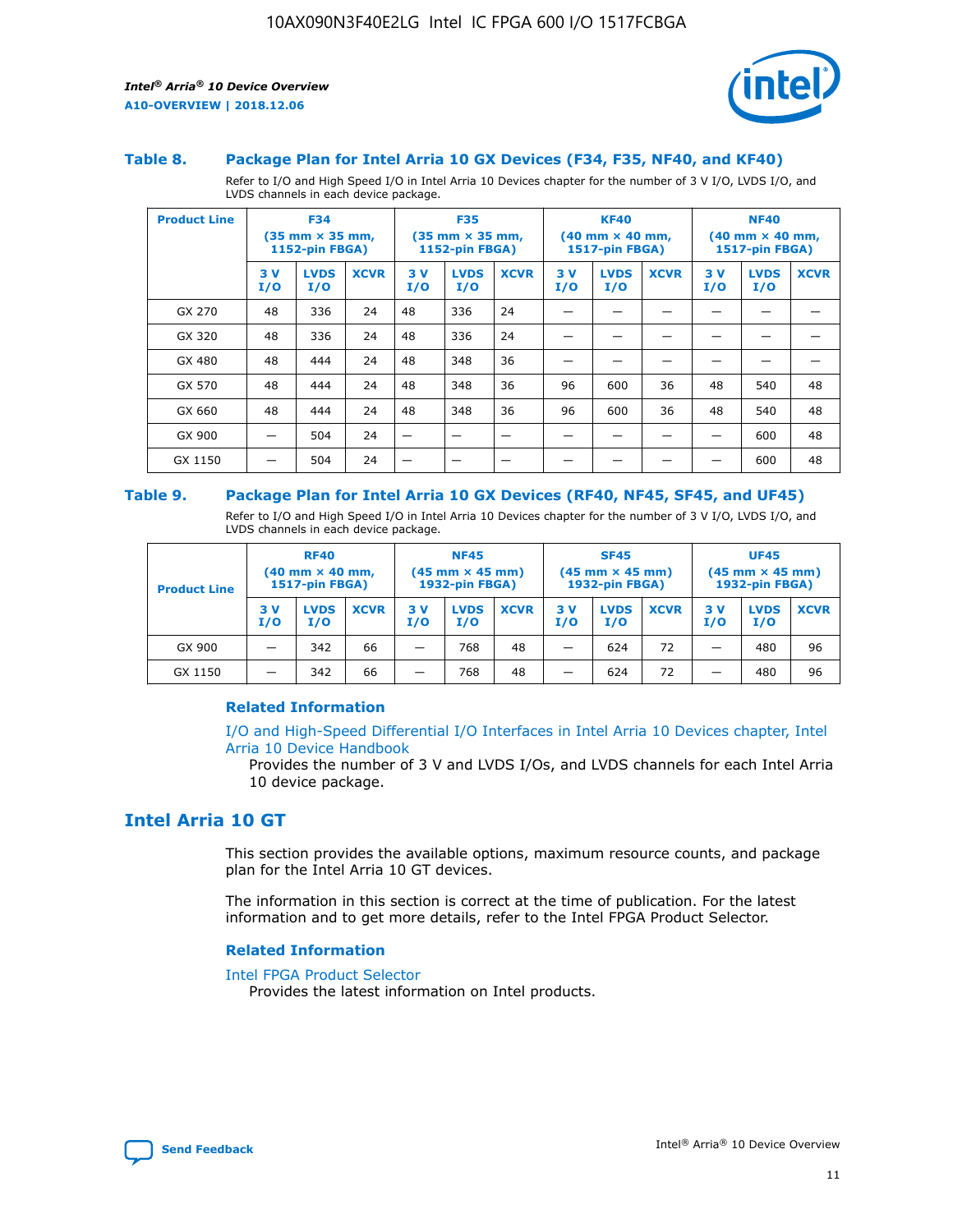

# **Available Options**

# **Figure 2. Sample Ordering Code and Available Options for Intel Arria 10 GT Devices**

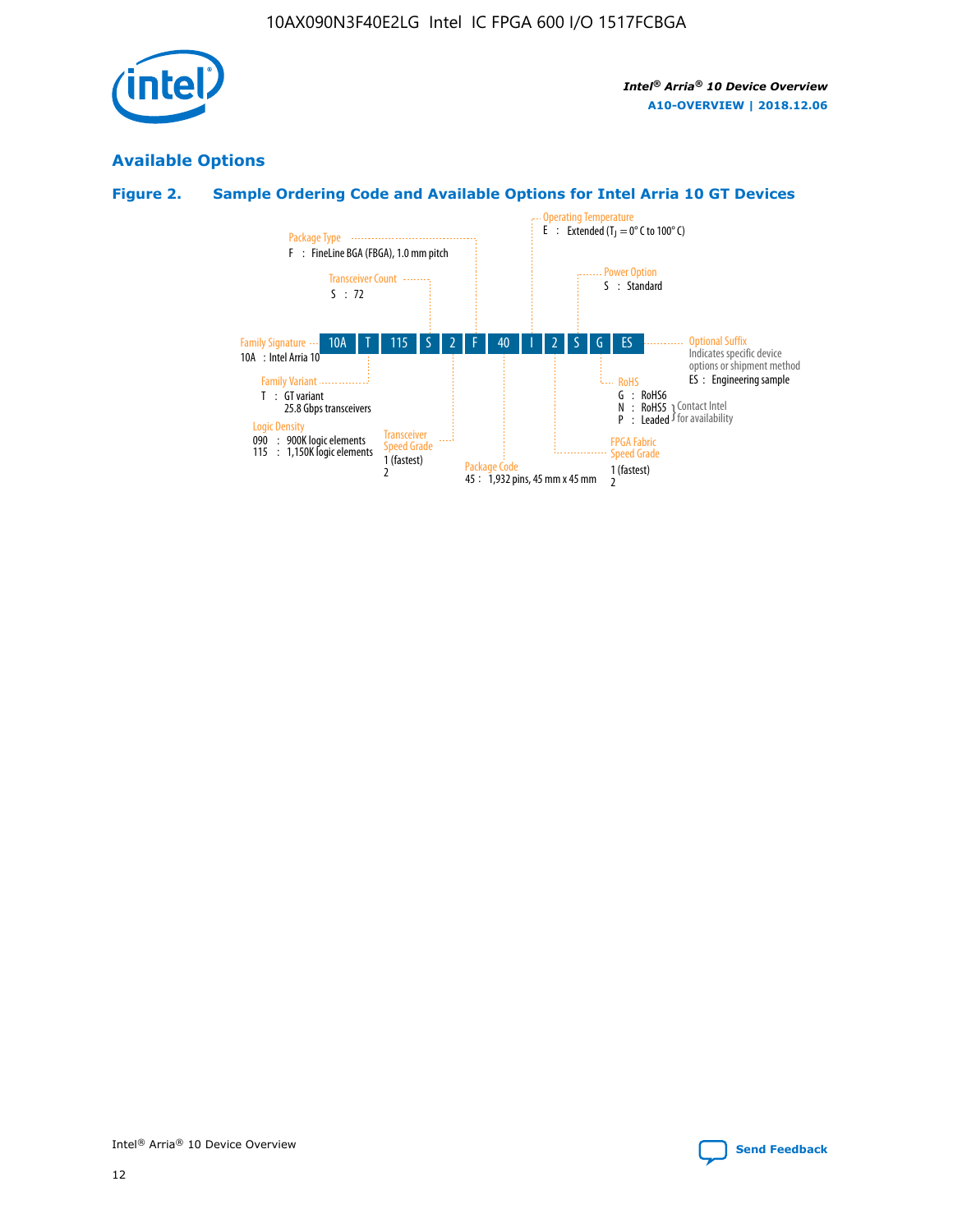

# **Maximum Resources**

#### **Table 10. Maximum Resource Counts for Intel Arria 10 GT Devices**

| <b>Resource</b>              |                      |                | <b>Product Line</b> |  |
|------------------------------|----------------------|----------------|---------------------|--|
|                              |                      | <b>GT 900</b>  | <b>GT 1150</b>      |  |
| Logic Elements (LE) (K)      |                      | 900            | 1,150               |  |
| <b>ALM</b>                   |                      | 339,620        | 427,200             |  |
| Register                     |                      | 1,358,480      | 1,708,800           |  |
| Memory (Kb)                  | M20K                 | 48,460         | 54,260              |  |
|                              | <b>MLAB</b>          | 9,386          | 12,984              |  |
| Variable-precision DSP Block |                      | 1,518          | 1,518               |  |
| 18 x 19 Multiplier           |                      | 3,036          | 3,036               |  |
| PLL                          | Fractional Synthesis | 32             | 32                  |  |
|                              | I/O                  | 16             | 16                  |  |
| Transceiver                  | 17.4 Gbps            | 72(5)          | 72(5)               |  |
|                              | 25.8 Gbps            | 6              | 6                   |  |
| GPIO <sup>(6)</sup>          |                      | 624            | 624                 |  |
| LVDS Pair $(7)$              |                      | 312            | 312                 |  |
| PCIe Hard IP Block           |                      | $\overline{4}$ | $\overline{4}$      |  |
| Hard Memory Controller       |                      | 16             | 16                  |  |

#### **Related Information**

#### [Intel Arria 10 GT Channel Usage](https://www.intel.com/content/www/us/en/programmable/documentation/nik1398707230472.html#nik1398707008178)

Configuring GT/GX channels in Intel Arria 10 GT devices.

## **Package Plan**

#### **Table 11. Package Plan for Intel Arria 10 GT Devices**

Refer to I/O and High Speed I/O in Intel Arria 10 Devices chapter for the number of 3 V I/O, LVDS I/O, and LVDS channels in each device package.

| <b>Product Line</b> | <b>SF45</b><br>(45 mm × 45 mm, 1932-pin FBGA) |                 |             |  |  |  |
|---------------------|-----------------------------------------------|-----------------|-------------|--|--|--|
|                     | 3 V I/O                                       | <b>LVDS I/O</b> | <b>XCVR</b> |  |  |  |
| GT 900              |                                               | 624             | 72          |  |  |  |
| GT 1150             |                                               | 624             | 72          |  |  |  |

<sup>(7)</sup> Each LVDS I/O pair can be used as differential input or output.



 $(5)$  If all 6 GT channels are in use, 12 of the GX channels are not usable.

<sup>(6)</sup> The number of GPIOs does not include transceiver I/Os. In the Intel Quartus Prime software, the number of user I/Os includes transceiver I/Os.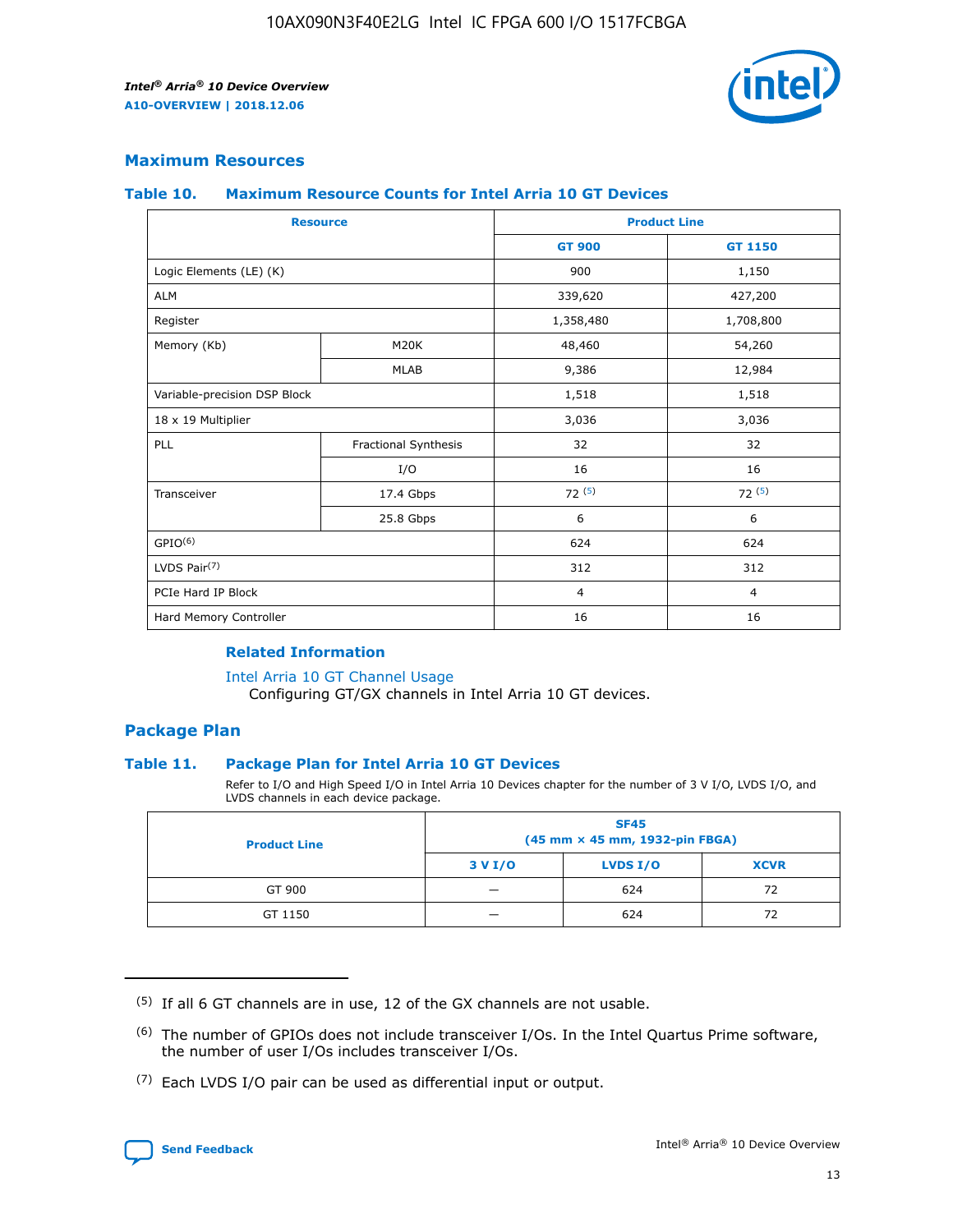

#### **Related Information**

[I/O and High-Speed Differential I/O Interfaces in Intel Arria 10 Devices chapter, Intel](https://www.intel.com/content/www/us/en/programmable/documentation/sam1403482614086.html#sam1403482030321) [Arria 10 Device Handbook](https://www.intel.com/content/www/us/en/programmable/documentation/sam1403482614086.html#sam1403482030321)

Provides the number of 3 V and LVDS I/Os, and LVDS channels for each Intel Arria 10 device package.

# **Intel Arria 10 SX**

This section provides the available options, maximum resource counts, and package plan for the Intel Arria 10 SX devices.

The information in this section is correct at the time of publication. For the latest information and to get more details, refer to the Intel FPGA Product Selector.

#### **Related Information**

[Intel FPGA Product Selector](http://www.altera.com/products/selector/psg-selector.html) Provides the latest information on Intel products.

#### **Available Options**

#### **Figure 3. Sample Ordering Code and Available Options for Intel Arria 10 SX Devices**



#### **Related Information**

[Transceiver Performance for Intel Arria 10 GX/SX Devices](https://www.intel.com/content/www/us/en/programmable/documentation/mcn1413182292568.html#mcn1413213965502) Provides more information about the transceiver speed grade.

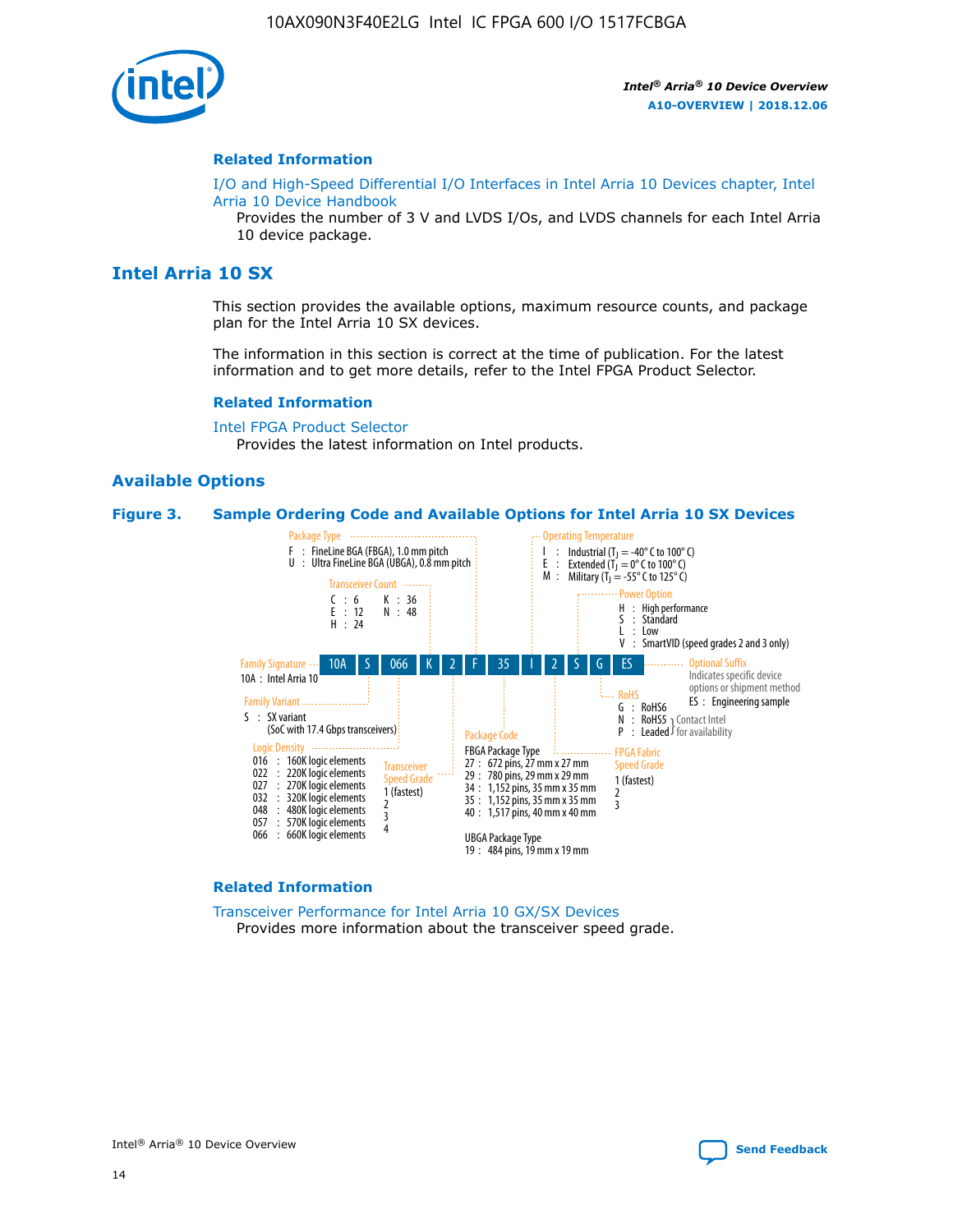

# **Maximum Resources**

#### **Table 12. Maximum Resource Counts for Intel Arria 10 SX Devices**

| <b>Resource</b>                   |                         | <b>Product Line</b> |               |               |                |               |               |               |  |  |
|-----------------------------------|-------------------------|---------------------|---------------|---------------|----------------|---------------|---------------|---------------|--|--|
|                                   |                         | <b>SX 160</b>       | <b>SX 220</b> | <b>SX 270</b> | <b>SX 320</b>  | <b>SX 480</b> | <b>SX 570</b> | <b>SX 660</b> |  |  |
| Logic Elements (LE) (K)           |                         | 160                 | 220           | 270           | 320            | 480           | 570           | 660           |  |  |
| <b>ALM</b>                        |                         | 61,510              | 80,330        | 101,620       | 119,900        | 183,590       | 217,080       | 251,680       |  |  |
| Register                          |                         | 246,040             | 321,320       | 406,480       | 479,600        | 734,360       | 868,320       | 1,006,720     |  |  |
| Memory (Kb)                       | M20K                    | 8,800               | 11,740        | 15,000        | 17,820         | 28,620        | 36,000        | 42,620        |  |  |
|                                   | <b>MLAB</b>             | 1,050               | 1,690         | 2,452         | 2,727          | 4,164         | 5,096         | 5,788         |  |  |
| Variable-precision DSP Block      |                         | 156                 | 192           | 830           | 985            | 1,368         | 1,523         | 1,687         |  |  |
| 18 x 19 Multiplier                |                         | 312                 | 384           | 1,660         | 1,970          | 2,736         | 3,046         | 3,374         |  |  |
| PLL                               | Fractional<br>Synthesis | 6                   | 6             | 8             | 8              | 12            | 16            | 16            |  |  |
|                                   | I/O                     | 6                   | 6             | 8             | 8              | 12            | 16            | 16            |  |  |
| 17.4 Gbps Transceiver             |                         | 12                  | 12            | 24            | 24             | 36            | 48            | 48            |  |  |
| GPIO <sup>(8)</sup>               |                         | 288                 | 288           | 384           | 384            | 492           | 696           | 696           |  |  |
| LVDS Pair $(9)$                   |                         | 120                 | 120           | 168           | 168            | 174           | 324           | 324           |  |  |
| PCIe Hard IP Block                |                         | $\mathbf{1}$        | $\mathbf{1}$  | 2             | $\overline{2}$ | 2             | 2             | 2             |  |  |
| Hard Memory Controller            |                         | 6                   | 6             | 8             | 8              | 12            | 16            | 16            |  |  |
| ARM Cortex-A9 MPCore<br>Processor |                         | Yes                 | Yes           | Yes           | Yes            | Yes           | Yes           | Yes           |  |  |

# **Package Plan**

#### **Table 13. Package Plan for Intel Arria 10 SX Devices (U19, F27, F29, and F34)**

Refer to I/O and High Speed I/O in Intel Arria 10 Devices chapter for the number of 3 V I/O, LVDS I/O, and LVDS channels in each device package.

| <b>Product Line</b> | U <sub>19</sub><br>$(19 \text{ mm} \times 19 \text{ mm})$<br>484-pin UBGA) |                    | <b>F27</b><br>$(27 \text{ mm} \times 27 \text{ mm})$<br>672-pin FBGA) |           | <b>F29</b><br>$(29 \text{ mm} \times 29 \text{ mm})$<br>780-pin FBGA) |             |            | <b>F34</b><br>$(35 \text{ mm} \times 35 \text{ mm})$<br><b>1152-pin FBGA)</b> |             |           |                    |             |
|---------------------|----------------------------------------------------------------------------|--------------------|-----------------------------------------------------------------------|-----------|-----------------------------------------------------------------------|-------------|------------|-------------------------------------------------------------------------------|-------------|-----------|--------------------|-------------|
|                     | 3V<br>I/O                                                                  | <b>LVDS</b><br>I/O | <b>XCVR</b>                                                           | 3V<br>I/O | <b>LVDS</b><br>I/O                                                    | <b>XCVR</b> | 3 V<br>I/O | <b>LVDS</b><br>I/O                                                            | <b>XCVR</b> | 3V<br>I/O | <b>LVDS</b><br>I/O | <b>XCVR</b> |
| SX 160              | 48                                                                         | 144                | 6                                                                     | 48        | 192                                                                   | 12          | 48         | 240                                                                           | 12          | –         |                    |             |
| SX 220              | 48                                                                         | 144                | 6                                                                     | 48        | 192                                                                   | 12          | 48         | 240                                                                           | 12          |           |                    |             |
| SX 270              |                                                                            |                    |                                                                       | 48        | 192                                                                   | 12          | 48         | 312                                                                           | 12          | 48        | 336                | 24          |
| SX 320              |                                                                            |                    |                                                                       | 48        | 192                                                                   | 12          | 48         | 312                                                                           | 12          | 48        | 336                | 24          |
|                     |                                                                            |                    |                                                                       |           |                                                                       |             |            |                                                                               |             |           |                    | continued   |

 $(8)$  The number of GPIOs does not include transceiver I/Os. In the Intel Quartus Prime software, the number of user I/Os includes transceiver I/Os.

 $(9)$  Each LVDS I/O pair can be used as differential input or output.

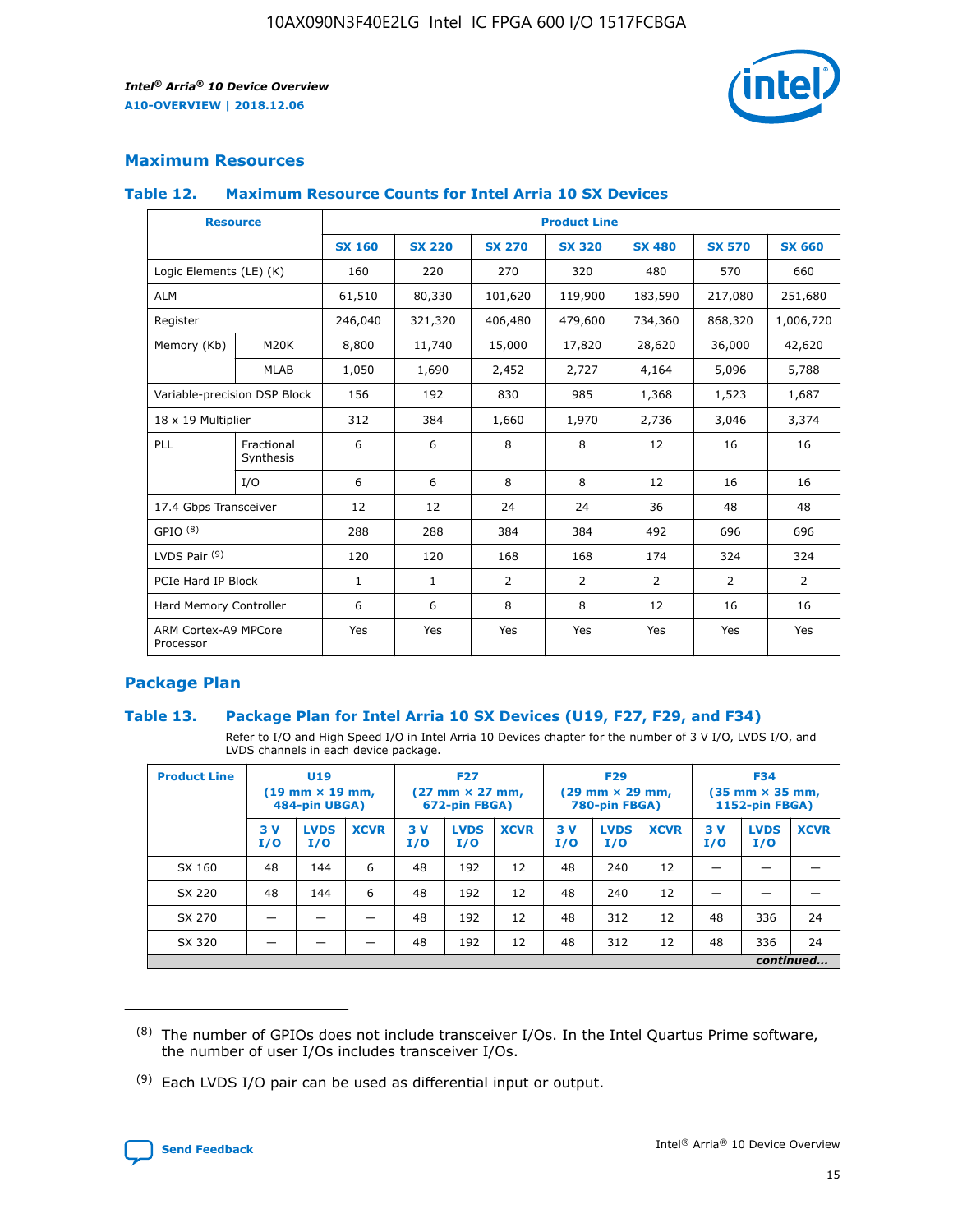

| <b>Product Line</b> | U <sub>19</sub><br>$(19 \text{ mm} \times 19 \text{ mm})$<br>484-pin UBGA) |                    | <b>F27</b><br>$(27 \text{ mm} \times 27 \text{ mm})$<br>672-pin FBGA) |           | <b>F29</b><br>$(29 \text{ mm} \times 29 \text{ mm})$<br>780-pin FBGA) |             |           | <b>F34</b><br>$(35$ mm $\times$ 35 mm,<br><b>1152-pin FBGA)</b> |             |           |                    |             |
|---------------------|----------------------------------------------------------------------------|--------------------|-----------------------------------------------------------------------|-----------|-----------------------------------------------------------------------|-------------|-----------|-----------------------------------------------------------------|-------------|-----------|--------------------|-------------|
|                     | 3V<br>I/O                                                                  | <b>LVDS</b><br>I/O | <b>XCVR</b>                                                           | 3V<br>I/O | <b>LVDS</b><br>I/O                                                    | <b>XCVR</b> | 3V<br>I/O | <b>LVDS</b><br>I/O                                              | <b>XCVR</b> | 3V<br>I/O | <b>LVDS</b><br>I/O | <b>XCVR</b> |
| SX 480              |                                                                            |                    |                                                                       |           |                                                                       |             | 48        | 312                                                             | 12          | 48        | 444                | 24          |
| SX 570              |                                                                            |                    |                                                                       |           |                                                                       |             |           |                                                                 |             | 48        | 444                | 24          |
| SX 660              |                                                                            |                    |                                                                       |           |                                                                       |             |           |                                                                 |             | 48        | 444                | 24          |

## **Table 14. Package Plan for Intel Arria 10 SX Devices (F35, KF40, and NF40)**

Refer to I/O and High Speed I/O in Intel Arria 10 Devices chapter for the number of 3 V I/O, LVDS I/O, and LVDS channels in each device package.

| <b>Product Line</b> | <b>F35</b><br>$(35 \text{ mm} \times 35 \text{ mm})$<br><b>1152-pin FBGA)</b> |          |             |                                           | <b>KF40</b><br>(40 mm × 40 mm,<br>1517-pin FBGA) |    | <b>NF40</b><br>$(40 \text{ mm} \times 40 \text{ mm})$<br>1517-pin FBGA) |          |             |  |
|---------------------|-------------------------------------------------------------------------------|----------|-------------|-------------------------------------------|--------------------------------------------------|----|-------------------------------------------------------------------------|----------|-------------|--|
|                     | 3 V I/O                                                                       | LVDS I/O | <b>XCVR</b> | <b>LVDS I/O</b><br><b>XCVR</b><br>3 V I/O |                                                  |    | 3 V I/O                                                                 | LVDS I/O | <b>XCVR</b> |  |
| SX 270              | 48                                                                            | 336      | 24          |                                           |                                                  |    |                                                                         |          |             |  |
| SX 320              | 48                                                                            | 336      | 24          |                                           |                                                  |    |                                                                         |          |             |  |
| SX 480              | 48                                                                            | 348      | 36          |                                           |                                                  |    |                                                                         |          |             |  |
| SX 570              | 48                                                                            | 348      | 36          | 96                                        | 600                                              | 36 | 48                                                                      | 540      | 48          |  |
| SX 660              | 48                                                                            | 348      | 36          | 96                                        | 600                                              | 36 | 48                                                                      | 540      | 48          |  |

# **Related Information**

[I/O and High-Speed Differential I/O Interfaces in Intel Arria 10 Devices chapter, Intel](https://www.intel.com/content/www/us/en/programmable/documentation/sam1403482614086.html#sam1403482030321) [Arria 10 Device Handbook](https://www.intel.com/content/www/us/en/programmable/documentation/sam1403482614086.html#sam1403482030321)

Provides the number of 3 V and LVDS I/Os, and LVDS channels for each Intel Arria 10 device package.

Intel<sup>®</sup> Arria<sup>®</sup> 10 Device Overview **[Send Feedback](mailto:FPGAtechdocfeedback@intel.com?subject=Feedback%20on%20Intel%20Arria%2010%20Device%20Overview%20(A10-OVERVIEW%202018.12.06)&body=We%20appreciate%20your%20feedback.%20In%20your%20comments,%20also%20specify%20the%20page%20number%20or%20paragraph.%20Thank%20you.)** Send Feedback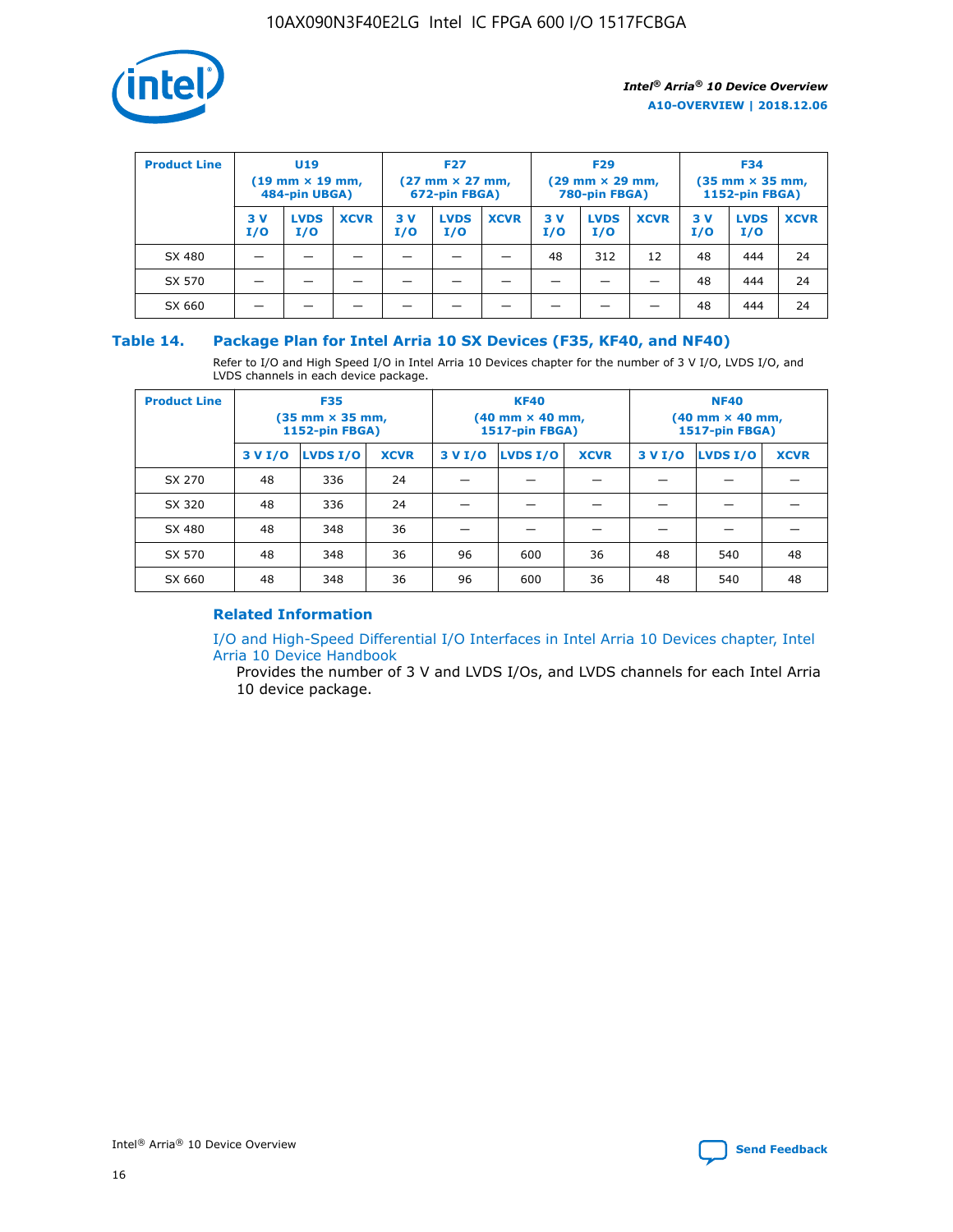

# **I/O Vertical Migration for Intel Arria 10 Devices**

#### **Figure 4. Migration Capability Across Intel Arria 10 Product Lines**

- The arrows indicate the migration paths. The devices included in each vertical migration path are shaded. Devices with fewer resources in the same path have lighter shades.
- To achieve the full I/O migration across product lines in the same migration path, restrict I/Os and transceivers usage to match the product line with the lowest I/O and transceiver counts.
- An LVDS I/O bank in the source device may be mapped to a 3 V I/O bank in the target device. To use memory interface clock frequency higher than 533 MHz, assign external memory interface pins only to banks that are LVDS I/O in both devices.
- There may be nominal 0.15 mm package height difference between some product lines in the same package type.
	- **Variant Product Line Package U19 F27 F29 F34 F35 KF40 NF40 RF40 NF45 SF45 UF45** Intel® Arria® 10 GX GX 160 GX 220 GX 270 GX 320 GX 480 GX 570 GX 660 GX 900 GX 1150 Intel Arria 10 GT GT 900 GT 1150 Intel Arria 10 SX SX 160 SX 220 SX 270 SX 320 SX 480 SX 570 SX 660
- Some migration paths are not shown in the Intel Quartus Prime software **Pin Migration View**.

*Note:* To verify the pin migration compatibility, use the **Pin Migration View** window in the Intel Quartus Prime software Pin Planner.

# **Adaptive Logic Module**

Intel Arria 10 devices use a 20 nm ALM as the basic building block of the logic fabric.

The ALM architecture is the same as the previous generation FPGAs, allowing for efficient implementation of logic functions and easy conversion of IP between the device generations.

The ALM, as shown in following figure, uses an 8-input fracturable look-up table (LUT) with four dedicated registers to help improve timing closure in register-rich designs and achieve an even higher design packing capability than the traditional two-register per LUT architecture.

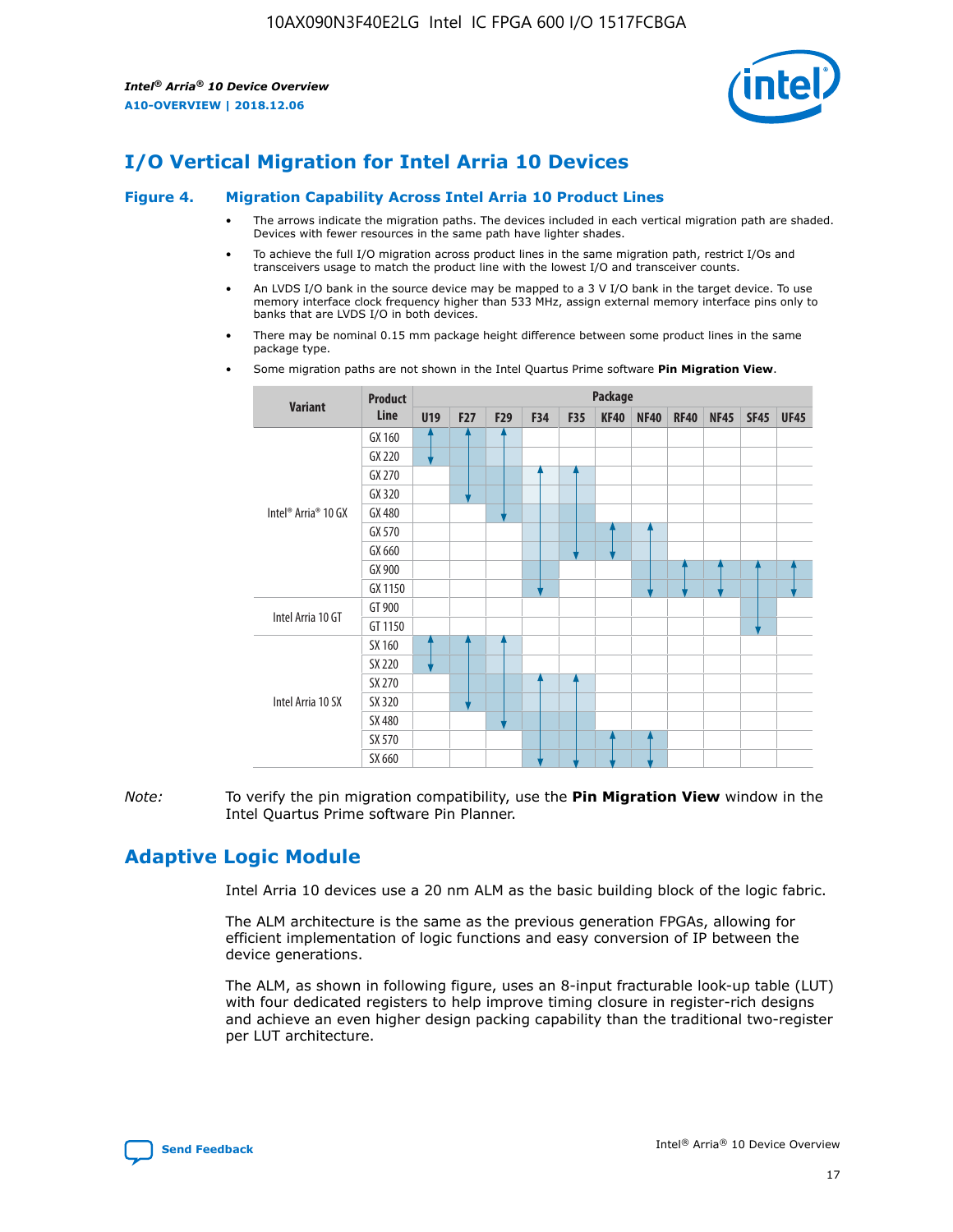

**Figure 5. ALM for Intel Arria 10 Devices**



The Intel Quartus Prime software optimizes your design according to the ALM logic structure and automatically maps legacy designs into the Intel Arria 10 ALM architecture.

# **Variable-Precision DSP Block**

The Intel Arria 10 variable precision DSP blocks support fixed-point arithmetic and floating-point arithmetic.

Features for fixed-point arithmetic:

- High-performance, power-optimized, and fully registered multiplication operations
- 18-bit and 27-bit word lengths
- Two 18 x 19 multipliers or one 27 x 27 multiplier per DSP block
- Built-in addition, subtraction, and 64-bit double accumulation register to combine multiplication results
- Cascading 19-bit or 27-bit when pre-adder is disabled and cascading 18-bit when pre-adder is used to form the tap-delay line for filtering applications
- Cascading 64-bit output bus to propagate output results from one block to the next block without external logic support
- Hard pre-adder supported in 19-bit and 27-bit modes for symmetric filters
- Internal coefficient register bank in both 18-bit and 27-bit modes for filter implementation
- 18-bit and 27-bit systolic finite impulse response (FIR) filters with distributed output adder
- Biased rounding support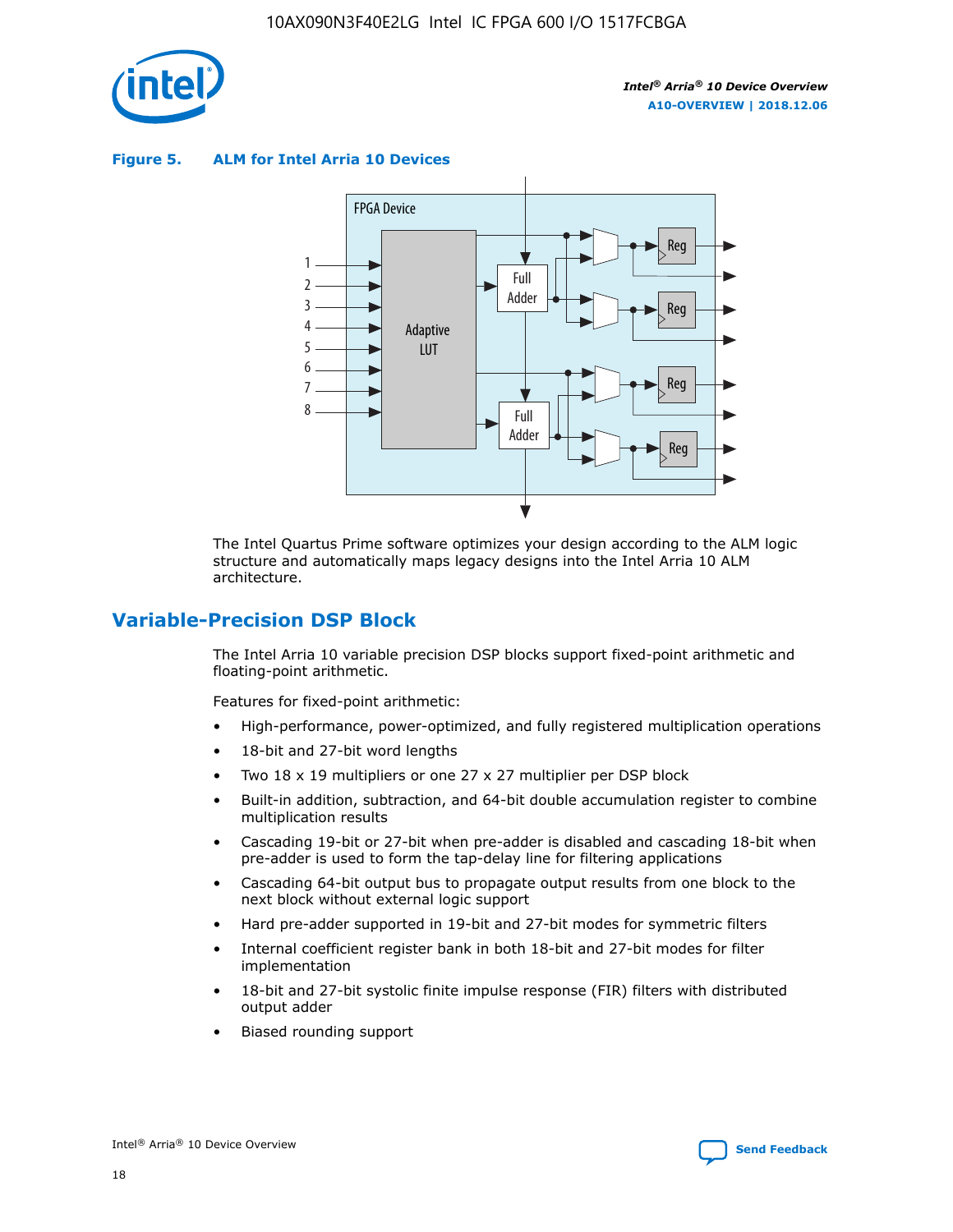

Features for floating-point arithmetic:

- A completely hardened architecture that supports multiplication, addition, subtraction, multiply-add, and multiply-subtract
- Multiplication with accumulation capability and a dynamic accumulator reset control
- Multiplication with cascade summation capability
- Multiplication with cascade subtraction capability
- Complex multiplication
- Direct vector dot product
- Systolic FIR filter

#### **Table 15. Variable-Precision DSP Block Configurations for Intel Arria 10 Devices**

| <b>Usage Example</b>                                       | <b>Multiplier Size (Bit)</b>    | <b>DSP Block Resources</b> |
|------------------------------------------------------------|---------------------------------|----------------------------|
| Medium precision fixed point                               | Two 18 x 19                     |                            |
| High precision fixed or Single precision<br>floating point | One 27 x 27                     |                            |
| Fixed point FFTs                                           | One 19 x 36 with external adder |                            |
| Very high precision fixed point                            | One 36 x 36 with external adder |                            |
| Double precision floating point                            | One 54 x 54 with external adder | 4                          |

#### **Table 16. Resources for Fixed-Point Arithmetic in Intel Arria 10 Devices**

The table lists the variable-precision DSP resources by bit precision for each Intel Arria 10 device.

| <b>Variant</b>  | <b>Product Line</b> | <b>Variable-</b><br>precision<br><b>DSP Block</b> | <b>Independent Input and Output</b><br><b>Multiplications Operator</b> |                                     | 18 x 19<br><b>Multiplier</b><br><b>Adder Sum</b> | $18 \times 18$<br><b>Multiplier</b><br><b>Adder</b> |
|-----------------|---------------------|---------------------------------------------------|------------------------------------------------------------------------|-------------------------------------|--------------------------------------------------|-----------------------------------------------------|
|                 |                     |                                                   | 18 x 19<br><b>Multiplier</b>                                           | $27 \times 27$<br><b>Multiplier</b> | <b>Mode</b>                                      | <b>Summed with</b><br>36 bit Input                  |
| AIntel Arria 10 | GX 160              | 156                                               | 312                                                                    | 156                                 | 156                                              | 156                                                 |
| GX              | GX 220              | 192                                               | 384                                                                    | 192                                 | 192                                              | 192                                                 |
|                 | GX 270              | 830                                               | 1,660                                                                  | 830                                 | 830                                              | 830                                                 |
|                 | GX 320              | 984                                               | 1,968                                                                  | 984                                 | 984                                              | 984                                                 |
|                 | GX 480              | 1,368                                             | 2,736                                                                  | 1,368                               | 1,368                                            | 1,368                                               |
|                 | GX 570              | 1,523                                             | 3,046                                                                  | 1,523                               | 1,523                                            | 1,523                                               |
|                 | GX 660              | 1,687                                             | 3,374                                                                  | 1,687                               | 1,687                                            | 1,687                                               |
|                 | GX 900              | 1,518                                             | 3,036                                                                  | 1,518                               | 1,518                                            | 1,518                                               |
|                 | GX 1150             | 1,518                                             | 3,036                                                                  | 1,518                               | 1,518                                            | 1,518                                               |
| Intel Arria 10  | GT 900              | 1,518                                             | 3,036                                                                  | 1,518                               | 1,518                                            | 1,518                                               |
| GT              | GT 1150             | 1,518                                             | 3,036                                                                  | 1,518                               | 1,518                                            | 1,518                                               |
| Intel Arria 10  | SX 160              | 156                                               | 312                                                                    | 156                                 | 156                                              | 156                                                 |
| <b>SX</b>       | SX 220              | 192                                               | 384                                                                    | 192                                 | 192                                              | 192                                                 |
|                 | SX 270              | 830                                               | 1,660                                                                  | 830                                 | 830                                              | 830                                                 |
|                 |                     |                                                   |                                                                        |                                     |                                                  | continued                                           |

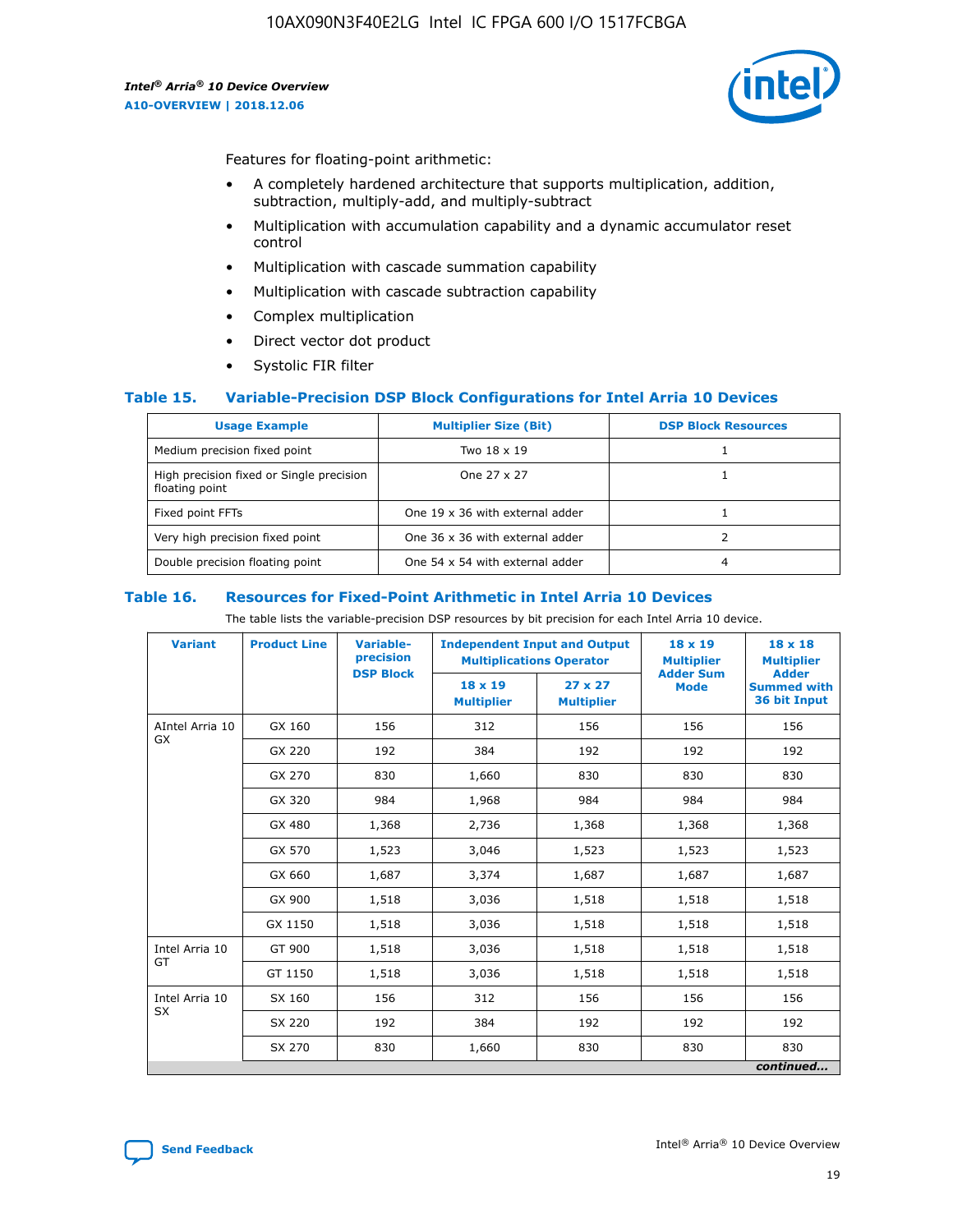

| <b>Variant</b> | <b>Product Line</b> | Variable-<br>precision | <b>Independent Input and Output</b><br><b>Multiplications Operator</b> |                                     | $18 \times 19$<br><b>Multiplier</b> | $18 \times 18$<br><b>Multiplier</b><br><b>Adder</b> |  |
|----------------|---------------------|------------------------|------------------------------------------------------------------------|-------------------------------------|-------------------------------------|-----------------------------------------------------|--|
|                |                     | <b>DSP Block</b>       | $18 \times 19$<br><b>Multiplier</b>                                    | $27 \times 27$<br><b>Multiplier</b> | <b>Adder Sum</b><br><b>Mode</b>     | <b>Summed with</b><br>36 bit Input                  |  |
|                | SX 320              | 984                    | 1,968                                                                  | 984                                 | 984                                 | 984                                                 |  |
|                | SX 480              | 1,368                  | 2,736                                                                  | 1,368                               | 1,368                               | 1,368                                               |  |
|                | SX 570              | 1,523                  | 3,046                                                                  | 1,523                               | 1,523                               | 1,523                                               |  |
|                | SX 660              | 1,687                  | 3,374                                                                  | 1,687                               | 1,687                               | 1,687                                               |  |

# **Table 17. Resources for Floating-Point Arithmetic in Intel Arria 10 Devices**

The table lists the variable-precision DSP resources by bit precision for each Intel Arria 10 device.

| <b>Variant</b> | <b>Product Line</b> | <b>Variable-</b><br>precision<br><b>DSP Block</b> | <b>Single</b><br><b>Precision</b><br><b>Floating-Point</b><br><b>Multiplication</b><br><b>Mode</b> | <b>Single-Precision</b><br><b>Floating-Point</b><br><b>Adder Mode</b> | Single-<br><b>Precision</b><br><b>Floating-Point</b><br><b>Multiply</b><br><b>Accumulate</b><br><b>Mode</b> | <b>Peak</b><br><b>Giga Floating-</b><br><b>Point</b><br><b>Operations</b><br>per Second<br>(GFLOPs) |
|----------------|---------------------|---------------------------------------------------|----------------------------------------------------------------------------------------------------|-----------------------------------------------------------------------|-------------------------------------------------------------------------------------------------------------|-----------------------------------------------------------------------------------------------------|
| Intel Arria 10 | GX 160              | 156                                               | 156                                                                                                | 156                                                                   | 156                                                                                                         | 140                                                                                                 |
| GX             | GX 220              | 192                                               | 192                                                                                                | 192                                                                   | 192                                                                                                         | 173                                                                                                 |
|                | GX 270              | 830                                               | 830                                                                                                | 830                                                                   | 830                                                                                                         | 747                                                                                                 |
|                | GX 320              | 984                                               | 984                                                                                                | 984                                                                   | 984                                                                                                         | 886                                                                                                 |
|                | GX 480              | 1,369                                             | 1,368                                                                                              | 1,368                                                                 | 1,368                                                                                                       | 1,231                                                                                               |
|                | GX 570              | 1,523                                             | 1,523                                                                                              | 1,523                                                                 | 1,523                                                                                                       | 1,371                                                                                               |
|                | GX 660              | 1,687                                             | 1,687                                                                                              | 1,687                                                                 | 1,687                                                                                                       | 1,518                                                                                               |
|                | GX 900              | 1,518                                             | 1,518                                                                                              | 1,518                                                                 | 1,518                                                                                                       | 1,366                                                                                               |
|                | GX 1150             | 1,518                                             | 1,518                                                                                              | 1,518                                                                 | 1,518                                                                                                       | 1,366                                                                                               |
| Intel Arria 10 | GT 900              | 1,518                                             | 1,518                                                                                              | 1,518                                                                 | 1,518                                                                                                       | 1,366                                                                                               |
| GT             | GT 1150             | 1,518                                             | 1,518                                                                                              | 1,518                                                                 | 1,518                                                                                                       | 1,366                                                                                               |
| Intel Arria 10 | SX 160              | 156                                               | 156                                                                                                | 156                                                                   | 156                                                                                                         | 140                                                                                                 |
| <b>SX</b>      | SX 220              | 192                                               | 192                                                                                                | 192                                                                   | 192                                                                                                         | 173                                                                                                 |
|                | SX 270              | 830                                               | 830                                                                                                | 830                                                                   | 830                                                                                                         | 747                                                                                                 |
|                | SX 320              | 984                                               | 984                                                                                                | 984                                                                   | 984                                                                                                         | 886                                                                                                 |
|                | SX 480              | 1,369                                             | 1,368                                                                                              | 1,368                                                                 | 1,368                                                                                                       | 1,231                                                                                               |
|                | SX 570              | 1,523                                             | 1,523                                                                                              | 1,523                                                                 | 1,523                                                                                                       | 1,371                                                                                               |
|                | SX 660              | 1,687                                             | 1,687                                                                                              | 1,687                                                                 | 1,687                                                                                                       | 1,518                                                                                               |

# **Embedded Memory Blocks**

The embedded memory blocks in the devices are flexible and designed to provide an optimal amount of small- and large-sized memory arrays to fit your design requirements.

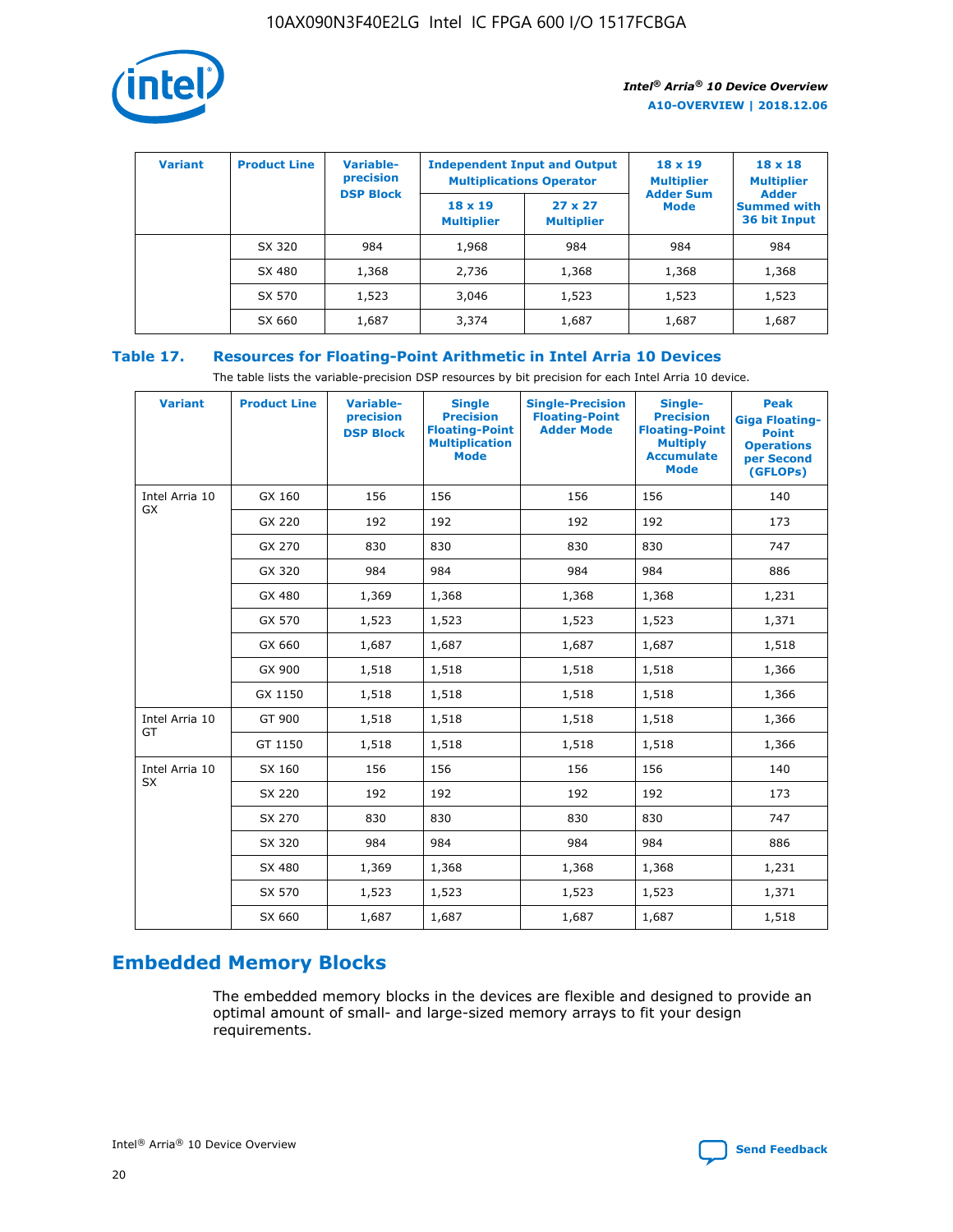

# **Types of Embedded Memory**

The Intel Arria 10 devices contain two types of memory blocks:

- 20 Kb M20K blocks—blocks of dedicated memory resources. The M20K blocks are ideal for larger memory arrays while still providing a large number of independent ports.
- 640 bit memory logic array blocks (MLABs)—enhanced memory blocks that are configured from dual-purpose logic array blocks (LABs). The MLABs are ideal for wide and shallow memory arrays. The MLABs are optimized for implementation of shift registers for digital signal processing (DSP) applications, wide and shallow FIFO buffers, and filter delay lines. Each MLAB is made up of ten adaptive logic modules (ALMs). In the Intel Arria 10 devices, you can configure these ALMs as ten 32 x 2 blocks, giving you one 32 x 20 simple dual-port SRAM block per MLAB.

# **Embedded Memory Capacity in Intel Arria 10 Devices**

|                   | <b>Product</b> |              | <b>M20K</b>         |              | <b>MLAB</b>         | <b>Total RAM Bit</b> |
|-------------------|----------------|--------------|---------------------|--------------|---------------------|----------------------|
| <b>Variant</b>    | Line           | <b>Block</b> | <b>RAM Bit (Kb)</b> | <b>Block</b> | <b>RAM Bit (Kb)</b> | (Kb)                 |
| Intel Arria 10 GX | GX 160         | 440          | 8,800               | 1,680        | 1,050               | 9,850                |
|                   | GX 220         | 587          | 11,740              | 2,703        | 1,690               | 13,430               |
|                   | GX 270         | 750          | 15,000              | 3,922        | 2,452               | 17,452               |
|                   | GX 320         | 891          | 17,820              | 4,363        | 2,727               | 20,547               |
|                   | GX 480         | 1,431        | 28,620              | 6,662        | 4,164               | 32,784               |
|                   | GX 570         | 1,800        | 36,000              | 8,153        | 5,096               | 41,096               |
|                   | GX 660         | 2,131        | 42,620              | 9,260        | 5,788               | 48,408               |
|                   | GX 900         | 2,423        | 48,460              | 15,017       | 9,386               | 57,846               |
|                   | GX 1150        | 2,713        | 54,260              | 20,774       | 12,984              | 67,244               |
| Intel Arria 10 GT | GT 900         | 2,423        | 48,460              | 15,017       | 9,386               | 57,846               |
|                   | GT 1150        | 2,713        | 54,260              | 20,774       | 12,984              | 67,244               |
| Intel Arria 10 SX | SX 160         | 440          | 8,800               | 1,680        | 1,050               | 9,850                |
|                   | SX 220         | 587          | 11,740              | 2,703        | 1,690               | 13,430               |
|                   | SX 270         | 750          | 15,000              | 3,922        | 2,452               | 17,452               |
|                   | SX 320         | 891          | 17,820              | 4,363        | 2,727               | 20,547               |
|                   | SX 480         | 1,431        | 28,620              | 6,662        | 4,164               | 32,784               |
|                   | SX 570         | 1,800        | 36,000              | 8,153        | 5,096               | 41,096               |
|                   | SX 660         | 2,131        | 42,620              | 9,260        | 5,788               | 48,408               |

#### **Table 18. Embedded Memory Capacity and Distribution in Intel Arria 10 Devices**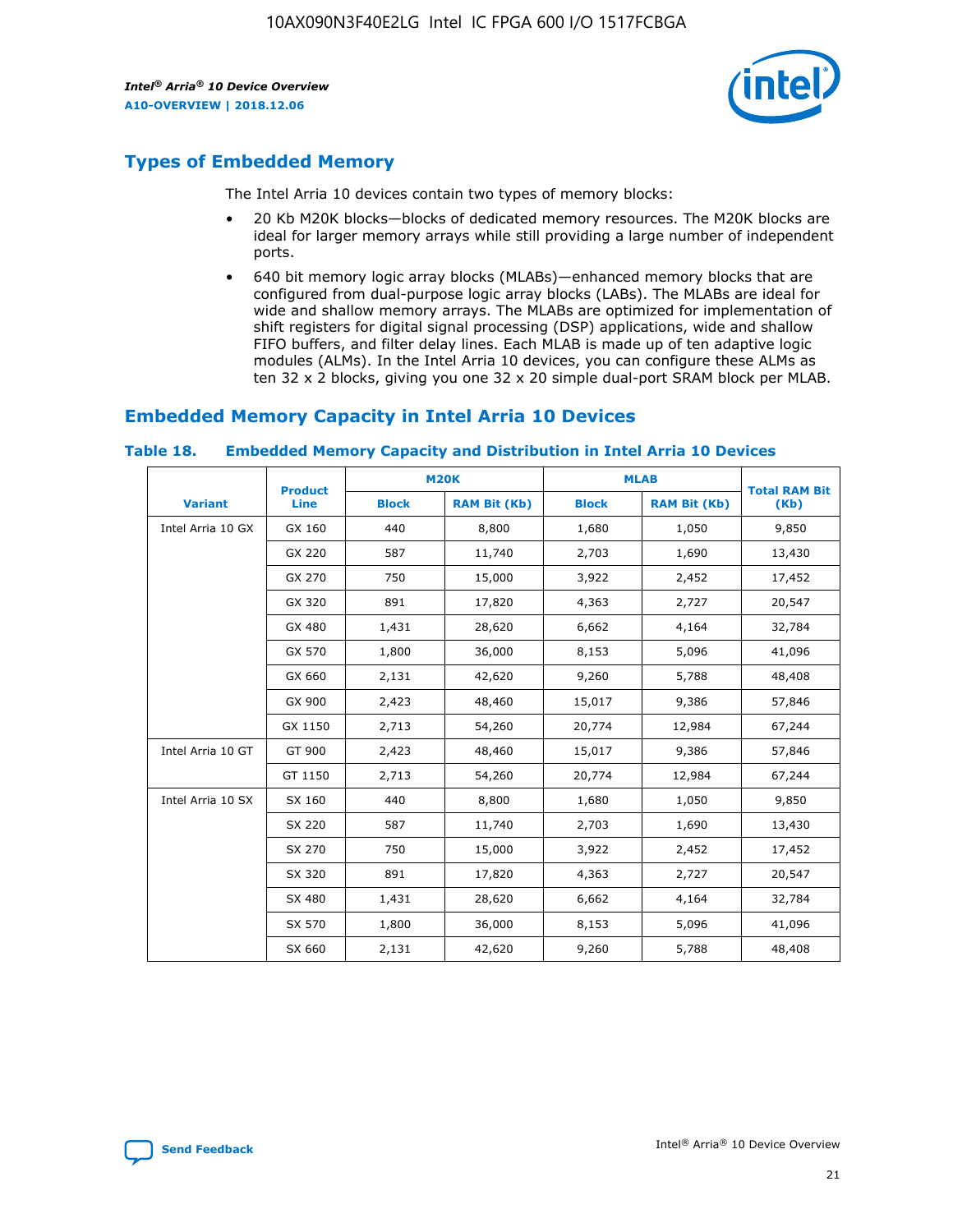

# **Embedded Memory Configurations for Single-port Mode**

#### **Table 19. Single-port Embedded Memory Configurations for Intel Arria 10 Devices**

This table lists the maximum configurations supported for single-port RAM and ROM modes.

| <b>Memory Block</b> | Depth (bits) | <b>Programmable Width</b> |
|---------------------|--------------|---------------------------|
| MLAB                | 32           | x16, x18, or x20          |
|                     | 64(10)       | x8, x9, x10               |
| M20K                | 512          | x40, x32                  |
|                     | 1K           | x20, x16                  |
|                     | 2K           | x10, x8                   |
|                     | 4K           | x5, x4                    |
|                     | 8K           | x2                        |
|                     | 16K          | x1                        |

# **Clock Networks and PLL Clock Sources**

The clock network architecture is based on Intel's global, regional, and peripheral clock structure. This clock structure is supported by dedicated clock input pins, fractional clock synthesis PLLs, and integer I/O PLLs.

## **Clock Networks**

The Intel Arria 10 core clock networks are capable of up to 800 MHz fabric operation across the full industrial temperature range. For the external memory interface, the clock network supports the hard memory controller with speeds up to 2,400 Mbps in a quarter-rate transfer.

To reduce power consumption, the Intel Quartus Prime software identifies all unused sections of the clock network and powers them down.

# **Fractional Synthesis and I/O PLLs**

Intel Arria 10 devices contain up to 32 fractional synthesis PLLs and up to 16 I/O PLLs that are available for both specific and general purpose uses in the core:

- Fractional synthesis PLLs—located in the column adjacent to the transceiver blocks
- I/O PLLs—located in each bank of the 48 I/Os

#### **Fractional Synthesis PLLs**

You can use the fractional synthesis PLLs to:

- Reduce the number of oscillators that are required on your board
- Reduce the number of clock pins that are used in the device by synthesizing multiple clock frequencies from a single reference clock source

<sup>(10)</sup> Supported through software emulation and consumes additional MLAB blocks.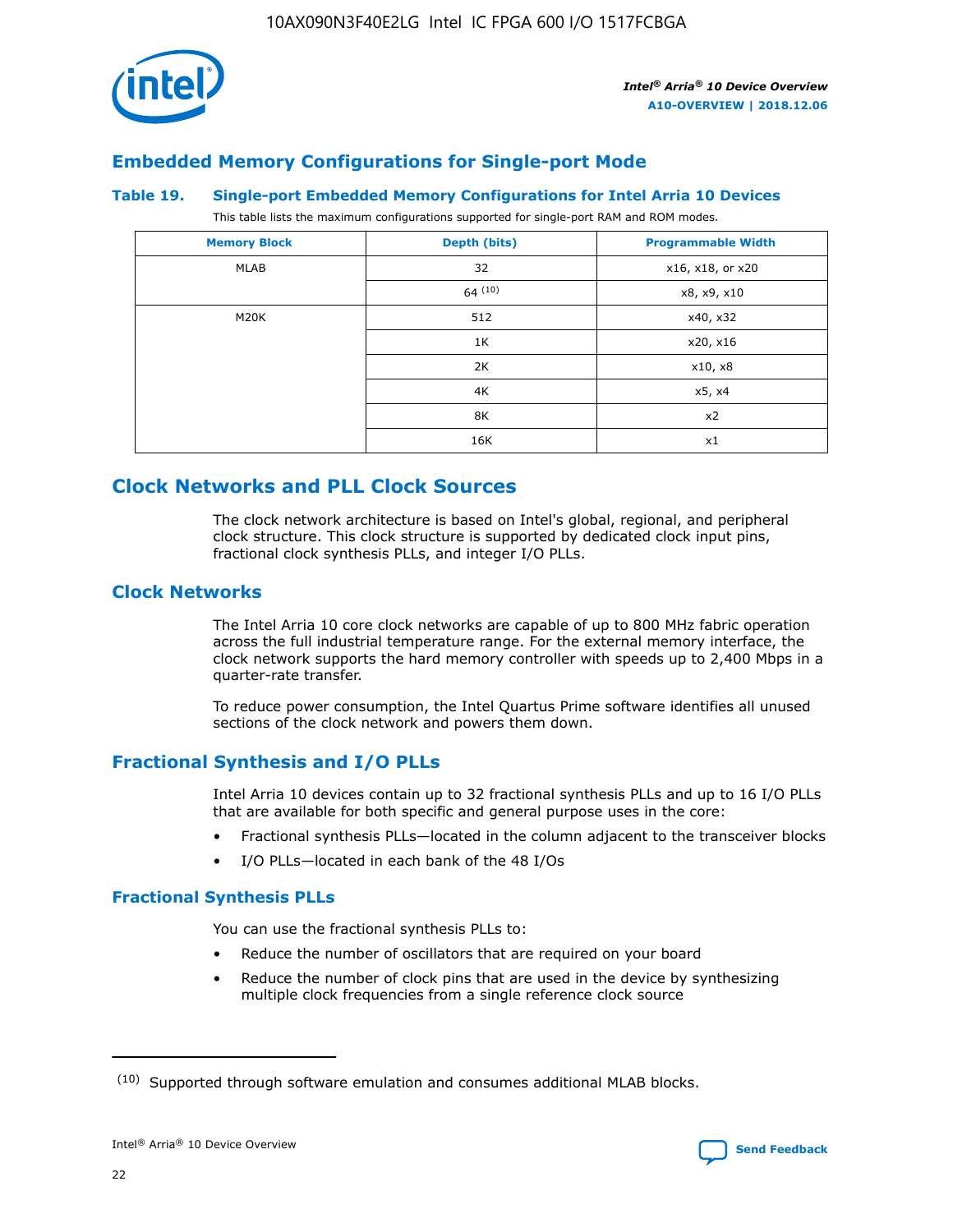10AX090N3F40E2LG Intel IC FPGA 600 I/O 1517FCBGA

*Intel® Arria® 10 Device Overview* **A10-OVERVIEW | 2018.12.06**



The fractional synthesis PLLs support the following features:

- Reference clock frequency synthesis for transceiver CMU and Advanced Transmit (ATX) PLLs
- Clock network delay compensation
- Zero-delay buffering
- Direct transmit clocking for transceivers
- Independently configurable into two modes:
	- Conventional integer mode equivalent to the general purpose PLL
	- Enhanced fractional mode with third order delta-sigma modulation
- PLL cascading

## **I/O PLLs**

The integer mode I/O PLLs are located in each bank of 48 I/Os. You can use the I/O PLLs to simplify the design of external memory and high-speed LVDS interfaces.

In each I/O bank, the I/O PLLs are adjacent to the hard memory controllers and LVDS SERDES. Because these PLLs are tightly coupled with the I/Os that need to use them, it makes it easier to close timing.

You can use the I/O PLLs for general purpose applications in the core such as clock network delay compensation and zero-delay buffering.

Intel Arria 10 devices support PLL-to-PLL cascading.

# **FPGA General Purpose I/O**

Intel Arria 10 devices offer highly configurable GPIOs. Each I/O bank contains 48 general purpose I/Os and a high-efficiency hard memory controller.

The following list describes the features of the GPIOs:

- Consist of 3 V I/Os for high-voltage application and LVDS I/Os for differential signaling
	- Up to two 3 V I/O banks, available in some devices, that support up to 3 V I/O standards
	- LVDS I/O banks that support up to 1.8 V I/O standards
- Support a wide range of single-ended and differential I/O interfaces
- LVDS speeds up to 1.6 Gbps
- Each LVDS pair of pins has differential input and output buffers, allowing you to configure the LVDS direction for each pair.
- Programmable bus hold and weak pull-up
- Programmable differential output voltage  $(V_{OD})$  and programmable pre-emphasis

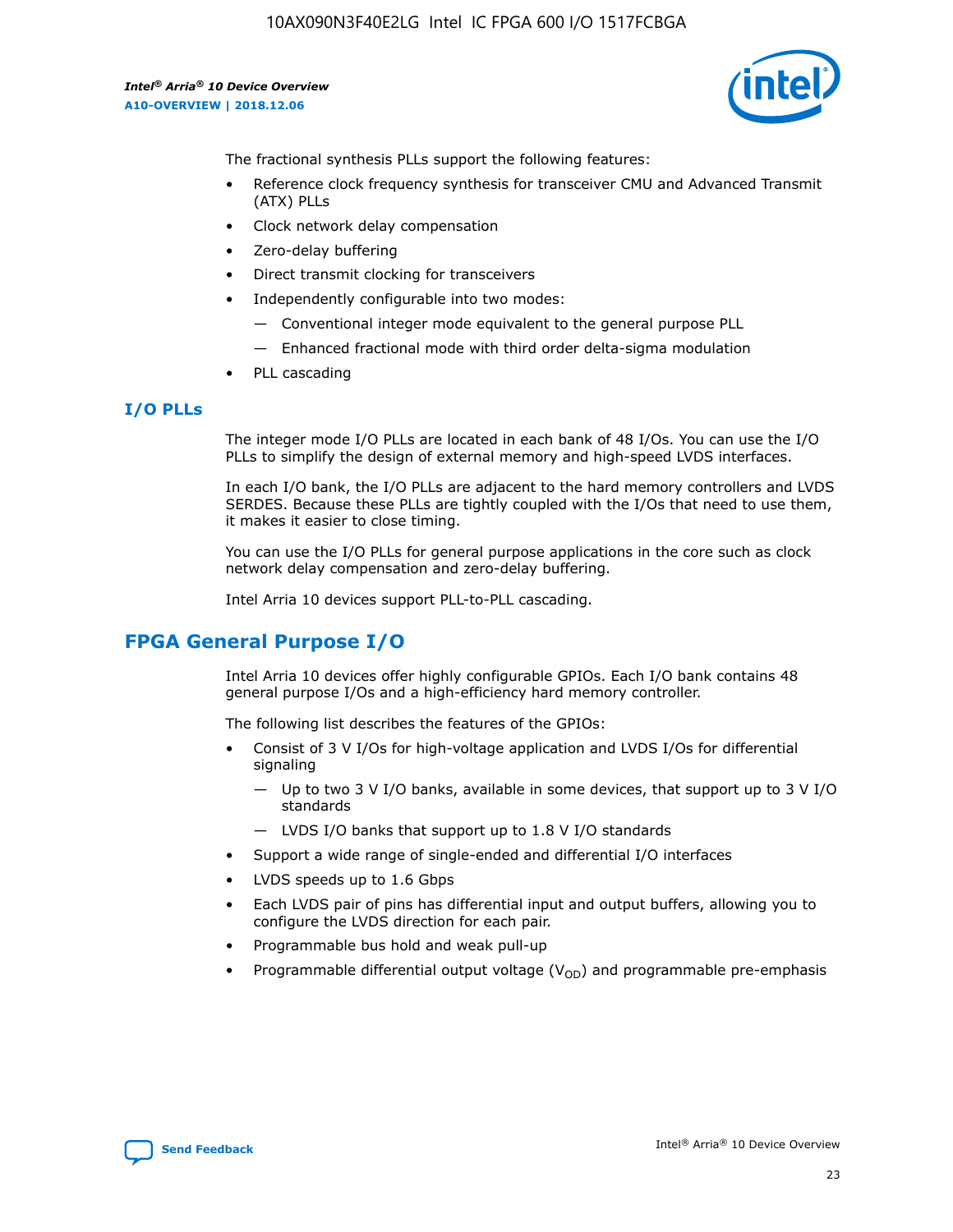

- Series (R<sub>S</sub>) and parallel (R<sub>T</sub>) on-chip termination (OCT) for all I/O banks with OCT calibration to limit the termination impedance variation
- On-chip dynamic termination that has the ability to swap between series and parallel termination, depending on whether there is read or write on a common bus for signal integrity
- Easy timing closure support using the hard read FIFO in the input register path, and delay-locked loop (DLL) delay chain with fine and coarse architecture

# **External Memory Interface**

Intel Arria 10 devices offer massive external memory bandwidth, with up to seven 32 bit DDR4 memory interfaces running at up to 2,400 Mbps. This bandwidth provides additional ease of design, lower power, and resource efficiencies of hardened highperformance memory controllers.

The memory interface within Intel Arria 10 FPGAs and SoCs delivers the highest performance and ease of use. You can configure up to a maximum width of 144 bits when using the hard or soft memory controllers. If required, you can bypass the hard memory controller and use a soft controller implemented in the user logic.

Each I/O contains a hardened DDR read/write path (PHY) capable of performing key memory interface functionality such as read/write leveling, FIFO buffering to lower latency and improve margin, timing calibration, and on-chip termination.

The timing calibration is aided by the inclusion of hard microcontrollers based on Intel's Nios® II technology, specifically tailored to control the calibration of multiple memory interfaces. This calibration allows the Intel Arria 10 device to compensate for any changes in process, voltage, or temperature either within the Intel Arria 10 device itself, or within the external memory device. The advanced calibration algorithms ensure maximum bandwidth and robust timing margin across all operating conditions.

In addition to parallel memory interfaces, Intel Arria 10 devices support serial memory technologies such as the Hybrid Memory Cube (HMC). The HMC is supported by the Intel Arria 10 high-speed serial transceivers which connect up to four HMC links, with each link running at data rates up to 15 Gbps.

#### **Related Information**

#### [External Memory Interface Spec Estimator](http://www.altera.com/technology/memory/estimator/mem-emif-index.html)

Provides a parametric tool that allows you to find and compare the performance of the supported external memory interfaces in IntelFPGAs.

# **Memory Standards Supported by Intel Arria 10 Devices**

The I/Os are designed to provide high performance support for existing and emerging external memory standards.

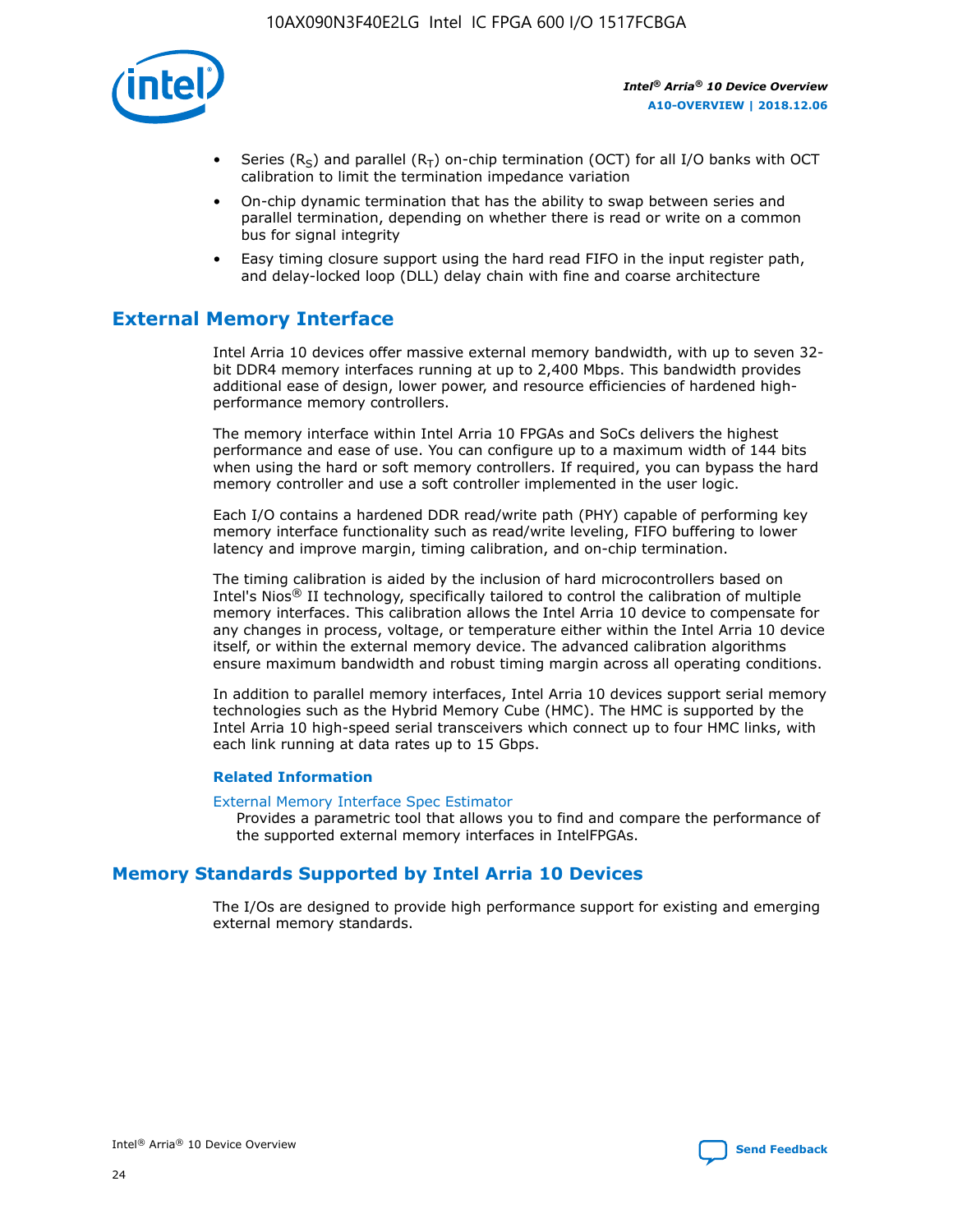

#### **Table 20. Memory Standards Supported by the Hard Memory Controller**

This table lists the overall capability of the hard memory controller. For specific details, refer to the External Memory Interface Spec Estimator and Intel Arria 10 Device Datasheet.

| <b>Memory Standard</b> | <b>Rate Support</b> | <b>Ping Pong PHY Support</b> | <b>Maximum Frequency</b><br>(MHz) |
|------------------------|---------------------|------------------------------|-----------------------------------|
| <b>DDR4 SDRAM</b>      | Quarter rate        | Yes                          | 1,067                             |
|                        |                     |                              | 1,200                             |
| DDR3 SDRAM             | Half rate           | Yes                          | 533                               |
|                        |                     |                              | 667                               |
|                        | Quarter rate        | Yes                          | 1,067                             |
|                        |                     |                              | 1,067                             |
| <b>DDR3L SDRAM</b>     | Half rate           | Yes                          | 533                               |
|                        |                     |                              | 667                               |
|                        | Quarter rate        | Yes                          | 933                               |
|                        |                     |                              | 933                               |
| LPDDR3 SDRAM           | Half rate           |                              | 533                               |
|                        | Quarter rate        |                              | 800                               |

#### **Table 21. Memory Standards Supported by the Soft Memory Controller**

| <b>Memory Standard</b>      | <b>Rate Support</b> | <b>Maximum Frequency</b><br>(MHz) |
|-----------------------------|---------------------|-----------------------------------|
| <b>RLDRAM 3 (11)</b>        | Quarter rate        | 1,200                             |
| ODR IV SRAM <sup>(11)</sup> | Quarter rate        | 1,067                             |
| <b>ODR II SRAM</b>          | Full rate           | 333                               |
|                             | Half rate           | 633                               |
| <b>ODR II+ SRAM</b>         | Full rate           | 333                               |
|                             | Half rate           | 633                               |
| <b>ODR II+ Xtreme SRAM</b>  | Full rate           | 333                               |
|                             | Half rate           | 633                               |

#### **Table 22. Memory Standards Supported by the HPS Hard Memory Controller**

The hard processor system (HPS) is available in Intel Arria 10 SoC devices only.

| <b>Memory Standard</b> | <b>Rate Support</b> | <b>Maximum Frequency</b><br>(MHz) |
|------------------------|---------------------|-----------------------------------|
| <b>DDR4 SDRAM</b>      | Half rate           | 1,200                             |
| <b>DDR3 SDRAM</b>      | Half rate           | 1,067                             |
| <b>DDR3L SDRAM</b>     | Half rate           | 933                               |

<sup>(11)</sup> Intel Arria 10 devices support this external memory interface using hard PHY with soft memory controller.

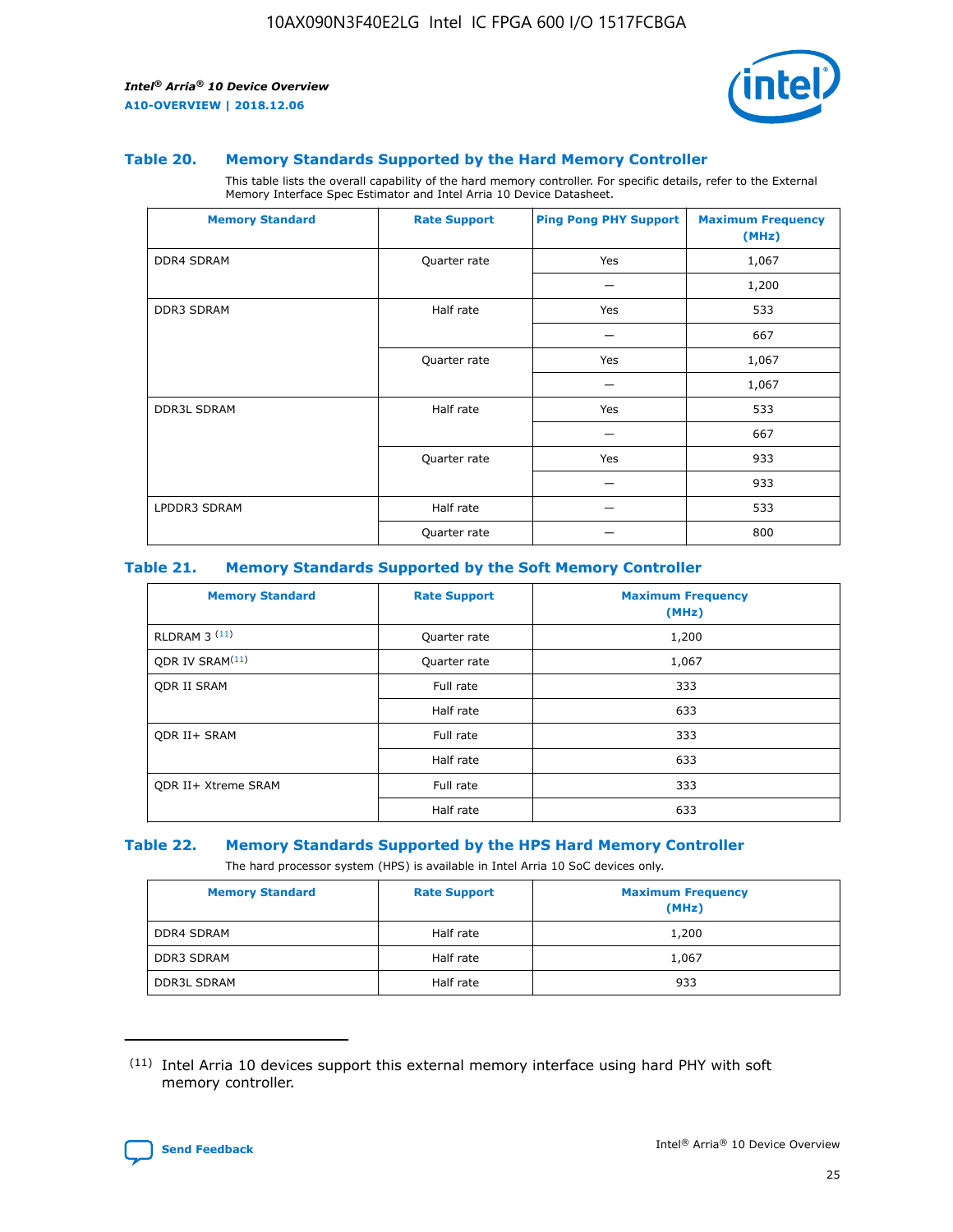

#### **Related Information**

#### [Intel Arria 10 Device Datasheet](https://www.intel.com/content/www/us/en/programmable/documentation/mcn1413182292568.html#mcn1413182153340)

Lists the memory interface performance according to memory interface standards, rank or chip select configurations, and Intel Arria 10 device speed grades.

# **PCIe Gen1, Gen2, and Gen3 Hard IP**

Intel Arria 10 devices contain PCIe hard IP that is designed for performance and ease-of-use:

- Includes all layers of the PCIe stack—transaction, data link and physical layers.
- Supports PCIe Gen3, Gen2, and Gen1 Endpoint and Root Port in x1, x2, x4, or x8 lane configuration.
- Operates independently from the core logic—optional configuration via protocol (CvP) allows the PCIe link to power up and complete link training in less than 100 ms while the Intel Arria 10 device completes loading the programming file for the rest of the FPGA.
- Provides added functionality that makes it easier to support emerging features such as Single Root I/O Virtualization (SR-IOV) and optional protocol extensions.
- Provides improved end-to-end datapath protection using ECC.
- Supports FPGA configuration via protocol (CvP) using PCIe at Gen3, Gen2, or Gen1 speed.

#### **Related Information**

PCS Features on page 30

# **Enhanced PCS Hard IP for Interlaken and 10 Gbps Ethernet**

# **Interlaken Support**

The Intel Arria 10 enhanced PCS hard IP provides integrated Interlaken PCS supporting rates up to 25.8 Gbps per lane.

The Interlaken PCS is based on the proven functionality of the PCS developed for Intel's previous generation FPGAs, which demonstrated interoperability with Interlaken ASSP vendors and third-party IP suppliers. The Interlaken PCS is present in every transceiver channel in Intel Arria 10 devices.

#### **Related Information**

PCS Features on page 30

# **10 Gbps Ethernet Support**

The Intel Arria 10 enhanced PCS hard IP supports 10GBASE-R PCS compliant with IEEE 802.3 10 Gbps Ethernet (10GbE). The integrated hard IP support for 10GbE and the 10 Gbps transceivers save external PHY cost, board space, and system power.

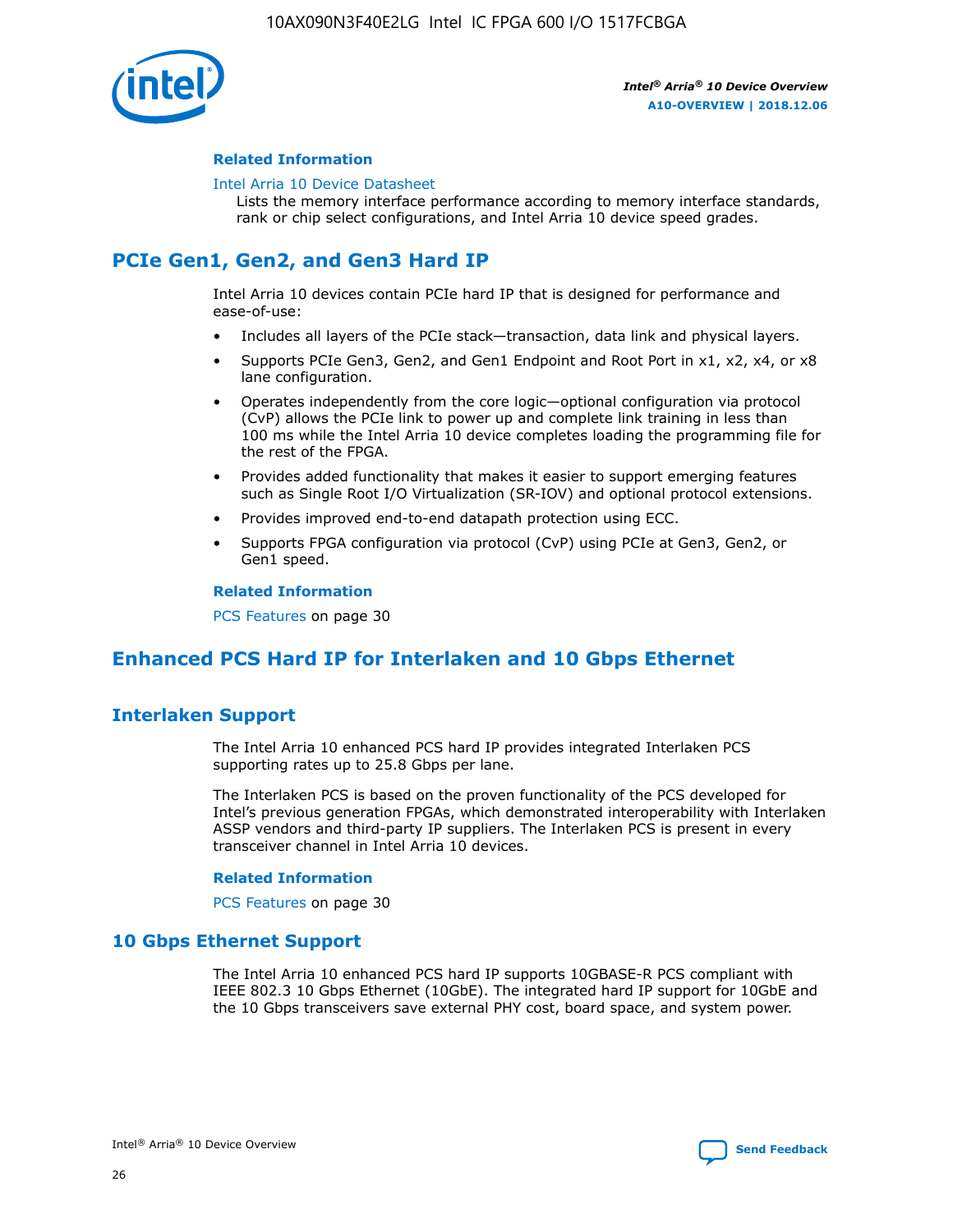

The scalable hard IP supports multiple independent 10GbE ports while using a single PLL for all the 10GBASE-R PCS instantiations, which saves on core logic resources and clock networks:

- Simplifies multiport 10GbE systems compared to XAUI interfaces that require an external XAUI-to-10G PHY.
- Incorporates Electronic Dispersion Compensation (EDC), which enables direct connection to standard 10 Gbps XFP and SFP+ pluggable optical modules.
- Supports backplane Ethernet applications and includes a hard 10GBASE-KR Forward Error Correction (FEC) circuit that you can use for 10 Gbps and 40 Gbps applications.

The 10 Gbps Ethernet PCS hard IP and 10GBASE-KR FEC are present in every transceiver channel.

#### **Related Information**

PCS Features on page 30

# **Low Power Serial Transceivers**

Intel Arria 10 FPGAs and SoCs include lowest power transceivers that deliver high bandwidth, throughput and low latency.

Intel Arria 10 devices deliver the industry's lowest power consumption per transceiver channel:

- 12.5 Gbps transceivers at as low as 242 mW
- 10 Gbps transceivers at as low as 168 mW
- 6 Gbps transceivers at as low as 117 mW

Intel Arria 10 transceivers support various data rates according to application:

- Chip-to-chip and chip-to-module applications—from 1 Gbps up to 25.8 Gbps
- Long reach and backplane applications—from 1 Gbps up to 12.5 with advanced adaptive equalization
- Critical power sensitive applications—from 1 Gbps up to 11.3 Gbps using lower power modes

The combination of 20 nm process technology and architectural advances provide the following benefits:

- Significant reduction in die area and power consumption
- Increase of up to two times in transceiver I/O density compared to previous generation devices while maintaining optimal signal integrity
- Up to 72 total transceiver channels—you can configure up to 6 of these channels to run as fast as 25.8 Gbps
- All channels feature continuous data rate support up to the maximum rated speed

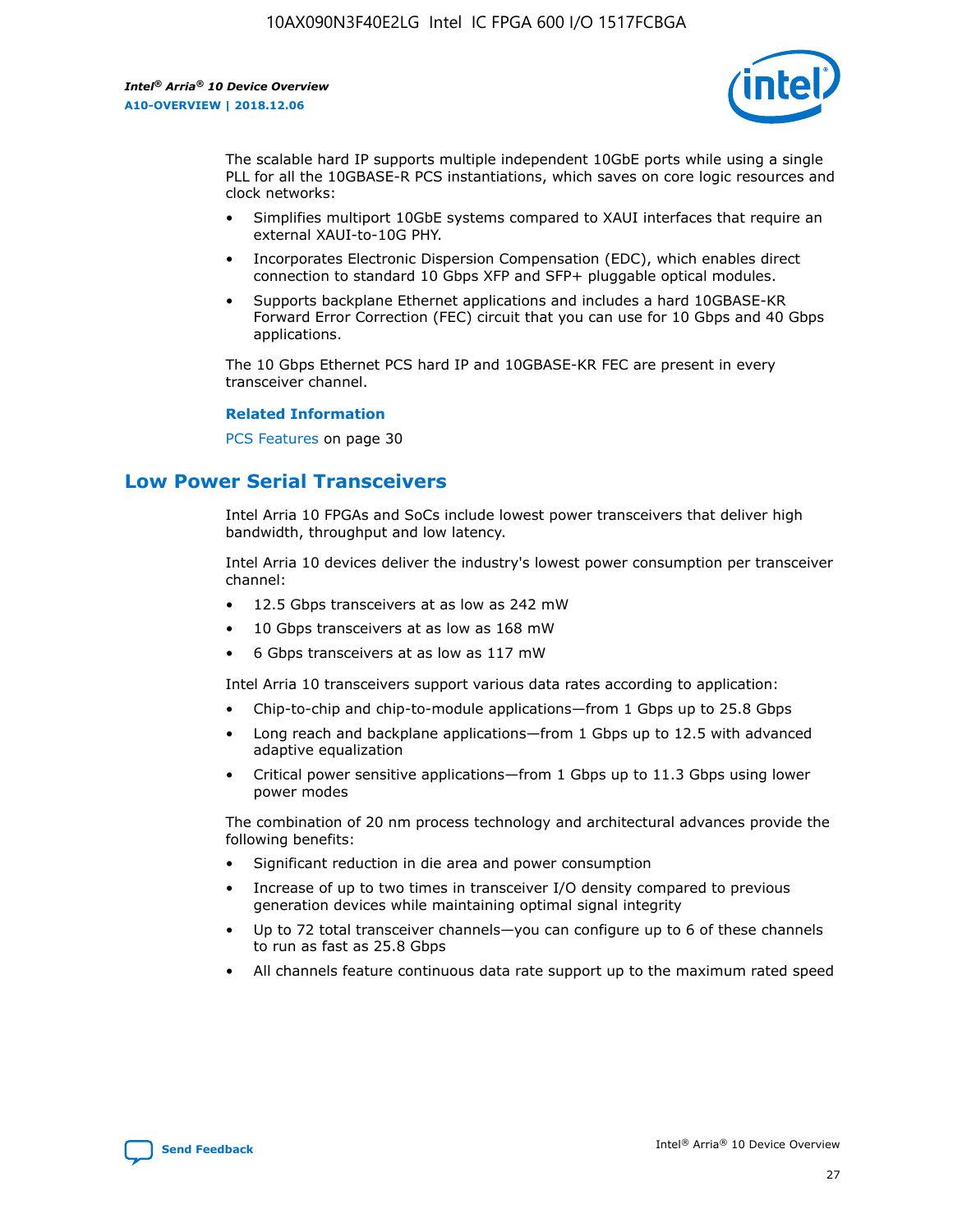

# Transceiver PMA TX/RX PCS ATX PLL Transceiver PMA TX/RX PCS fPLL Network Flexible Clock Distribution Network PCS Transceiver PMA TX/RX FPGA **Clock Distribution** Fabric PCS Transceiver PMA TX/RX ATX Flexible PLL PCS Transceiver PMA TX/RX ▲ fPLL Transceiver PMA TX/RX PCS 4

## **Figure 6. Intel Arria 10 Transceiver Block Architecture**

# **Transceiver Channels**

All transceiver channels feature a dedicated Physical Medium Attachment (PMA) and a hardened Physical Coding Sublayer (PCS).

- The PMA provides primary interfacing capabilities to physical channels.
- The PCS typically handles encoding/decoding, word alignment, and other preprocessing functions before transferring data to the FPGA core fabric.

A transceiver channel consists of a PMA and a PCS block. Most transceiver banks have 6 channels. There are some transceiver banks that contain only 3 channels.

A wide variety of bonded and non-bonded data rate configurations is possible using a highly configurable clock distribution network. Up to 80 independent transceiver data rates can be configured.

The following figures are graphical representations of top views of the silicon die, which correspond to reverse views for flip chip packages. Different Intel Arria 10 devices may have different floorplans than the ones shown in the figures.

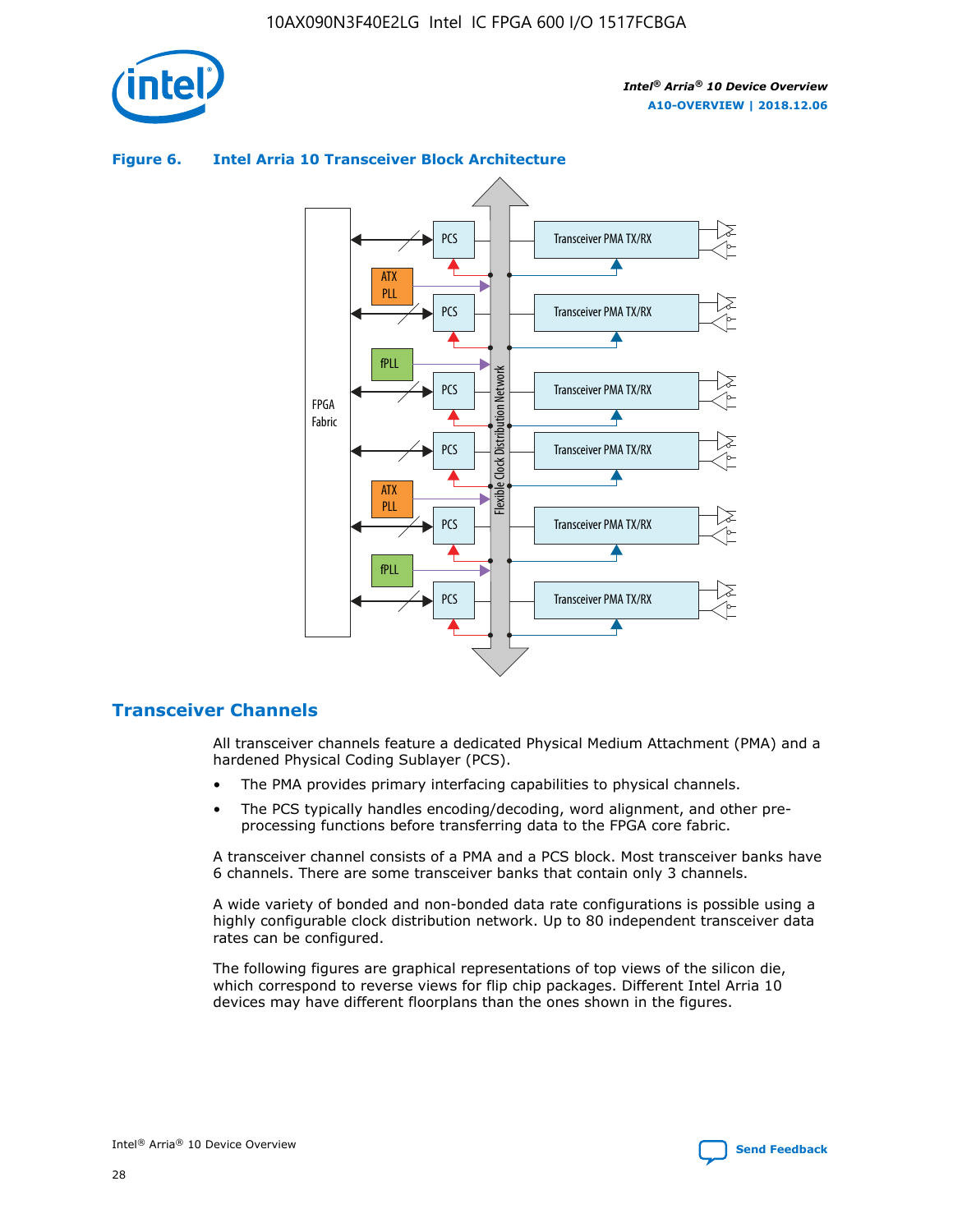

## **Figure 7. Device Chip Overview for Intel Arria 10 GX and GT Devices**





# **PMA Features**

Intel Arria 10 transceivers provide exceptional signal integrity at data rates up to 25.8 Gbps. Clocking options include ultra-low jitter ATX PLLs (LC tank based), clock multiplier unit (CMU) PLLs, and fractional PLLs.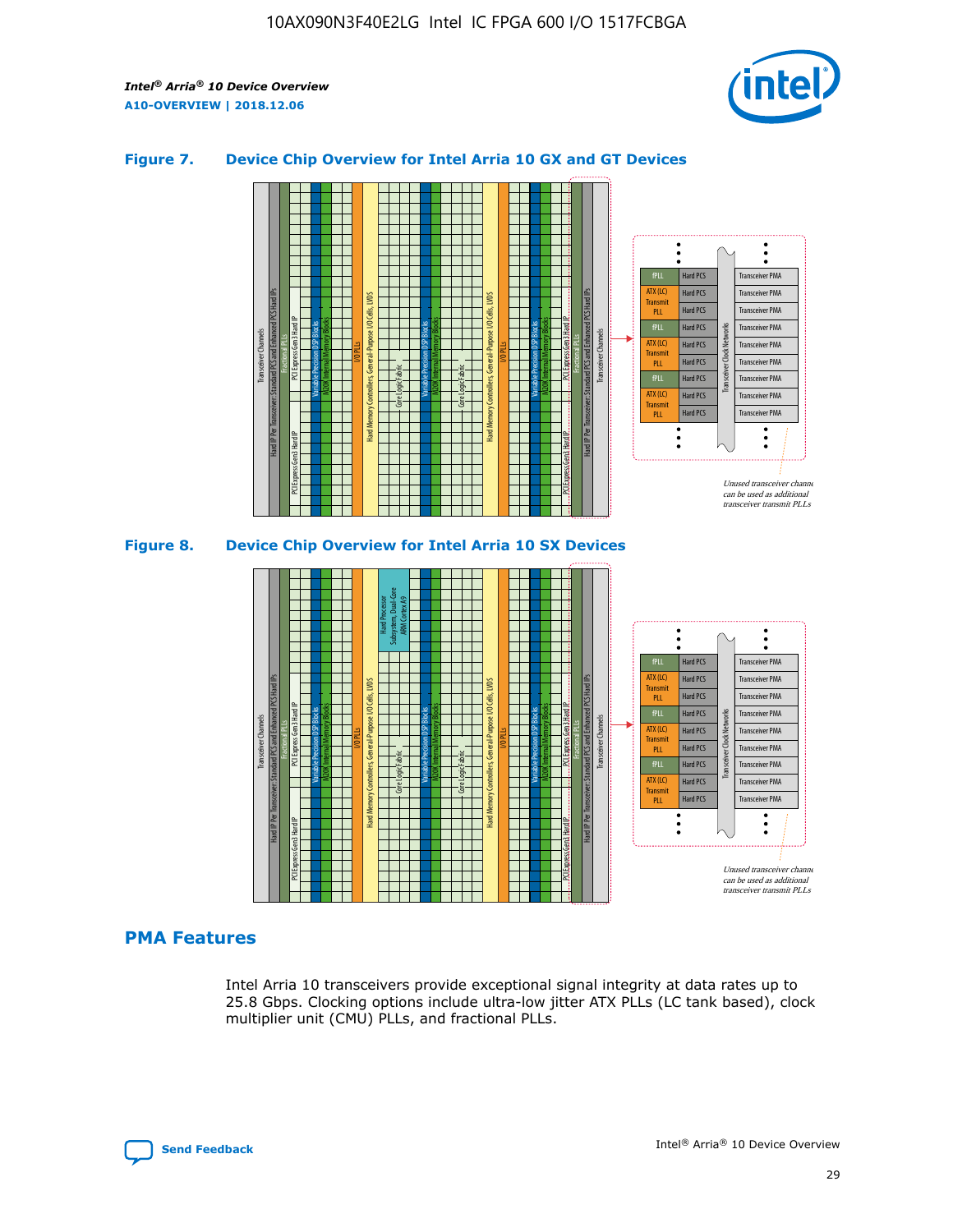

Each transceiver channel contains a channel PLL that can be used as the CMU PLL or clock data recovery (CDR) PLL. In CDR mode, the channel PLL recovers the receiver clock and data in the transceiver channel. Up to 80 independent data rates can be configured on a single Intel Arria 10 device.

## **Table 23. PMA Features of the Transceivers in Intel Arria 10 Devices**

| <b>Feature</b>                                             | <b>Capability</b>                                                                                                                                                                                                             |
|------------------------------------------------------------|-------------------------------------------------------------------------------------------------------------------------------------------------------------------------------------------------------------------------------|
| Chip-to-Chip Data Rates                                    | 1 Gbps to 17.4 Gbps (Intel Arria 10 GX devices)<br>1 Gbps to 25.8 Gbps (Intel Arria 10 GT devices)                                                                                                                            |
| <b>Backplane Support</b>                                   | Drive backplanes at data rates up to 12.5 Gbps                                                                                                                                                                                |
| <b>Optical Module Support</b>                              | SFP+/SFP, XFP, CXP, QSFP/QSFP28, CFP/CFP2/CFP4                                                                                                                                                                                |
| Cable Driving Support                                      | SFP+ Direct Attach, PCI Express over cable, eSATA                                                                                                                                                                             |
| Transmit Pre-Emphasis                                      | 4-tap transmit pre-emphasis and de-emphasis to compensate for system channel loss                                                                                                                                             |
| Continuous Time Linear<br>Equalizer (CTLE)                 | Dual mode, high-gain, and high-data rate, linear receive equalization to compensate for<br>system channel loss                                                                                                                |
| Decision Feedback Equalizer<br>(DFE)                       | 7-fixed and 4-floating tap DFE to equalize backplane channel loss in the presence of<br>crosstalk and noisy environments                                                                                                      |
| Variable Gain Amplifier                                    | Optimizes the signal amplitude prior to the CDR sampling and operates in fixed and<br>adaptive modes                                                                                                                          |
| Altera Digital Adaptive<br>Parametric Tuning (ADAPT)       | Fully digital adaptation engine to automatically adjust all link equalization parameters-<br>including CTLE, DFE, and variable gain amplifier blocks-that provide optimal link margin<br>without intervention from user logic |
| Precision Signal Integrity<br>Calibration Engine (PreSICE) | Hardened calibration controller to quickly calibrate all transceiver control parameters on<br>power-up, which provides the optimal signal integrity and jitter performance                                                    |
| Advanced Transmit (ATX)<br>PLL                             | Low jitter ATX (LC tank based) PLLs with continuous tuning range to cover a wide range of<br>standard and proprietary protocols                                                                                               |
| <b>Fractional PLLs</b>                                     | On-chip fractional frequency synthesizers to replace on-board crystal oscillators and reduce<br>system cost                                                                                                                   |
| Digitally Assisted Analog<br><b>CDR</b>                    | Superior jitter tolerance with fast lock time                                                                                                                                                                                 |
| <b>Dynamic Partial</b><br>Reconfiguration                  | Allows independent control of the Avalon memory-mapped interface of each transceiver<br>channel for the highest transceiver flexibility                                                                                       |
| Multiple PCS-PMA and PCS-<br>PLD interface widths          | 8-, 10-, 16-, 20-, 32-, 40-, or 64-bit interface widths for flexibility of deserialization width,<br>encoding, and reduced latency                                                                                            |

# **PCS Features**

This table summarizes the Intel Arria 10 transceiver PCS features. You can use the transceiver PCS to support a wide range of protocols ranging from 1 Gbps to 25.8 Gbps.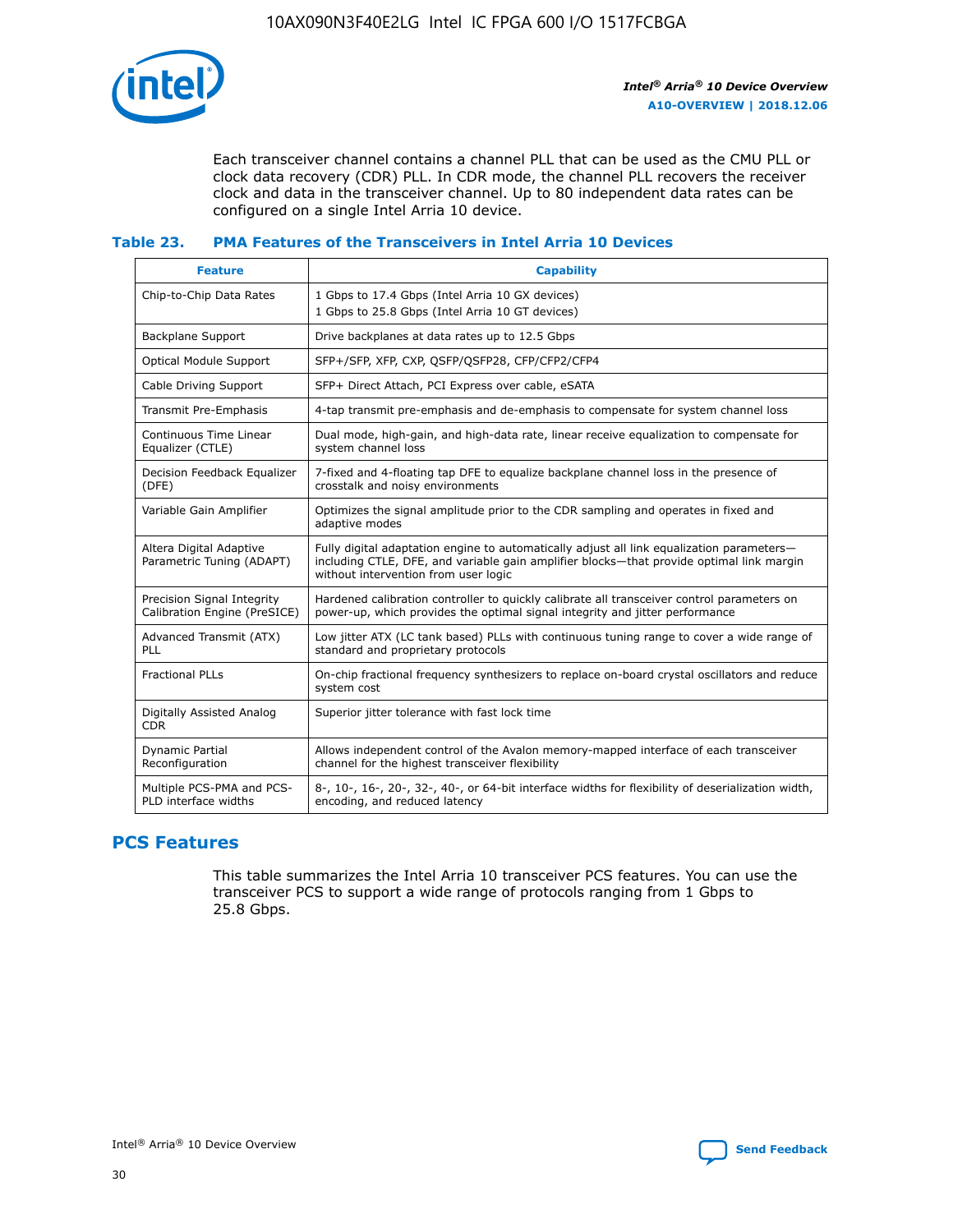

| <b>PCS</b>    | <b>Description</b>                                                                                                                                                                                                                                                                                                                                                                                             |
|---------------|----------------------------------------------------------------------------------------------------------------------------------------------------------------------------------------------------------------------------------------------------------------------------------------------------------------------------------------------------------------------------------------------------------------|
| Standard PCS  | Operates at a data rate up to 12 Gbps<br>Supports protocols such as PCI-Express, CPRI 4.2+, GigE, IEEE 1588 in Hard PCS<br>Implements other protocols using Basic/Custom (Standard PCS) transceiver<br>configuration rules.                                                                                                                                                                                    |
| Enhanced PCS  | Performs functions common to most serial data industry standards, such as word<br>alignment, encoding/decoding, and framing, before data is sent or received off-chip<br>through the PMA<br>• Handles data transfer to and from the FPGA fabric<br>Handles data transfer internally to and from the PMA<br>Provides frequency compensation<br>Performs channel bonding for multi-channel low skew applications |
| PCIe Gen3 PCS | Supports the seamless switching of Data and Clock between the Gen1, Gen2, and Gen3<br>data rates<br>Provides support for PIPE 3.0 features<br>Supports the PIPE interface with the Hard IP enabled, as well as with the Hard IP<br>bypassed                                                                                                                                                                    |

#### **Related Information**

- PCIe Gen1, Gen2, and Gen3 Hard IP on page 26
- Interlaken Support on page 26
- 10 Gbps Ethernet Support on page 26

# **PCS Protocol Support**

This table lists some of the protocols supported by the Intel Arria 10 transceiver PCS. For more information about the blocks in the transmitter and receiver data paths, refer to the related information.

| <b>Protocol</b>                                 | <b>Data Rate</b><br>(Gbps) | <b>Transceiver IP</b>       | <b>PCS Support</b>                      |
|-------------------------------------------------|----------------------------|-----------------------------|-----------------------------------------|
| PCIe Gen3 x1, x2, x4, x8                        | 8.0                        | Native PHY (PIPE)           | Standard PCS and PCIe<br>Gen3 PCS       |
| PCIe Gen2 x1, x2, x4, x8                        | 5.0                        | Native PHY (PIPE)           | <b>Standard PCS</b>                     |
| PCIe Gen1 x1, x2, x4, x8                        | 2.5                        | Native PHY (PIPE)           | Standard PCS                            |
| 1000BASE-X Gigabit Ethernet                     | 1.25                       | Native PHY                  | <b>Standard PCS</b>                     |
| 1000BASE-X Gigabit Ethernet with<br>IEEE 1588v2 | 1.25                       | Native PHY                  | Standard PCS                            |
| 10GBASE-R                                       | 10.3125                    | Native PHY                  | <b>Enhanced PCS</b>                     |
| 10GBASE-R with IEEE 1588v2                      | 10.3125                    | Native PHY                  | <b>Enhanced PCS</b>                     |
| 10GBASE-R with KR FEC                           | 10.3125                    | Native PHY                  | <b>Enhanced PCS</b>                     |
| 10GBASE-KR and 1000BASE-X                       | 10.3125                    | 1G/10GbE and 10GBASE-KR PHY | Standard PCS and<br><b>Enhanced PCS</b> |
| Interlaken (CEI-6G/11G)                         | 3.125 to 17.4              | Native PHY                  | <b>Enhanced PCS</b>                     |
| SFI-S/SFI-5.2                                   | 11.2                       | Native PHY                  | <b>Enhanced PCS</b>                     |
| $10G$ SDI                                       | 10.692                     | Native PHY                  | <b>Enhanced PCS</b>                     |
|                                                 |                            |                             | continued                               |

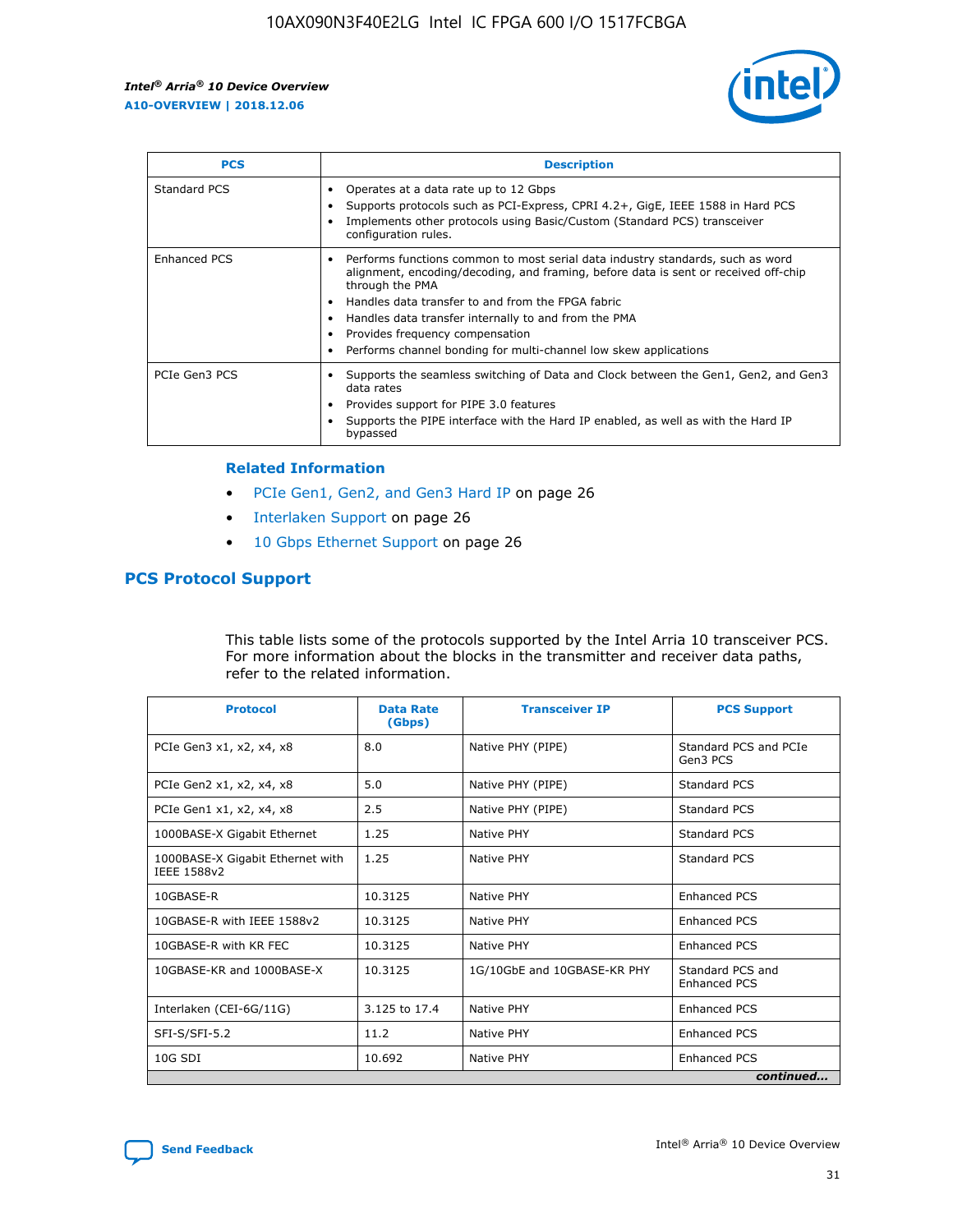

| <b>Protocol</b>      | <b>Data Rate</b><br>(Gbps) | <b>Transceiver IP</b> | <b>PCS Support</b> |
|----------------------|----------------------------|-----------------------|--------------------|
| CPRI 6.0 (64B/66B)   | 0.6144 to<br>10.1376       | Native PHY            | Enhanced PCS       |
| CPRI 4.2 (8B/10B)    | 0.6144 to<br>9.8304        | Native PHY            | Standard PCS       |
| OBSAI RP3 v4.2       | 0.6144 to 6.144            | Native PHY            | Standard PCS       |
| SD-SDI/HD-SDI/3G-SDI | $0.143(12)$ to<br>2.97     | Native PHY            | Standard PCS       |

## **Related Information**

#### [Intel Arria 10 Transceiver PHY User Guide](https://www.intel.com/content/www/us/en/programmable/documentation/nik1398707230472.html#nik1398707091164)

Provides more information about the supported transceiver protocols and PHY IP, the PMA architecture, and the standard, enhanced, and PCIe Gen3 PCS architecture.

# **SoC with Hard Processor System**

Each SoC device combines an FPGA fabric and a hard processor system (HPS) in a single device. This combination delivers the flexibility of programmable logic with the power and cost savings of hard IP in these ways:

- Reduces board space, system power, and bill of materials cost by eliminating a discrete embedded processor
- Allows you to differentiate the end product in both hardware and software, and to support virtually any interface standard
- Extends the product life and revenue through in-field hardware and software updates

<sup>(12)</sup> The 0.143 Gbps data rate is supported using oversampling of user logic that you must implement in the FPGA fabric.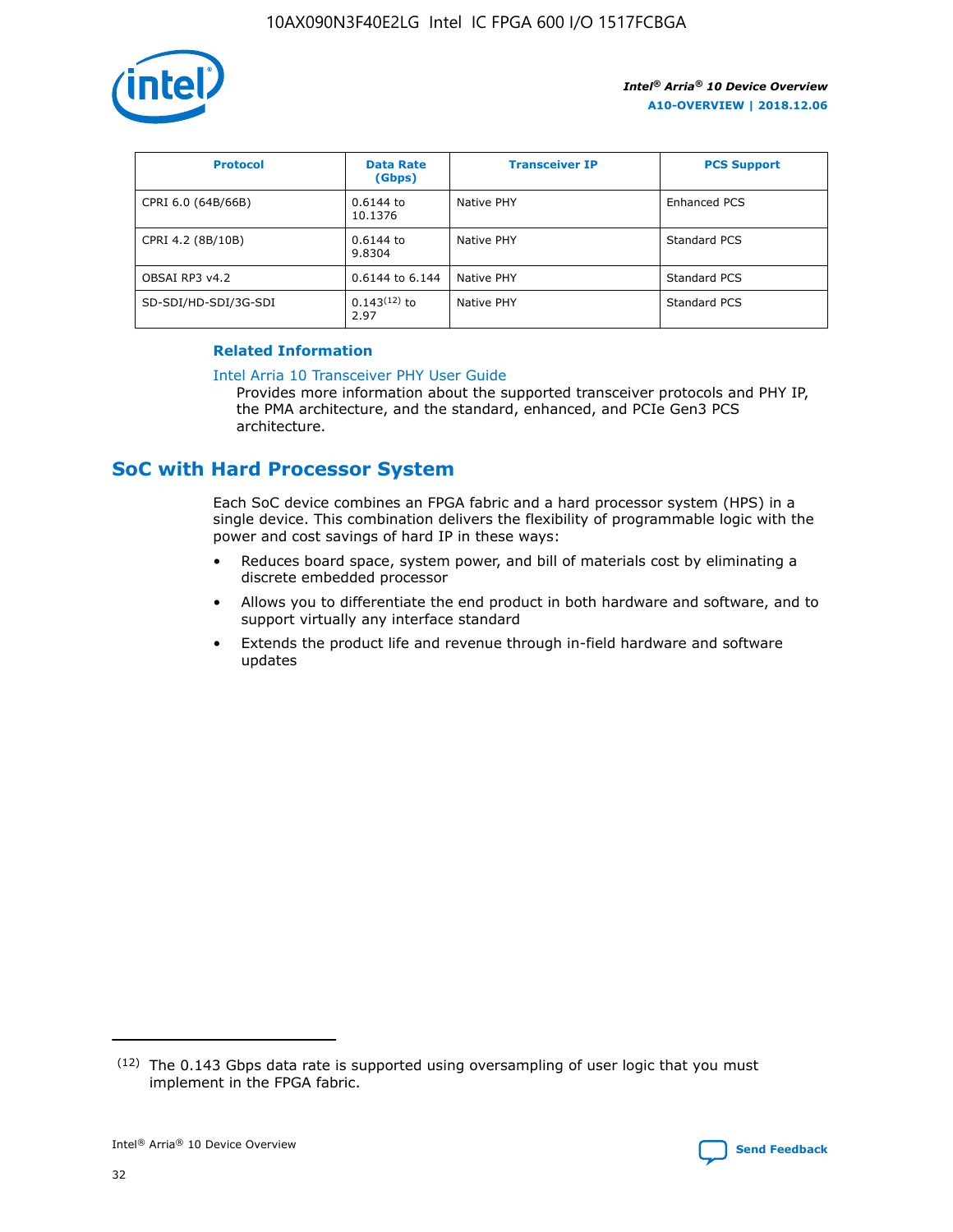

#### **Figure 9. HPS Block Diagram**

This figure shows a block diagram of the HPS with the dual ARM Cortex-A9 MPCore processor.



# **Key Advantages of 20-nm HPS**

The 20-nm HPS strikes a balance between enabling maximum software compatibility with 28-nm SoCs while still improving upon the 28-nm HPS architecture. These improvements address the requirements of the next generation target markets such as wireless and wireline communications, compute and storage equipment, broadcast and military in terms of performance, memory bandwidth, connectivity via backplane and security.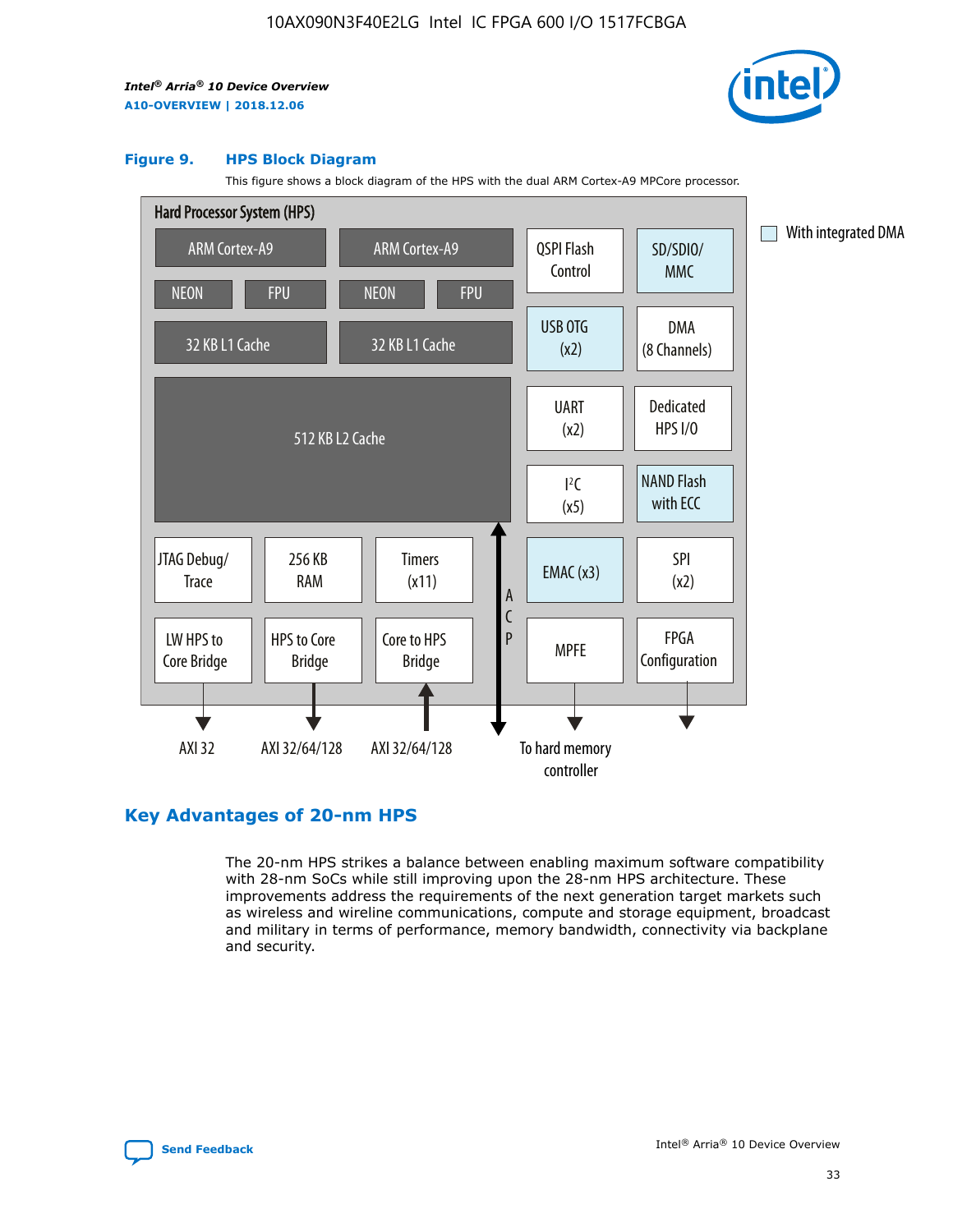

## **Table 24. Improvements in 20 nm HPS**

This table lists the key improvements of the 20 nm HPS compared to the 28 nm HPS.

| Advantages/<br><b>Improvements</b>                          | <b>Description</b>                                                                                                                                                                                                                                                                                                                                                                                                                                                                                                                                                                                                                                                                                                                                     |
|-------------------------------------------------------------|--------------------------------------------------------------------------------------------------------------------------------------------------------------------------------------------------------------------------------------------------------------------------------------------------------------------------------------------------------------------------------------------------------------------------------------------------------------------------------------------------------------------------------------------------------------------------------------------------------------------------------------------------------------------------------------------------------------------------------------------------------|
| Increased performance and<br>overdrive capability           | While the nominal processor frequency is 1.2 GHz, the 20 nm HPS offers an "overdrive"<br>feature which enables a higher processor operating frequency. This requires a higher supply<br>voltage value that is unique to the HPS and may require a separate regulator.                                                                                                                                                                                                                                                                                                                                                                                                                                                                                  |
| Increased processor memory<br>bandwidth and DDR4<br>support | Up to 64-bit DDR4 memory at 2,400 Mbps support is available for the processor. The hard<br>memory controller for the HPS comprises a multi-port front end that manages connections<br>to a single port memory controller. The multi-port front end allows logic core and the HPS<br>to share ports and thereby the available bandwidth of the memory controller.                                                                                                                                                                                                                                                                                                                                                                                       |
| Flexible I/O sharing                                        | An advanced I/O pin muxing scheme allows improved sharing of I/O between the HPS and<br>the core logic. The following types of I/O are available for SoC:<br>17 dedicated I/Os-physically located inside the HPS block and are not accessible to<br>logic within the core. The 17 dedicated I/Os are used for HPS clock, resets, and<br>interfacing with boot devices, QSPI, and SD/MMC.<br>48 direct shared I/O-located closest to the HPS block and are ideal for high speed HPS<br>$\bullet$<br>peripherals such as EMAC, USB, and others. There is one bank of 48 I/Os that supports<br>direct sharing where the 48 I/Os can be shared 12 I/Os at a time.                                                                                          |
|                                                             | Standard (shared) I/O-all standard I/Os can be shared by the HPS peripherals and any<br>logic within the core. For designs where more than 48 I/Os are required to fully use all<br>the peripherals in the HPS, these I/Os can be connected through the core logic.                                                                                                                                                                                                                                                                                                                                                                                                                                                                                    |
| <b>EMAC</b> core                                            | Three EMAC cores are available in the HPS. The EMAC cores enable an application to<br>support two redundant Ethernet connections; for example, backplane, or two EMAC cores<br>for managing IEEE 1588 time stamp information while allowing a third EMAC core for debug<br>and configuration. All three EMACs can potentially share the same time stamps, simplifying<br>the 1588 time stamping implementation. A new serial time stamp interface allows core<br>logic to access and read the time stamp values. The integrated EMAC controllers can be<br>connected to external Ethernet PHY through the provided MDIO or I <sup>2</sup> C interface.                                                                                                 |
| On-chip memory                                              | The on-chip memory is updated to 256 KB support and can support larger data sets and<br>real time algorithms.                                                                                                                                                                                                                                                                                                                                                                                                                                                                                                                                                                                                                                          |
| <b>ECC</b> enhancements                                     | Improvements in L2 Cache ECC management allow identification of errors down to the<br>address level. ECC enhancements also enable improved error injection and status reporting<br>via the introduction of new memory mapped access to syndrome and data signals.                                                                                                                                                                                                                                                                                                                                                                                                                                                                                      |
| HPS to FPGA Interconnect<br><b>Backbone</b>                 | Although the HPS and the Logic Core can operate independently, they are tightly coupled<br>via a high-bandwidth system interconnect built from high-performance ARM AMBA AXI bus<br>bridges. IP bus masters in the FPGA fabric have access to HPS bus slaves via the FPGA-to-<br>HPS interconnect. Similarly, HPS bus masters have access to bus slaves in the core fabric<br>via the HPS-to-FPGA bridge. Both bridges are AMBA AXI-3 compliant and support<br>simultaneous read and write transactions. Up to three masters within the core fabric can<br>share the HPS SDRAM controller with the processor. Additionally, the processor can be used<br>to configure the core fabric under program control via a dedicated 32-bit configuration port. |
| FPGA configuration and HPS<br>booting                       | The FPGA fabric and HPS in the SoCs are powered independently. You can reduce the clock<br>frequencies or gate the clocks to reduce dynamic power.<br>You can configure the FPGA fabric and boot the HPS independently, in any order, providing<br>you with more design flexibility.                                                                                                                                                                                                                                                                                                                                                                                                                                                                   |
| Security                                                    | New security features have been introduced for anti-tamper management, secure boot,<br>encryption (AES), and authentication (SHA).                                                                                                                                                                                                                                                                                                                                                                                                                                                                                                                                                                                                                     |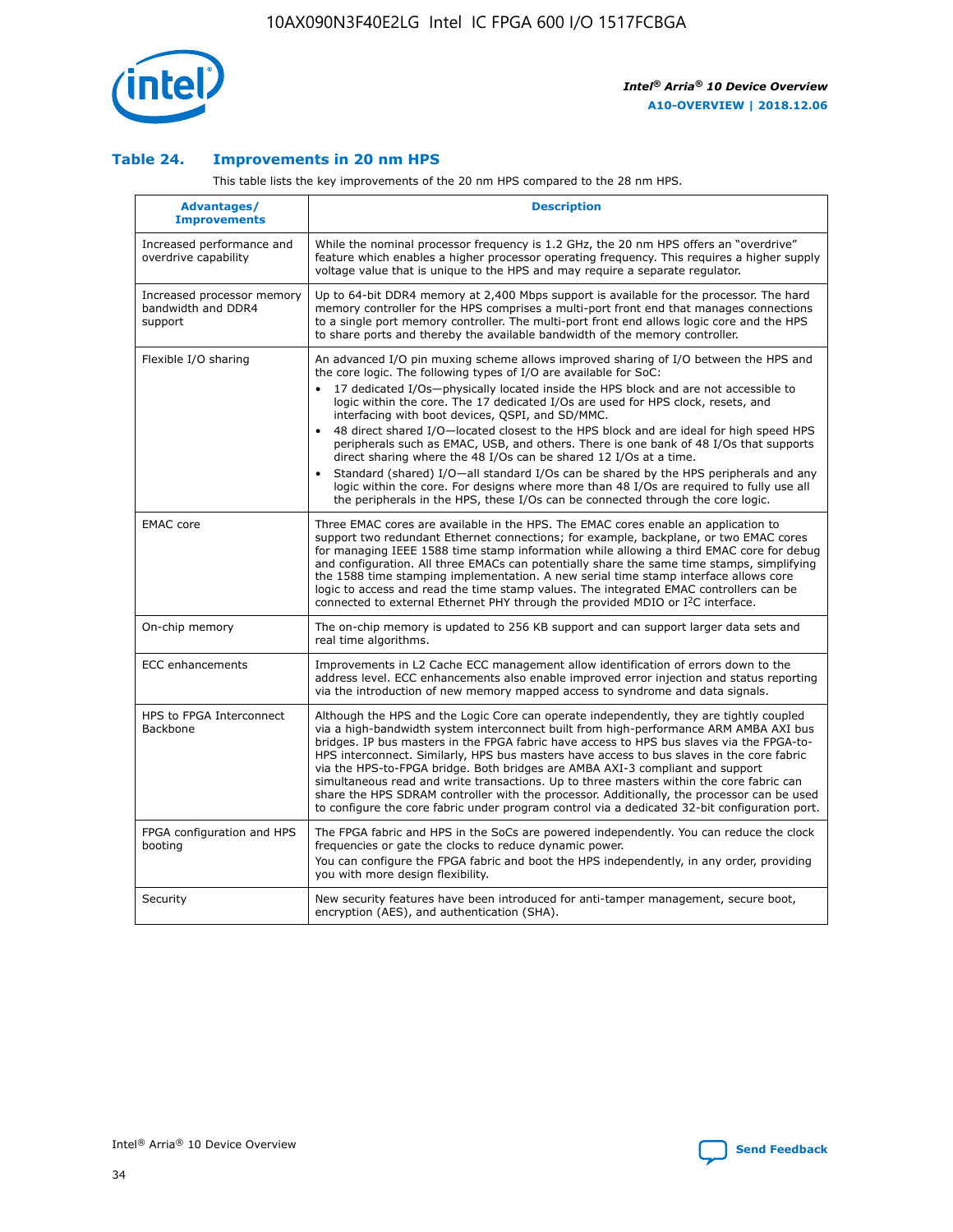

# **Features of the HPS**

The HPS has the following features:

- 1.2-GHz, dual-core ARM Cortex-A9 MPCore processor with up to 1.5-GHz via overdrive
	- ARMv7-A architecture that runs 32-bit ARM instructions, 16-bit and 32-bit Thumb instructions, and 8-bit Java byte codes in Jazelle style
	- Superscalar, variable length, out-of-order pipeline with dynamic branch prediction
	- Instruction Efficiency 2.5 MIPS/MHz, which provides total performance of 7500 MIPS at 1.5 GHz
- Each processor core includes:
	- 32 KB of L1 instruction cache, 32 KB of L1 data cache
	- Single- and double-precision floating-point unit and NEON media engine
	- CoreSight debug and trace technology
	- Snoop Control Unit (SCU) and Acceleration Coherency Port (ACP)
- 512 KB of shared L2 cache
- 256 KB of scratch RAM
- Hard memory controller with support for DDR3, DDR4 and optional error correction code (ECC) support
- Multiport Front End (MPFE) Scheduler interface to the hard memory controller
- 8-channel direct memory access (DMA) controller
- QSPI flash controller with SIO, DIO, QIO SPI Flash support
- NAND flash controller (ONFI 1.0 or later) with DMA and ECC support, updated to support 8 and 16-bit Flash devices and new command DMA to offload CPU for fast power down recovery
- Updated SD/SDIO/MMC controller to eMMC 4.5 with DMA with CE-ATA digital command support
- 3 10/100/1000 Ethernet media access control (MAC) with DMA
- 2 USB On-the-Go (OTG) controllers with DMA
- $\bullet$  5 I<sup>2</sup>C controllers (3 can be used by EMAC for MIO to external PHY)
- 2 UART 16550 Compatible controllers
- 4 serial peripheral interfaces (SPI) (2 Master, 2 Slaves)
- 62 programmable general-purpose I/Os, which includes 48 direct share I/Os that allows the HPS peripherals to connect directly to the FPGA I/Os
- 7 general-purpose timers
- 4 watchdog timers
- Anti-tamper, Secure Boot, Encryption (AES) and Authentication (SHA)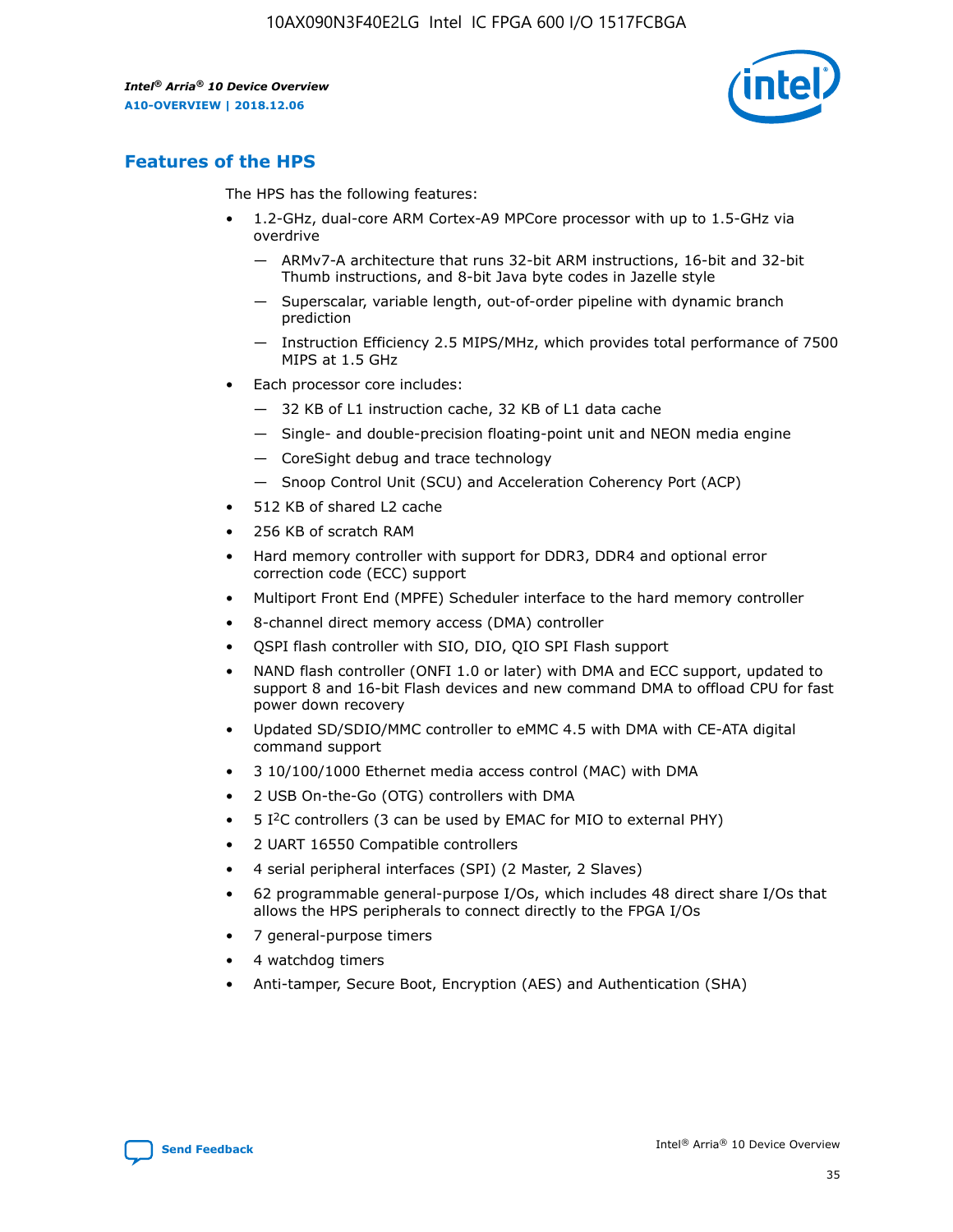

# **System Peripherals and Debug Access Port**

Each Ethernet MAC, USB OTG, NAND flash controller, and SD/MMC controller module has an integrated DMA controller. For modules without an integrated DMA controller, an additional DMA controller module provides up to eight channels of high-bandwidth data transfers. Peripherals that communicate off-chip are multiplexed with other peripherals at the HPS pin level. This allows you to choose which peripherals interface with other devices on your PCB.

The debug access port provides interfaces to industry standard JTAG debug probes and supports ARM CoreSight debug and core traces to facilitate software development.

## **HPS–FPGA AXI Bridges**

The HPS–FPGA bridges, which support the Advanced Microcontroller Bus Architecture (AMBA) Advanced eXtensible Interface (AXI™) specifications, consist of the following bridges:

- FPGA-to-HPS AMBA AXI bridge—a high-performance bus supporting 32, 64, and 128 bit data widths that allows the FPGA fabric to issue transactions to slaves in the HPS.
- HPS-to-FPGA Avalon/AMBA AXI bridge—a high-performance bus supporting 32, 64, and 128 bit data widths that allows the HPS to issue transactions to slaves in the FPGA fabric.
- Lightweight HPS-to-FPGA AXI bridge—a lower latency 32 bit width bus that allows the HPS to issue transactions to soft peripherals in the FPGA fabric. This bridge is primarily used for control and status register (CSR) accesses to peripherals in the FPGA fabric.

The HPS–FPGA AXI bridges allow masters in the FPGA fabric to communicate with slaves in the HPS logic, and vice versa. For example, the HPS-to-FPGA AXI bridge allows you to share memories instantiated in the FPGA fabric with one or both microprocessors in the HPS, while the FPGA-to-HPS AXI bridge allows logic in the FPGA fabric to access the memory and peripherals in the HPS.

Each HPS–FPGA bridge also provides asynchronous clock crossing for data transferred between the FPGA fabric and the HPS.

#### **HPS SDRAM Controller Subsystem**

The HPS SDRAM controller subsystem contains a multiport SDRAM controller and DDR PHY that are shared between the FPGA fabric (through the FPGA-to-HPS SDRAM interface), the level 2 (L2) cache, and the level 3 (L3) system interconnect. The FPGA-to-HPS SDRAM interface supports AMBA AXI and Avalon® Memory-Mapped (Avalon-MM) interface standards, and provides up to six individual ports for access by masters implemented in the FPGA fabric.

The HPS SDRAM controller supports up to 3 masters (command ports), 3x 64-bit read data ports and 3x 64-bit write data ports.

To maximize memory performance, the SDRAM controller subsystem supports command and data reordering, deficit round-robin arbitration with aging, and high-priority bypass features.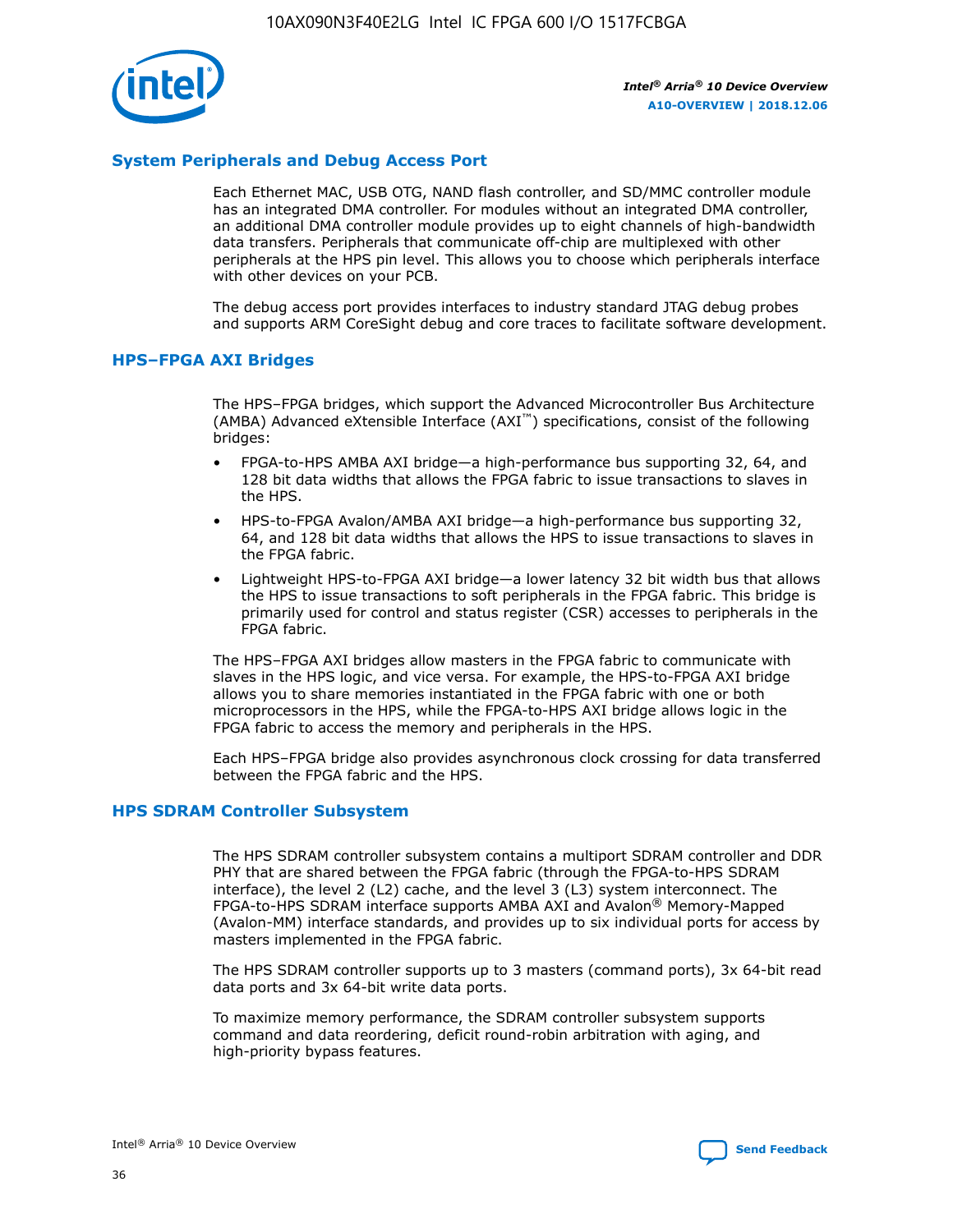

# **FPGA Configuration and HPS Booting**

The FPGA fabric and HPS in the SoC FPGA must be powered at the same time. You can reduce the clock frequencies or gate the clocks to reduce dynamic power.

Once powered, the FPGA fabric and HPS can be configured independently thus providing you with more design flexibility:

- You can boot the HPS independently. After the HPS is running, the HPS can fully or partially reconfigure the FPGA fabric at any time under software control. The HPS can also configure other FPGAs on the board through the FPGA configuration controller.
- Configure the FPGA fabric first, and then boot the HPS from memory accessible to the FPGA fabric.

## **Hardware and Software Development**

For hardware development, you can configure the HPS and connect your soft logic in the FPGA fabric to the HPS interfaces using the Platform Designer system integration tool in the Intel Quartus Prime software.

For software development, the ARM-based SoC FPGA devices inherit the rich software development ecosystem available for the ARM Cortex-A9 MPCore processor. The software development process for Intel SoC FPGAs follows the same steps as those for other SoC devices from other manufacturers. Support for Linux\*, VxWorks\*, and other operating systems are available for the SoC FPGAs. For more information on the operating systems support availability, contact the Intel FPGA sales team.

You can begin device-specific firmware and software development on the Intel SoC FPGA Virtual Target. The Virtual Target is a fast PC-based functional simulation of a target development system—a model of a complete development board. The Virtual Target enables the development of device-specific production software that can run unmodified on actual hardware.

# **Dynamic and Partial Reconfiguration**

The Intel Arria 10 devices support dynamic and partial reconfiguration. You can use dynamic and partial reconfiguration simultaneously to enable seamless reconfiguration of both the device core and transceivers.

# **Dynamic Reconfiguration**

You can reconfigure the PMA and PCS blocks while the device continues to operate. This feature allows you to change the data rates, protocol, and analog settings of a channel in a transceiver bank without affecting on-going data transfer in other transceiver banks. This feature is ideal for applications that require dynamic multiprotocol or multirate support.

# **Partial Reconfiguration**

Using partial reconfiguration, you can reconfigure some parts of the device while keeping the device in operation.

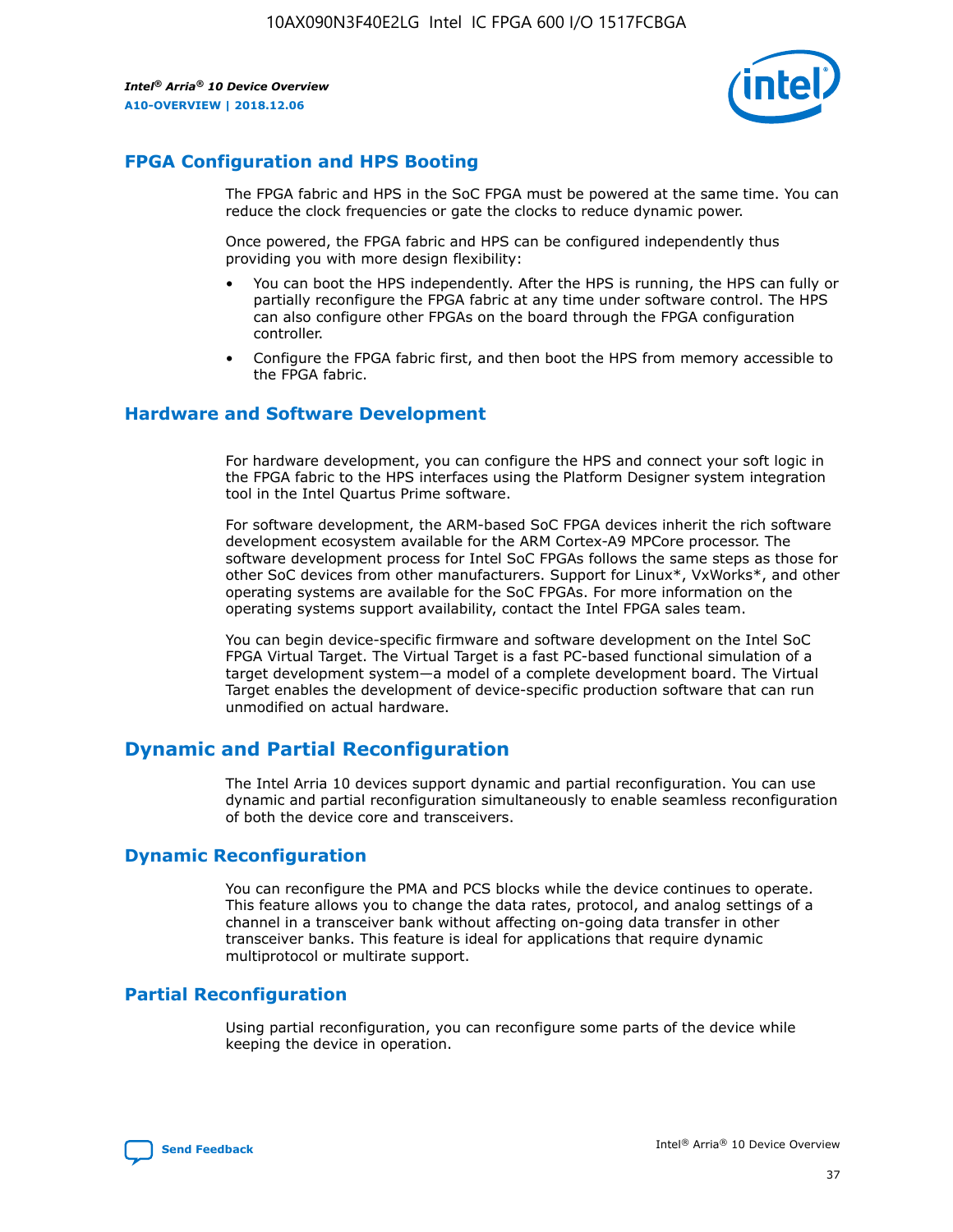

Instead of placing all device functions in the FPGA fabric, you can store some functions that do not run simultaneously in external memory and load them only when required. This capability increases the effective logic density of the device, and lowers cost and power consumption.

In the Intel solution, you do not have to worry about intricate device architecture to perform a partial reconfiguration. The partial reconfiguration capability is built into the Intel Quartus Prime design software, making such time-intensive task simple.

Intel Arria 10 devices support partial reconfiguration in the following configuration options:

- Using an internal host:
	- All supported configuration modes where the FPGA has access to external memory devices such as serial and parallel flash memory.
	- Configuration via Protocol [CvP (PCIe)]
- Using an external host—passive serial (PS), fast passive parallel (FPP) x8, FPP x16, and FPP x32 I/O interface.

# **Enhanced Configuration and Configuration via Protocol**

# **Table 25. Configuration Schemes and Features of Intel Arria 10 Devices**

Intel Arria 10 devices support 1.8 V programming voltage and several configuration schemes.

| <b>Scheme</b>                                                          | <b>Data</b><br><b>Width</b> | <b>Max Clock</b><br>Rate<br>(MHz) | <b>Max Data</b><br>Rate<br>(Mbps)<br>(13) | <b>Decompression</b> | <b>Design</b><br>Security <sup>(1</sup><br>4) | <b>Partial</b><br><b>Reconfiguration</b><br>(15) | <b>Remote</b><br><b>System</b><br><b>Update</b> |
|------------------------------------------------------------------------|-----------------------------|-----------------------------------|-------------------------------------------|----------------------|-----------------------------------------------|--------------------------------------------------|-------------------------------------------------|
| <b>JTAG</b>                                                            | 1 bit                       | 33                                | 33                                        |                      |                                               | Yes(16)                                          |                                                 |
| Active Serial (AS)<br>through the<br>EPCO-L<br>configuration<br>device | 1 bit,<br>4 bits            | 100                               | 400                                       | Yes                  | Yes                                           | $Y_{PS}(16)$                                     | Yes                                             |
| Passive serial (PS)<br>through CPLD or<br>external<br>microcontroller  | 1 bit                       | 100                               | 100                                       | Yes                  | Yes                                           | Yes(16)                                          | Parallel<br>Flash<br>Loader<br>(PFL) IP<br>core |
|                                                                        |                             |                                   |                                           |                      |                                               |                                                  | continued                                       |

<sup>(13)</sup> Enabling either compression or design security features affects the maximum data rate. Refer to the Intel Arria 10 Device Datasheet for more information.

<sup>(14)</sup> Encryption and compression cannot be used simultaneously.

 $(15)$  Partial reconfiguration is an advanced feature of the device family. If you are interested in using partial reconfiguration, contact Intel for support.

 $(16)$  Partial configuration can be performed only when it is configured as internal host.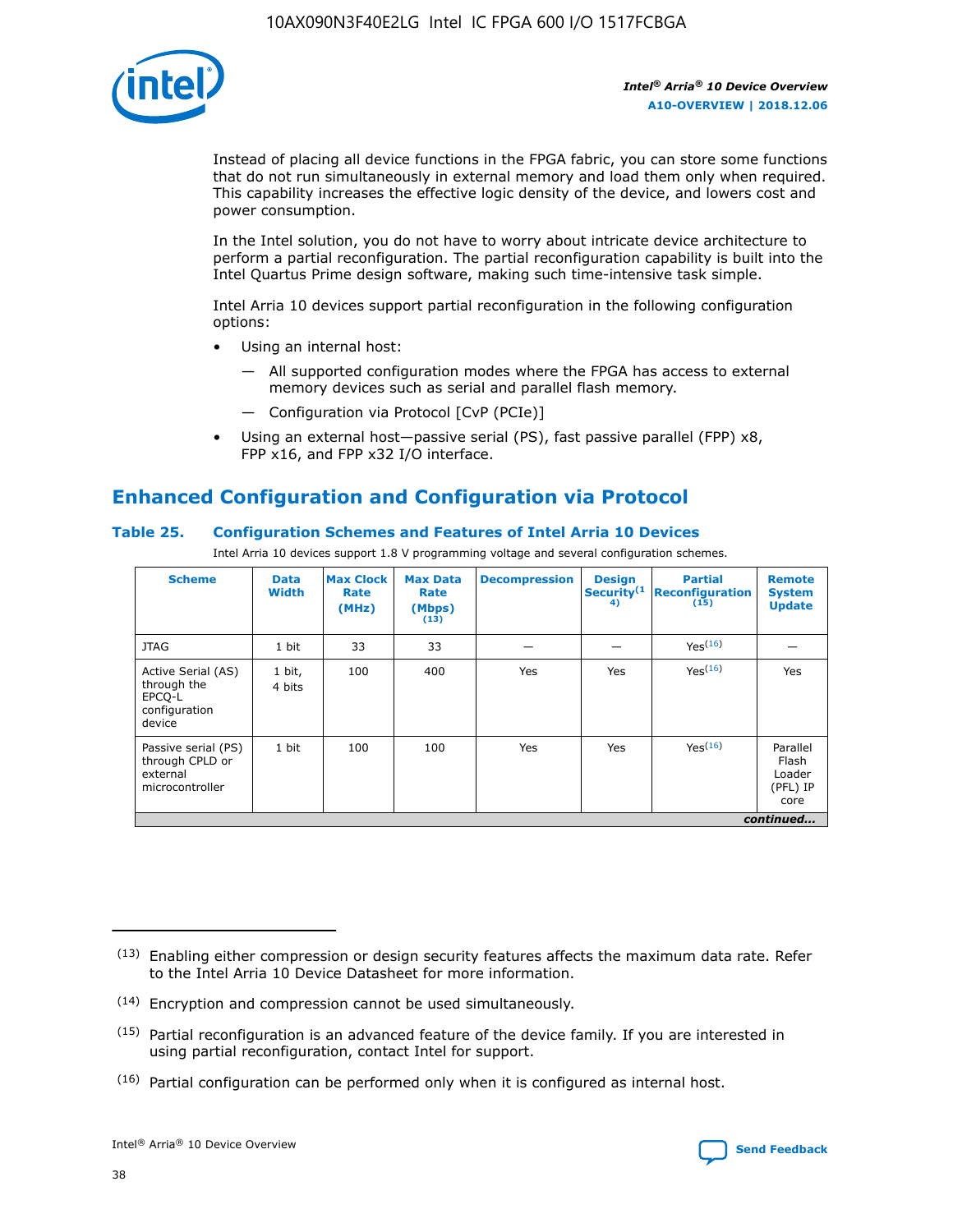

| <b>Scheme</b>                                    | <b>Data</b><br><b>Width</b> | <b>Max Clock</b><br>Rate<br>(MHz) | <b>Max Data</b><br>Rate<br>(Mbps)<br>(13) | <b>Decompression</b> | <b>Design</b><br>Security <sup>(1</sup><br>4) | <b>Partial</b><br><b>Reconfiguration</b><br>(15) | <b>Remote</b><br><b>System</b><br><b>Update</b> |
|--------------------------------------------------|-----------------------------|-----------------------------------|-------------------------------------------|----------------------|-----------------------------------------------|--------------------------------------------------|-------------------------------------------------|
| Fast passive                                     | 8 bits                      | 100                               | 3200                                      | Yes                  | Yes                                           | Yes(17)                                          | PFL IP                                          |
| parallel (FPP)<br>through CPLD or                | 16 bits                     |                                   |                                           | Yes                  | Yes                                           |                                                  | core                                            |
| external<br>microcontroller                      | 32 bits                     |                                   |                                           | <b>Yes</b>           | Yes                                           |                                                  |                                                 |
| Configuration via                                | 16 bits                     | 100                               | 3200                                      | Yes                  | Yes                                           | Yes <sup>(17)</sup>                              |                                                 |
| <b>HPS</b>                                       | 32 bits                     |                                   |                                           | Yes                  | Yes                                           |                                                  |                                                 |
| Configuration via<br>Protocol [CvP<br>$(PCIe^*)$ | x1, x2,<br>x4, x8<br>lanes  |                                   | 8000                                      | Yes                  | Yes                                           | Yes(16)                                          |                                                 |

You can configure Intel Arria 10 devices through PCIe using Configuration via Protocol (CvP). The Intel Arria 10 CvP implementation conforms to the PCIe 100 ms power-up-to-active time requirement.

#### **Related Information**

[Configuration via Protocol \(CvP\) Implementation in Intel FPGAs User Guide](https://www.intel.com/content/www/us/en/programmable/documentation/dsu1441819344145.html#dsu1442269728522) Provides more information about the CvP configuration scheme.

# **SEU Error Detection and Correction**

Intel Arria 10 devices offer robust and easy-to-use single-event upset (SEU) error detection and correction circuitry.

The detection and correction circuitry includes protection for Configuration RAM (CRAM) programming bits and user memories. The CRAM is protected by a continuously running CRC error detection circuit with integrated ECC that automatically corrects one or two errors and detects higher order multi-bit errors. When more than two errors occur, correction is available through reloading of the core programming file, providing a complete design refresh while the FPGA continues to operate.

The physical layout of the Intel Arria 10 CRAM array is optimized to make the majority of multi-bit upsets appear as independent single-bit or double-bit errors which are automatically corrected by the integrated CRAM ECC circuitry. In addition to the CRAM protection, the M20K memory blocks also include integrated ECC circuitry and are layout-optimized for error detection and correction. The MLAB does not have ECC.

(14) Encryption and compression cannot be used simultaneously.

<sup>(17)</sup> Supported at a maximum clock rate of 100 MHz.



 $(13)$  Enabling either compression or design security features affects the maximum data rate. Refer to the Intel Arria 10 Device Datasheet for more information.

 $(15)$  Partial reconfiguration is an advanced feature of the device family. If you are interested in using partial reconfiguration, contact Intel for support.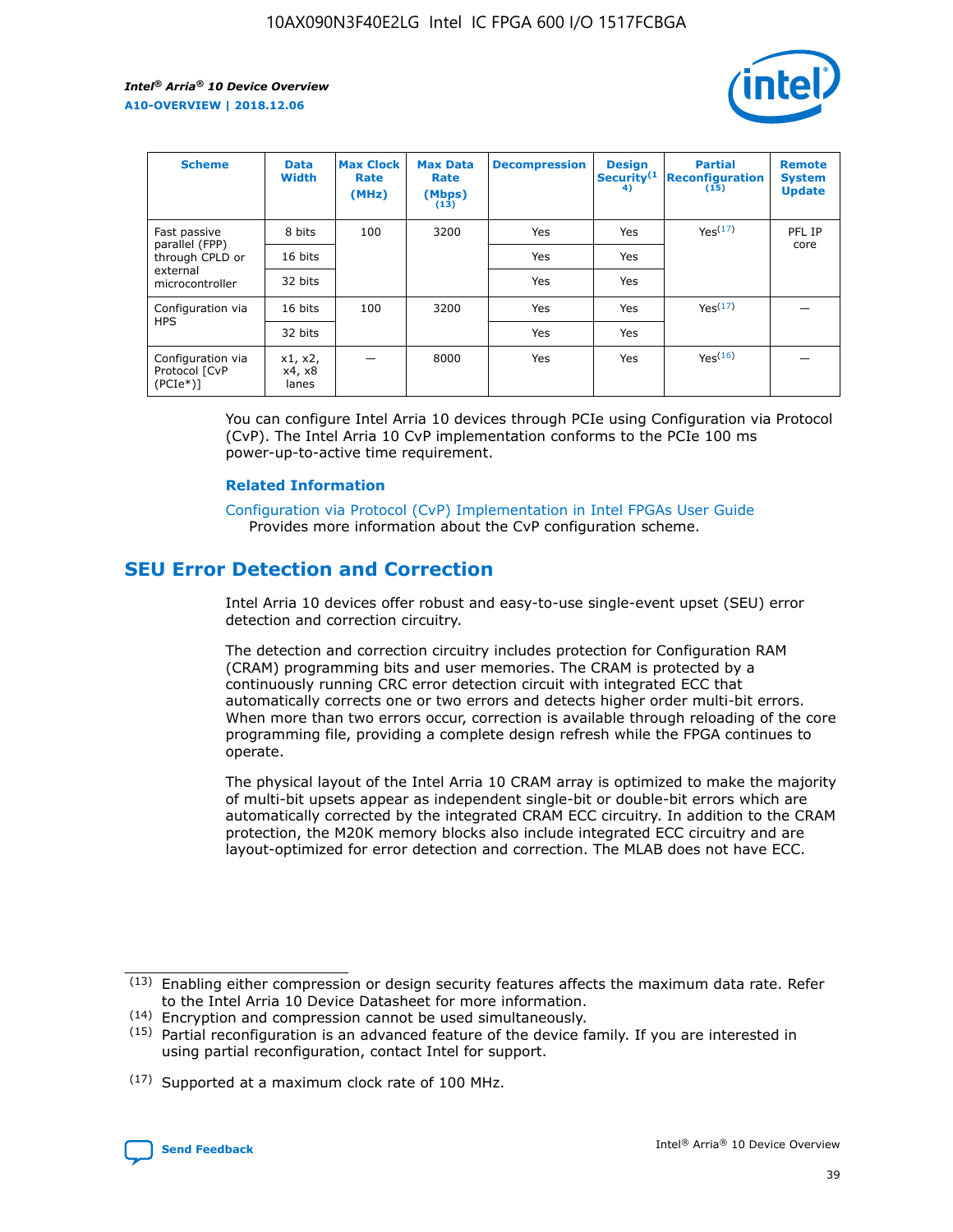

# **Power Management**

Intel Arria 10 devices leverage the advanced 20 nm process technology, a low 0.9 V core power supply, an enhanced core architecture, and several optional power reduction techniques to reduce total power consumption by as much as 40% compared to Arria V devices and as much as 60% compared to Stratix V devices.

The optional power reduction techniques in Intel Arria 10 devices include:

- **SmartVID**—a code is programmed into each device during manufacturing that allows a smart regulator to operate the device at lower core  $V_{CC}$  while maintaining performance
- **Programmable Power Technology**—non-critical timing paths are identified by the Intel Quartus Prime software and the logic in these paths is biased for low power instead of high performance
- **Low Static Power Options**—devices are available with either standard static power or low static power while maintaining performance

Furthermore, Intel Arria 10 devices feature Intel's industry-leading low power transceivers and include a number of hard IP blocks that not only reduce logic resources but also deliver substantial power savings compared to soft implementations. In general, hard IP blocks consume up to 90% less power than the equivalent soft logic implementations.

# **Incremental Compilation**

The Intel Quartus Prime software incremental compilation feature reduces compilation time and helps preserve performance to ease timing closure. The incremental compilation feature enables the partial reconfiguration flow for Intel Arria 10 devices.

Incremental compilation supports top-down, bottom-up, and team-based design flows. This feature facilitates modular, hierarchical, and team-based design flows where different designers compile their respective design sections in parallel. Furthermore, different designers or IP providers can develop and optimize different blocks of the design independently. These blocks can then be imported into the top level project.

# **Document Revision History for Intel Arria 10 Device Overview**

| <b>Document</b><br><b>Version</b> | <b>Changes</b>                                                                                                                                                                                                                                                              |
|-----------------------------------|-----------------------------------------------------------------------------------------------------------------------------------------------------------------------------------------------------------------------------------------------------------------------------|
| 2018.12.06                        | Added links to Intel Arria 10 device errata documents.<br>Removed automotive temperature option from the Intel Arria 10 GX devices.<br>Removed -3 fabric speed grade from the Intel Arria 10 GT devices.<br>Updated power options for the Intel Arria 10 GX and GT devices. |
| 2018.04.09                        | Updated the lowest $V_{CC}$ from 0.83 V to 0.82 V in the topic listing a summary of the device features.                                                                                                                                                                    |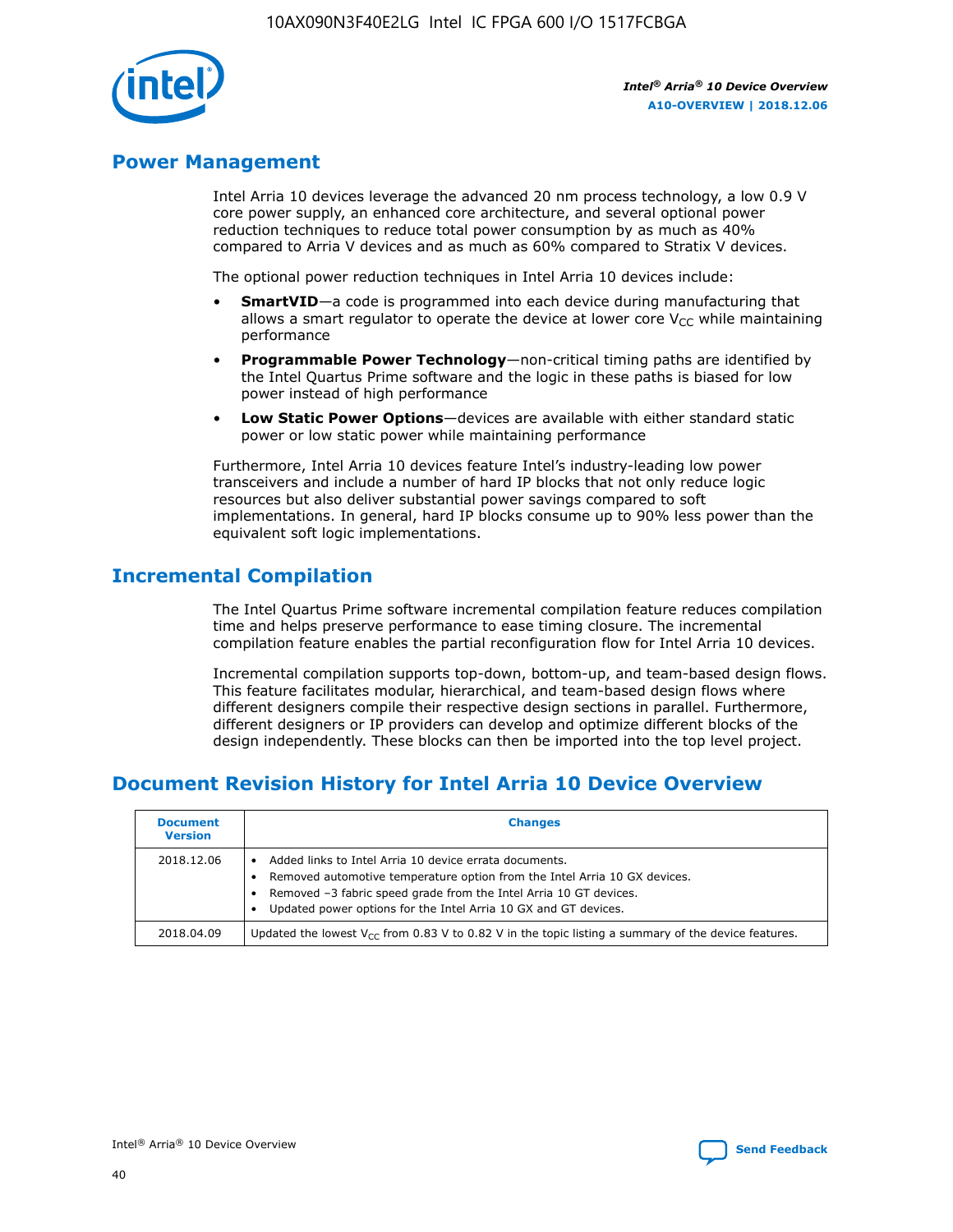

| <b>Date</b>    | <b>Version</b> | <b>Changes</b>                                                                                                                                                                                                                                                                                                                                                                                                                                                                                                                                                                                                                                                                                                                                                                                                                                                                                                                                               |
|----------------|----------------|--------------------------------------------------------------------------------------------------------------------------------------------------------------------------------------------------------------------------------------------------------------------------------------------------------------------------------------------------------------------------------------------------------------------------------------------------------------------------------------------------------------------------------------------------------------------------------------------------------------------------------------------------------------------------------------------------------------------------------------------------------------------------------------------------------------------------------------------------------------------------------------------------------------------------------------------------------------|
| January 2018   | 2018.01.17     | Updated the maximum data rate for HPS (Intel Arria 10 SX devices<br>external memory interface DDR3 controller from 2,166 Mbps to 2,133<br>Mbps.<br>Updated maximum frequency supported for half rate QDRII and QDRII<br>+ SRAM to 633 MHz in Memory Standards Supported by the Soft<br>Memory Controller table.<br>Updated transceiver backplane capability to 12.5 Gbps.<br>Removed transceiver speed grade 5 in Sample Ordering Core and<br>Available Options for Intel Arria 10 GX Devices figure.<br>Removed package code 40, low static power, SmartVID, industrial, and<br>military operating temperature support from Sample Ordering Core and<br>Available Options for Intel Arria 10 GT Devices figure.<br>Updated short reach transceiver rate for Intel Arria 10 GT devices to<br>25.8 Gbps.<br>Removed On-Die Instrumentation - EyeQ and Jitter Margin Tool<br>support from PMA Features of the Transceivers in Intel Arria 10 Devices<br>table. |
| September 2017 | 2017.09.20     | Updated the maximum speed of the DDR4 external memory interface from<br>1,333 MHz/2,666 Mbps to 1,200 MHz/2,400 Mbps.                                                                                                                                                                                                                                                                                                                                                                                                                                                                                                                                                                                                                                                                                                                                                                                                                                        |
| July 2017      | 2017.07.13     | Corrected the automotive temperature range in the figure showing the<br>available options for the Intel Arria 10 GX devices from "-40°C to 100°C"<br>to "-40°C to 125°C".                                                                                                                                                                                                                                                                                                                                                                                                                                                                                                                                                                                                                                                                                                                                                                                    |
| July 2017      | 2017.07.06     | Added automotive temperature option to Intel Arria 10 GX device family.                                                                                                                                                                                                                                                                                                                                                                                                                                                                                                                                                                                                                                                                                                                                                                                                                                                                                      |
| May 2017       | 2017.05.08     | Corrected protocol names with "1588" to "IEEE 1588v2".<br>$\bullet$<br>Updated the vertical migration table to remove vertical migration<br>$\bullet$<br>between Intel Arria 10 GX and Intel Arria 10 SX device variants.<br>Removed all "Preliminary" marks.<br>$\bullet$                                                                                                                                                                                                                                                                                                                                                                                                                                                                                                                                                                                                                                                                                   |
| March 2017     | 2017.03.15     | Removed the topic about migration from Intel Arria 10 to Intel Stratix<br>$\bullet$<br>10 devices.<br>Rebranded as Intel.<br>$\bullet$                                                                                                                                                                                                                                                                                                                                                                                                                                                                                                                                                                                                                                                                                                                                                                                                                       |
| October 2016   | 2016.10.31     | Removed package F36 from Intel Arria 10 GX devices.<br>Updated Intel Arria 10 GT sample ordering code and maximum GX<br>$\bullet$<br>transceiver count. Intel Arria 10 GT devices are available only in the<br>SF45 package option with a maximum of 72 transceivers.                                                                                                                                                                                                                                                                                                                                                                                                                                                                                                                                                                                                                                                                                        |
| May 2016       | 2016.05.02     | Updated the FPGA Configuration and HPS Booting topic.<br>$\bullet$<br>Remove V <sub>CC</sub> PowerManager from the Summary of Features, Power<br>Management and Arria 10 Device Variants and packages topics. This<br>feature is no longer supported in Arria 10 devices.<br>Removed LPDDR3 from the Memory Standards Supported by the HPS<br>Hard Memory Controller table in the Memory Standards Supported by<br>Intel Arria 10 Devices topic. This standard is only supported by the<br><b>FPGA</b><br>Removed transceiver speed grade 5 from the Device Variants and<br>Packages topic for Arria 10 GX and SX devices.                                                                                                                                                                                                                                                                                                                                   |
| February 2016  | 2016.02.11     | Changed the maximum Arria 10 GT datarate to 25.8 Gbps and the<br>$\bullet$<br>minimum datarate to 1 Gbps globally.<br>Revised the state for Core clock networks in the Summary of Features<br>$\bullet$<br>topic.<br>Changed the transceiver parameters in the "Summary of Features for<br>$\bullet$<br>Arria 10 Devices" table.<br>Changed the transceiver parameters in the "Maximum Resource Counts<br>for Arria 10 GT Devices" table.<br>Changed the package availability for GT devices in the "Package Plan<br>for Arria 10 GT Devices" table.<br>Changed the package configurations for GT devices in the "Migration"<br>Capability Across Arria 10 Product Lines" figure.<br>continued                                                                                                                                                                                                                                                               |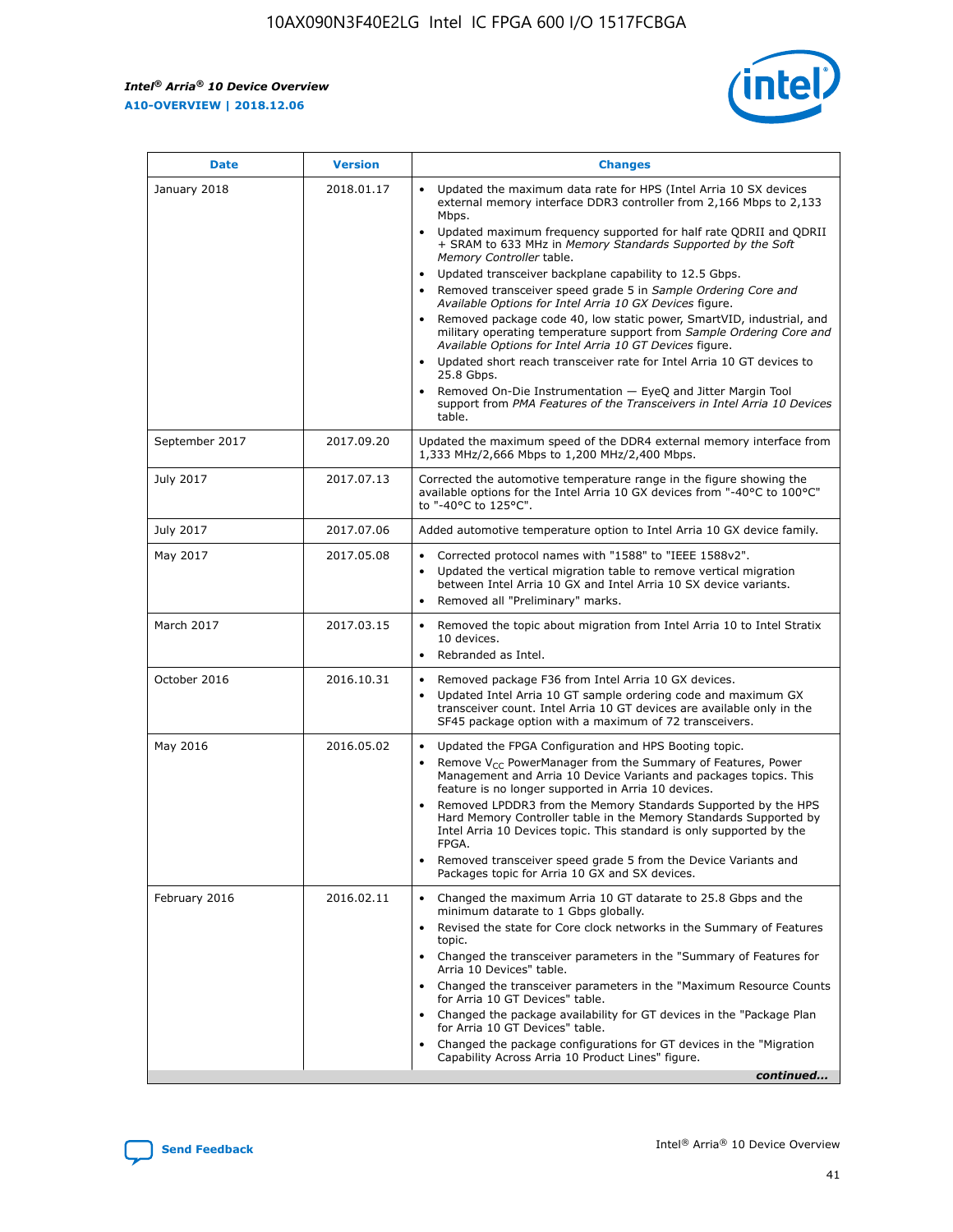

| <b>Date</b>   | <b>Version</b> | <b>Changes</b>                                                                                                                                                               |
|---------------|----------------|------------------------------------------------------------------------------------------------------------------------------------------------------------------------------|
|               |                | • Changed transceiver parameters in the "Low Power Serial Transceivers"<br>section.                                                                                          |
|               |                | • Changed the transceiver descriptions in the "Device Variants for the<br>Arria 10 Device Family" table.                                                                     |
|               |                | Changed the "Sample Ordering Code and Available Options for Arria 10<br>$\bullet$<br>GT Devices" figure.                                                                     |
|               |                | Changed the datarates for GT devices in the "PMA Features" section.                                                                                                          |
|               |                | Changed the datarates for GT devices in the "PCS Features" section.<br>$\bullet$                                                                                             |
| December 2015 | 2015.12.14     | Updated the number of M20K memory blocks for Arria 10 GX 660 from<br>2133 to 2131 and corrected the total RAM bit from 48,448 Kb to<br>48,408 Kb.                            |
|               |                | Corrected the number of DSP blocks for Arria 10 GX 660 from 1688 to<br>1687 in the table listing floating-point arithmetic resources.                                        |
| November 2015 | 2015.11.02     | Updated the maximum resources for Arria 10 GX 220, GX 320, GX 480,<br>$\bullet$<br>GX 660, SX 220, SX 320, SX 480, and SX 660.                                               |
|               |                | • Updated resource count for Arria 10 GX 320, GX 480, GX 660, SX 320,<br>SX 480, a SX 660 devices in Number of Multipliers in Intel Arria 10<br><b>Devices</b> table.        |
|               |                | Updated the available options for Arria 10 GX, GT, and SX.                                                                                                                   |
|               |                | Changed instances of Quartus II to Quartus Prime.<br>$\bullet$                                                                                                               |
| June 2015     | 2015.06.15     | Corrected label for Intel Arria 10 GT product lines in the vertical migration<br>figure.                                                                                     |
| May 2015      | 2015.05.15     | Corrected the DDR3 half rate and quarter rate maximum frequencies in the<br>table that lists the memory standards supported by the Intel Arria 10 hard<br>memory controller. |
| May 2015      | 2015.05.04     | • Added support for 13.5G JESD204b in the Summary of Features table.<br>• Added a link to Arria 10 GT Channel Usage in the Arria 10 GT Package<br>Plan topic.                |
|               |                | • Added a note to the table, Maximum Resource Counts for Arria 10 GT<br>devices.                                                                                             |
|               |                | • Updated the power requirements of the transceivers in the Low Power<br>Serial Transceivers topic.                                                                          |
| January 2015  | 2015.01.23     | • Added floating point arithmetic features in the Summary of Features<br>table.                                                                                              |
|               |                | • Updated the total embedded memory from 38.38 megabits (Mb) to<br>65.6 Mb.                                                                                                  |
|               |                | • Updated the table that lists the memory standards supported by Intel<br>Arria 10 devices.                                                                                  |
|               |                | Removed support for DDR3U, LPDDR3 SDRAM, RLDRAM 2, and DDR2.                                                                                                                 |
|               |                | Moved RLDRAM 3 support from hard memory controller to soft memory<br>controller. RLDRAM 3 support uses hard PHY with soft memory<br>controller.                              |
|               |                | Added soft memory controller support for QDR IV.<br>٠                                                                                                                        |
|               |                | Updated the maximum resource count table to include the number of<br>hard memory controllers available in each device variant.                                               |
|               |                | Updated the transceiver PCS data rate from 12.5 Gbps to 12 Gbps.<br>$\bullet$                                                                                                |
|               |                | Updated the max clock rate of PS, FPP x8, FPP x16, and Configuration<br>via HPS from 125 MHz to 100 MHz.                                                                     |
|               |                | Added a feature for fractional synthesis PLLs: PLL cascading.                                                                                                                |
|               |                | Updated the HPS programmable general-purpose I/Os from 54 to 62.<br>$\bullet$<br>continued                                                                                   |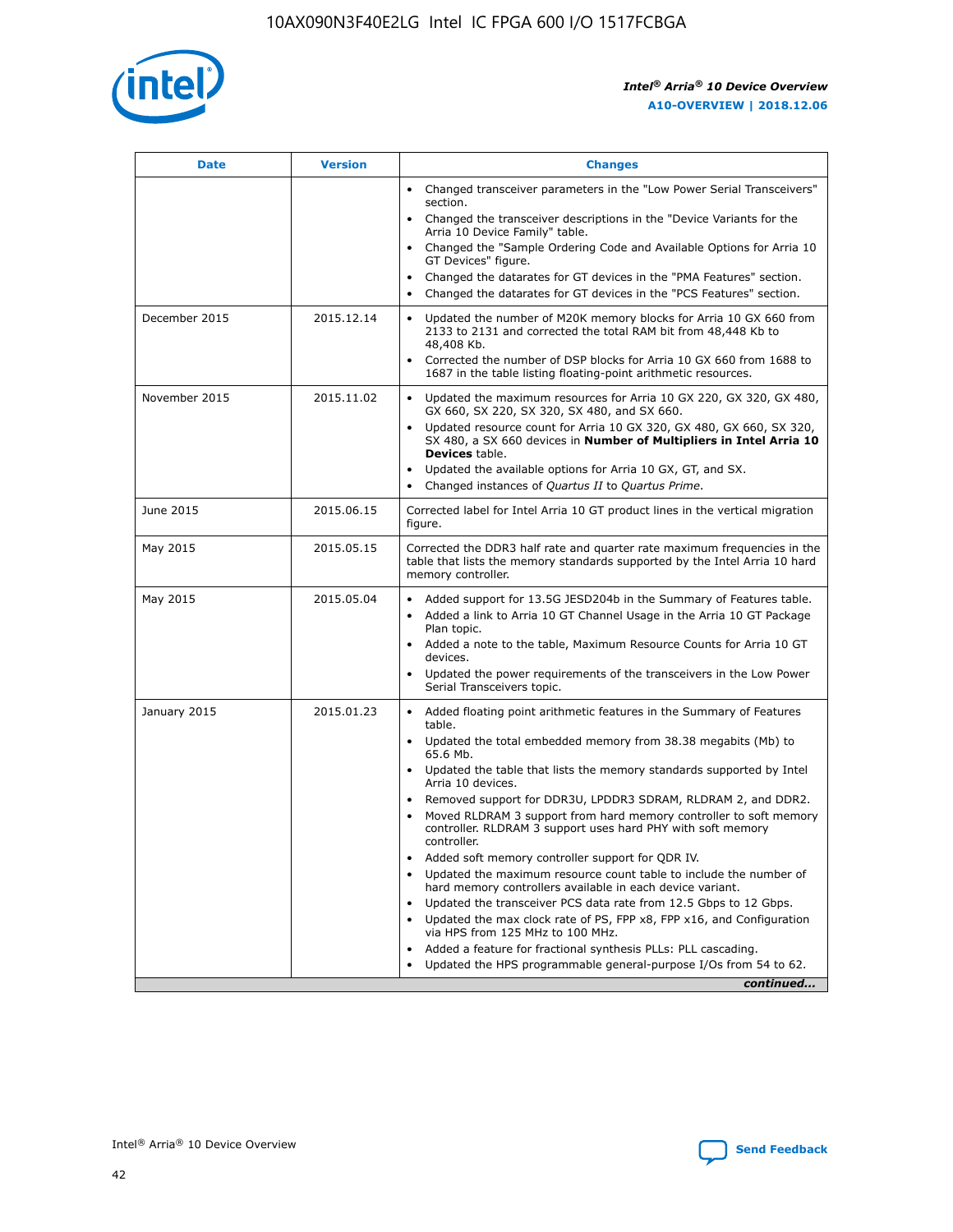r



| <b>Date</b>    | <b>Version</b> | <b>Changes</b>                                                                                                                                                                                                                                                                                                                                                                                                                                                                                                                                      |
|----------------|----------------|-----------------------------------------------------------------------------------------------------------------------------------------------------------------------------------------------------------------------------------------------------------------------------------------------------------------------------------------------------------------------------------------------------------------------------------------------------------------------------------------------------------------------------------------------------|
| September 2014 | 2014.09.30     | Corrected the 3 V I/O and LVDS I/O counts for F35 and F36 packages<br>$\bullet$<br>of Arria 10 GX.<br>Corrected the 3 V I/O, LVDS I/O, and transceiver counts for the NF40<br>$\bullet$<br>package of the Arria GX 570 and 660.<br>Removed 3 V I/O, LVDS I/O, and transceiver counts for the NF40<br>$\bullet$<br>package of the Arria GX 900 and 1150. The NF40 package is not<br>available for Arria 10 GX 900 and 1150.                                                                                                                          |
| August 2014    | 2014.08.18     | Updated Memory (Kb) M20K maximum resources for Arria 10 GX 660<br>devices from 42,660 to 42,620.<br>Added GPIO columns consisting of LVDS I/O Bank and 3V I/O Bank in<br>$\bullet$<br>the Package Plan table.<br>Added how to use memory interface clock frequency higher than 533<br>$\bullet$<br>MHz in the I/O vertical migration.<br>Added information to clarify that RLDRAM3 support uses hard PHY with<br>$\bullet$<br>soft memory controller.<br>Added variable precision DSP blocks support for floating-point<br>$\bullet$<br>arithmetic. |
| June 2014      | 2014.06.19     | Updated number of dedicated I/Os in the HPS block to 17.                                                                                                                                                                                                                                                                                                                                                                                                                                                                                            |
| February 2014  | 2014.02.21     | Updated transceiver speed grade options for GT devices in Figure 2.                                                                                                                                                                                                                                                                                                                                                                                                                                                                                 |
| February 2014  | 2014.02.06     | Updated data rate for Arria 10 GT devices from 28.1 Gbps to 28.3 Gbps.                                                                                                                                                                                                                                                                                                                                                                                                                                                                              |
| December 2013  | 2013.12.10     | Updated the HPS memory standards support from LPDDR2 to LPDDR3.<br>Updated HPS block diagram to include dedicated HPS I/O and FPGA<br>$\bullet$<br>Configuration blocks as well as repositioned SD/SDIO/MMC, DMA, SPI<br>and NAND Flash with ECC blocks.                                                                                                                                                                                                                                                                                            |
| December 2013  | 2013.12.02     | Initial release.                                                                                                                                                                                                                                                                                                                                                                                                                                                                                                                                    |